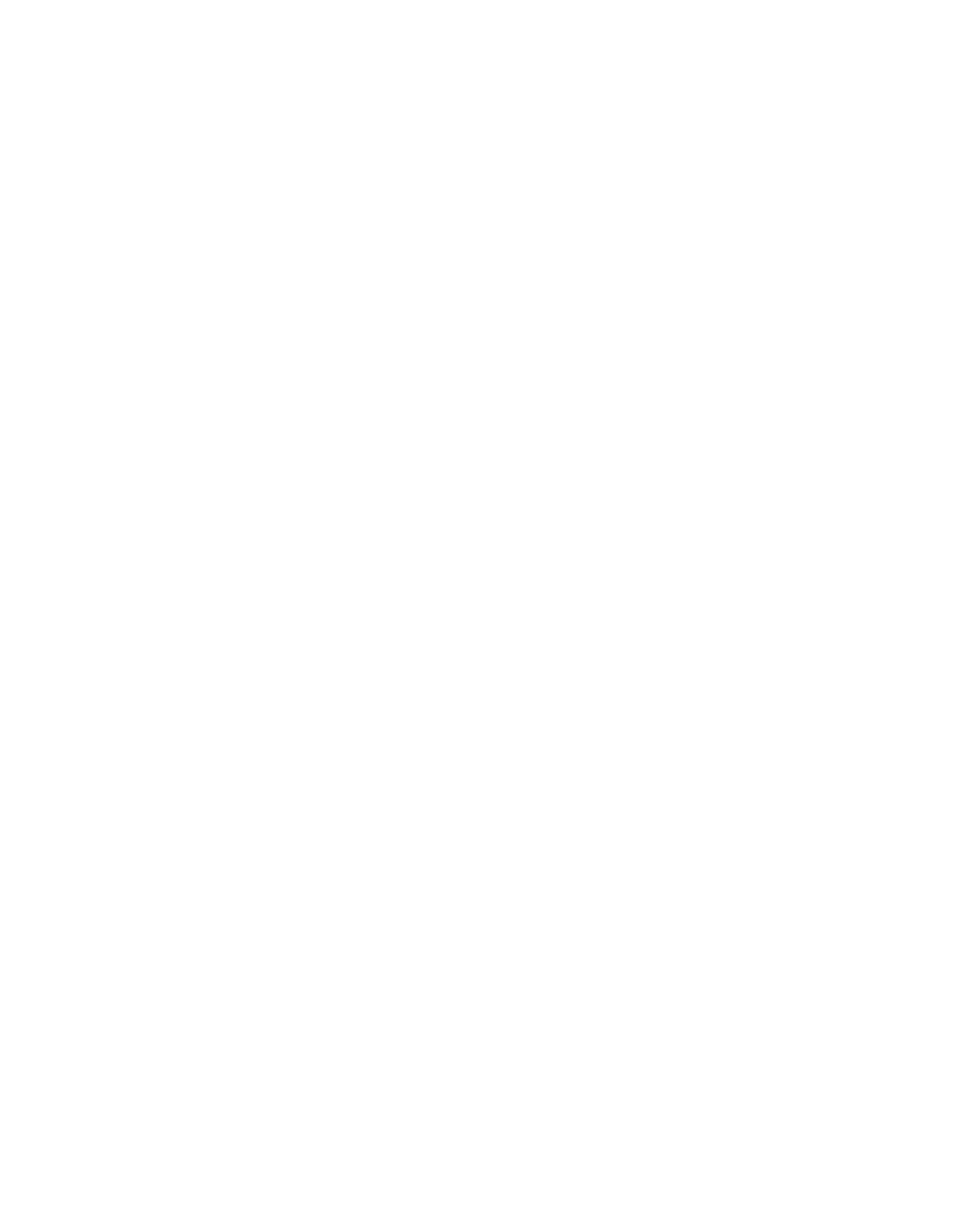

## **Contents**

## **APPENDIX A:** Methods

- Purpose of the Survey The Survey Instrument
- Changes for the 2007 Survey
- The Sample
- Sampling Considerations
- Eligibility Factors
- Interview Methods
- Response Rate
- Analysis and Weighting
- **APPENDIX B:** Cooperation and Completion Rates
- **APPENDIX C:** Survey Questions
- **APPENDIX D:** The Survey Instrument
- **APPENDIX E:** Weighting
- **APPENDIX F:** Responses by Client Sub-Group
- **APPENDIX G:** Responses by Program Sub-Group
- **APPENDIX H:** Themes from Narrative Questions: Detail and Glossary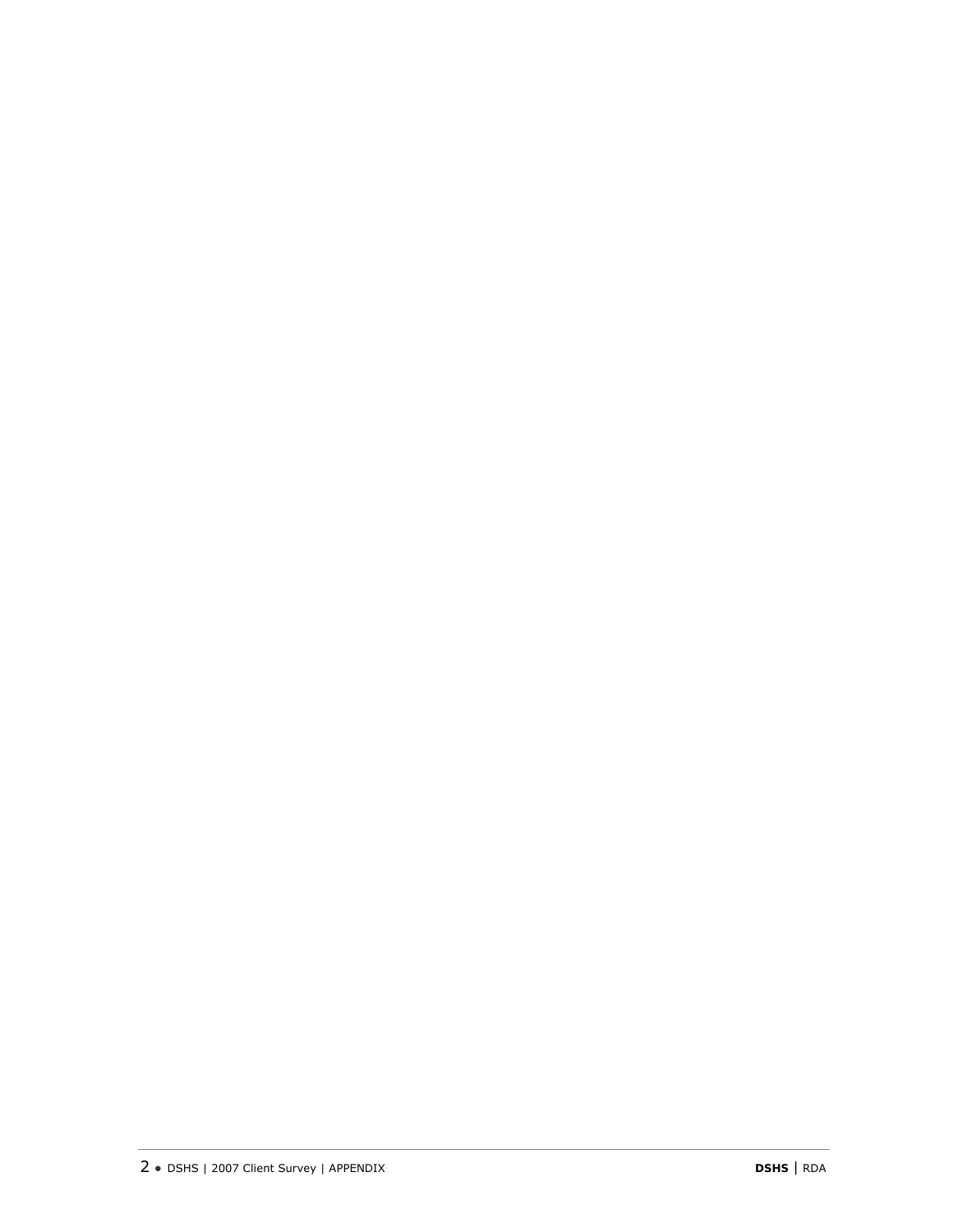# **Appendix A | Methods**

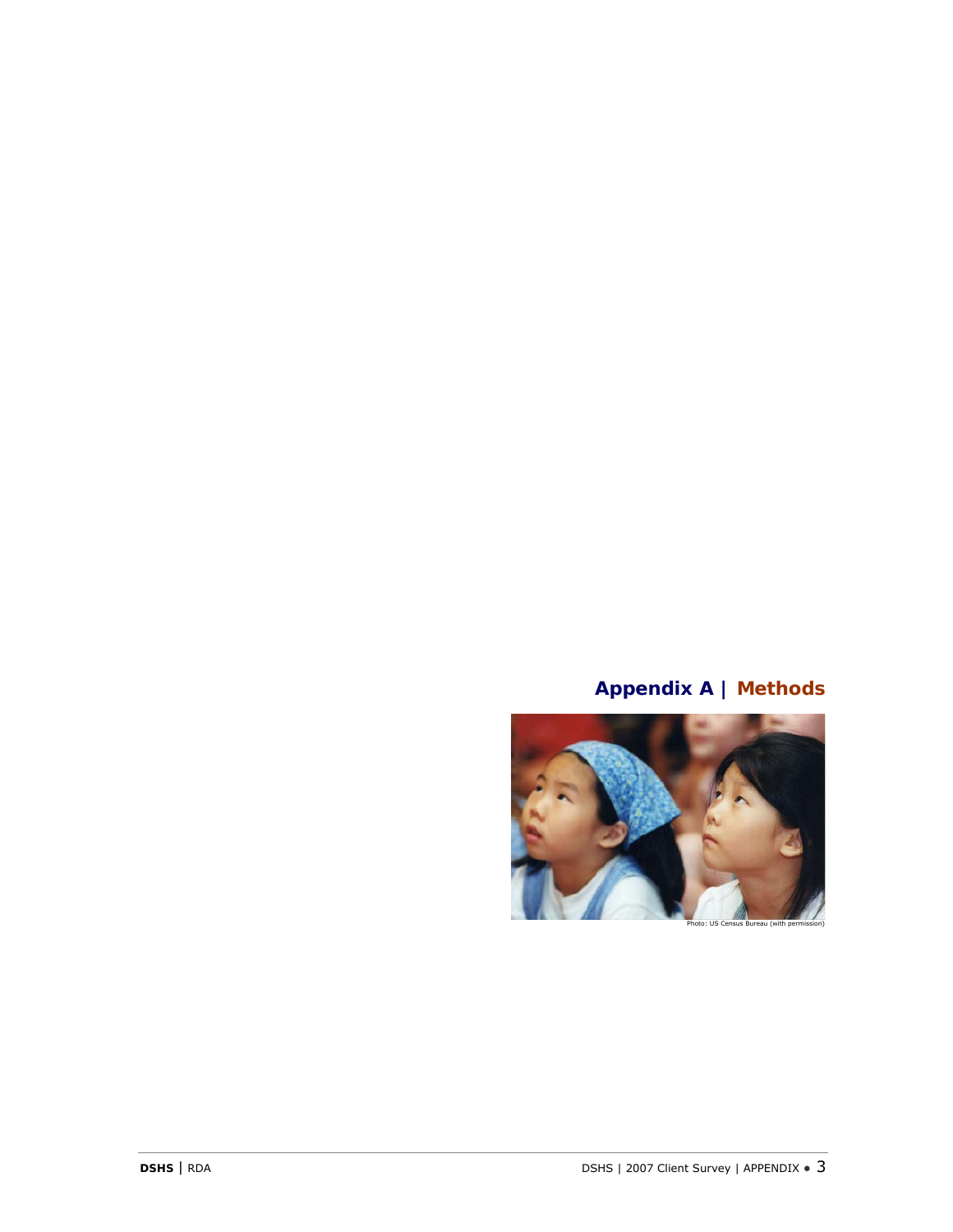#### **The Purpose of the Survey**

The Washington State Department of Social and Health Services (DSHS) is committed to continuous quality improvement in services to its customers, the residents of Washington State. DSHS senior leadership commissioned the annual client survey in order to systematically include customer feedback into the agency's strategic planning process. This survey assesses clients' satisfaction with DSHS programs and provides recommendations for improvements that will assist agency leadership to chart a future course for DSHS.

While many individual DSHS programs have ongoing projects to measure client satisfaction and recommendations for change, this is the only DSHS-wide client survey. The measures in this survey were derived from the DSHS Balanced ScoreCard and many of them have been included in the agency's Accountability ScoreCard, the Governor's Performance Agreement, and GMAP (Government Management Accountability and Performance) reports. Beginning with the initial survey in 2001, the survey process provides baseline and repeatable measures. As the survey is repeated, change in client perceptions can be tracked across time. Additionally, open-ended questions are included in the survey to provide an opportunity for clients to communicate more specific perceptions, perceived problem areas and suggestions for improvement. This annual survey provides an avenue for client participation in program planning and evaluation.

#### **The Survey Instrument**

A cross-department survey team led by DSHS Research and Data Analysis (RDA) Division developed the core set of survey questions for the first DSHS Client Survey in 2001. RDA staff completed an extensive review of the customer satisfaction literature and collected samples of customer satisfaction surveys from programs and regions throughout DSHS. The survey team used these reviews to identify the key attributes of client services to be addressed. The final interview consists of 22 basic questions which address all client satisfaction measures from the DSHS Balanced ScoreCard and all the major client satisfaction attributes identified by the team. The first 16 questions refer to specific programs. Lead-ins to the questions help clients identify what services they had received from that specific program, and the questions themselves are customized to reflect the specific program and the respondent's relationship to the client (self, parent, guardian, family member, etc.).**<sup>1</sup>** Thus, the final survey completed by each respondent is customized to reflect the identified client's service usage and the respondent's relationship to the client.*<sup>2</sup>* Clients who utilize more than one program answer the 16 basic questions several times—once for each program utilized. The final drafts of the lead-ins and questions were reviewed by DSHS leadership, each program, and the survey team, and were pre-tested several times. A special effort was made to make the questions easily comprehensible.

#### **Changes for the 2007 Survey**

**\_\_\_\_\_\_\_\_\_\_\_\_\_\_\_** 

In spring 2006, as part of a review of service coordination in DSHS, the Joint Legislative Audit and Review Committee commissioned Washington State University's Social and Economic Sciences Research Center (SESRC) to review the DSHS Client Survey. DSHS leadership took advantage of this opportunity to conduct a comprehensive review of the DSHS survey process. The agency recruited an expert committee which reviewed the SESRC report and further looked at the entire client survey process. Recommendations from the expert committee were presented to DSHS leadership for final decisions. Several improvements were made in the survey process. Most changes made the survey easier to understand—especially for those with limited English skills or limited cognitive abilities. The major changes included:

**<sup>1</sup>** For example, Question 1 could be read to the client or their representative as: "Do you know what mental health services there are for you?" or "Do you know what medical assistance services there are for your child?" Certain questions are also rephrased for Children's Administration because many CA services are mandatory in nature. For example, Question 2, which usually reads, "Is it easy to get help from (specific program)?" is rephrased because clients from mandatory programs generally do not seek initial assistance. The customized question for CA reads: "If you need help from Child and Family Services, is it easy to get that help?" Likewise, two questions about the Division of Child Support addressing client involvement were skipped because they were not applicable to this program. Additionally, non-custodial parent Child Support<br>clients were not asked the question about whether DSHS staff understood their ne basic 21 questions. Appendix D contains a sample survey for a hypothetical client who utilized all 8 programs. This sample script does not show all possible permutations of the survey. The script with all possibilities written out is more than 100 pages long, with several versions of a question on each page.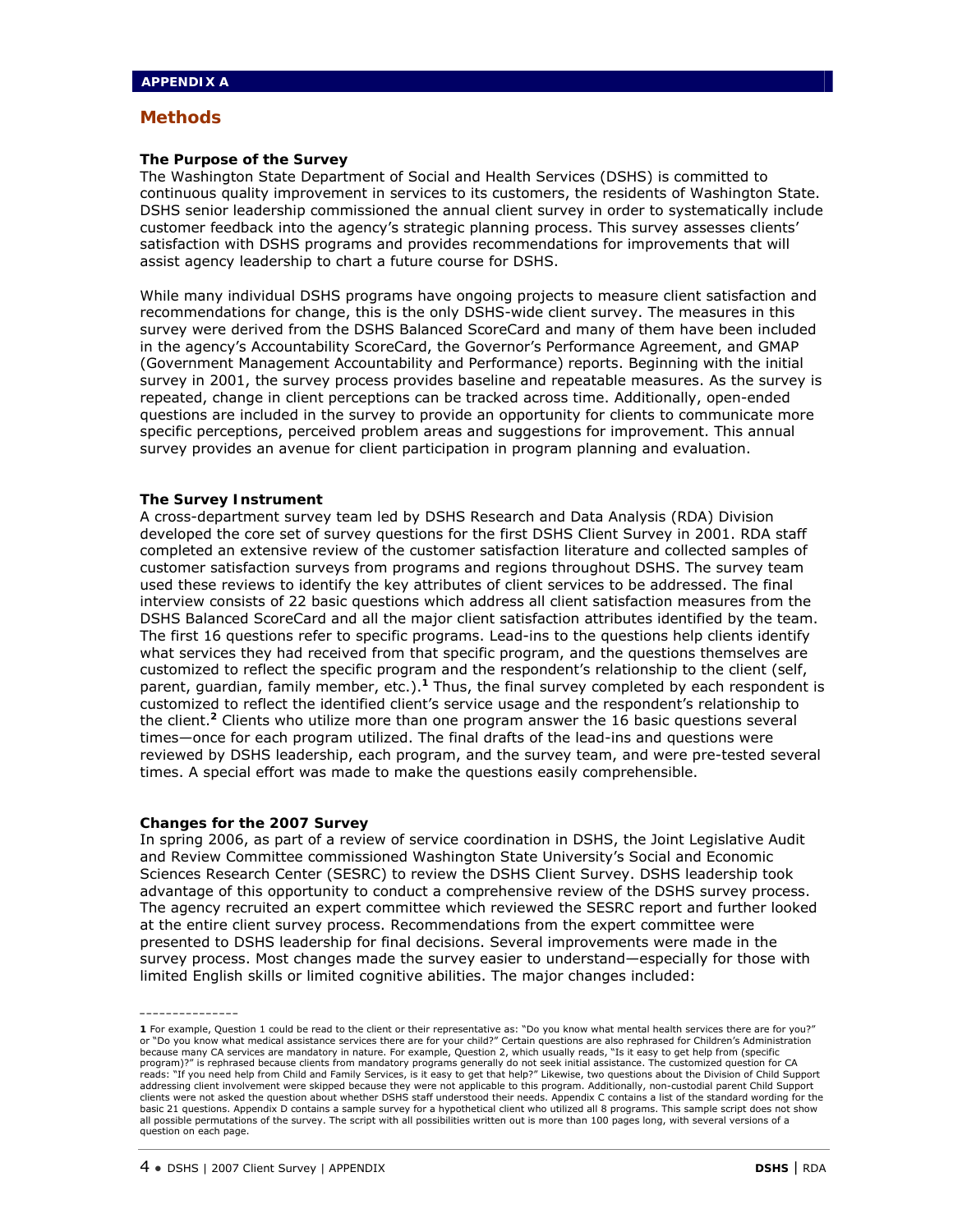- Change from using statements (such as: "It is easy to get services from DSHS.") to questions (such as: "Is it easy to get services from DSHS?").
- Change in standard response alternatives. In previous surveys, the standard response choices were: Strongly Agree, Agree, Neutral, Disagree, Strongly Disagree. In the 2007 survey, the choices were: Strong Yes, Yes, Neutral, No, Strong No.
- Change in wording for one of the coordination questions. The old question was: "Someone from DSHS helps me with all of my services." This question was confusing for many clients; it was not clear whether "someone" referred to a single person or multiple persons. The replacement question is: "Do the staff from DSHS work together as a team to try to help you get the services you need?"
- Addition of another question on telephone access, reflecting the trend toward call centers: "When you call DSHS, is it easy to get to a live person, if you need to?"
- Addition of a trial diversity question at the end of the survey—with a follow-up open-ended question for those who answer "yes."
- Addition of non-custodial parents who are DCS clients to the survey sample.

These changes make it more difficult to compare the 2007 survey to previous surveys—since the questions are not identical. For this reason, DSHS tried to make all needed changes in one year (2007)—so that there will not be many future changes that will make it difficult to compare the 2007 survey to future surveys.

#### **The Sample**

RDA generated the stratified random sample using the Client Services Data Base (CSDB), which contains client service data from all DSHS programs. For each of the 10 identified client programs**<sup>3</sup>** listed below, RDA staff drew a random sample of all clients who received services from that program during the month of June 2006. Sufficient clients were selected to reach the goal of at least 100 completed surveys from clients selected from each program area.

- Long Term Care Home and Community and Residential Care Services Divisions, Aging and Disability Services Administration
- Children's Administration
- **Division of Alcohol and Substance Abuse**
- **Division of Child Support, Economic Services Administration, custodial parents**
- Division of Child Support, Economic Services Administration, non-custodial parents
- **Division of Developmental Disabilities, Aging and Disability Services Administration**
- Division of Vocational Rehabilitation
- Community Services Division, Economic Services Administration
- Medical Assistance Administration
- Mental Health Division

**\_\_\_\_\_\_\_\_\_\_\_\_\_\_\_** 

**<sup>3</sup>** Clients are not selected from the caseload of the Juvenile Rehabilitation Administration (JRA). Experience has shown that a survey administered after youth are released from JRA supervision is not an effective or representative method to obtain JRA client feedback. JRA conducts surveys while youth are under their supervision. These surveys incorporate many of the client survey questions.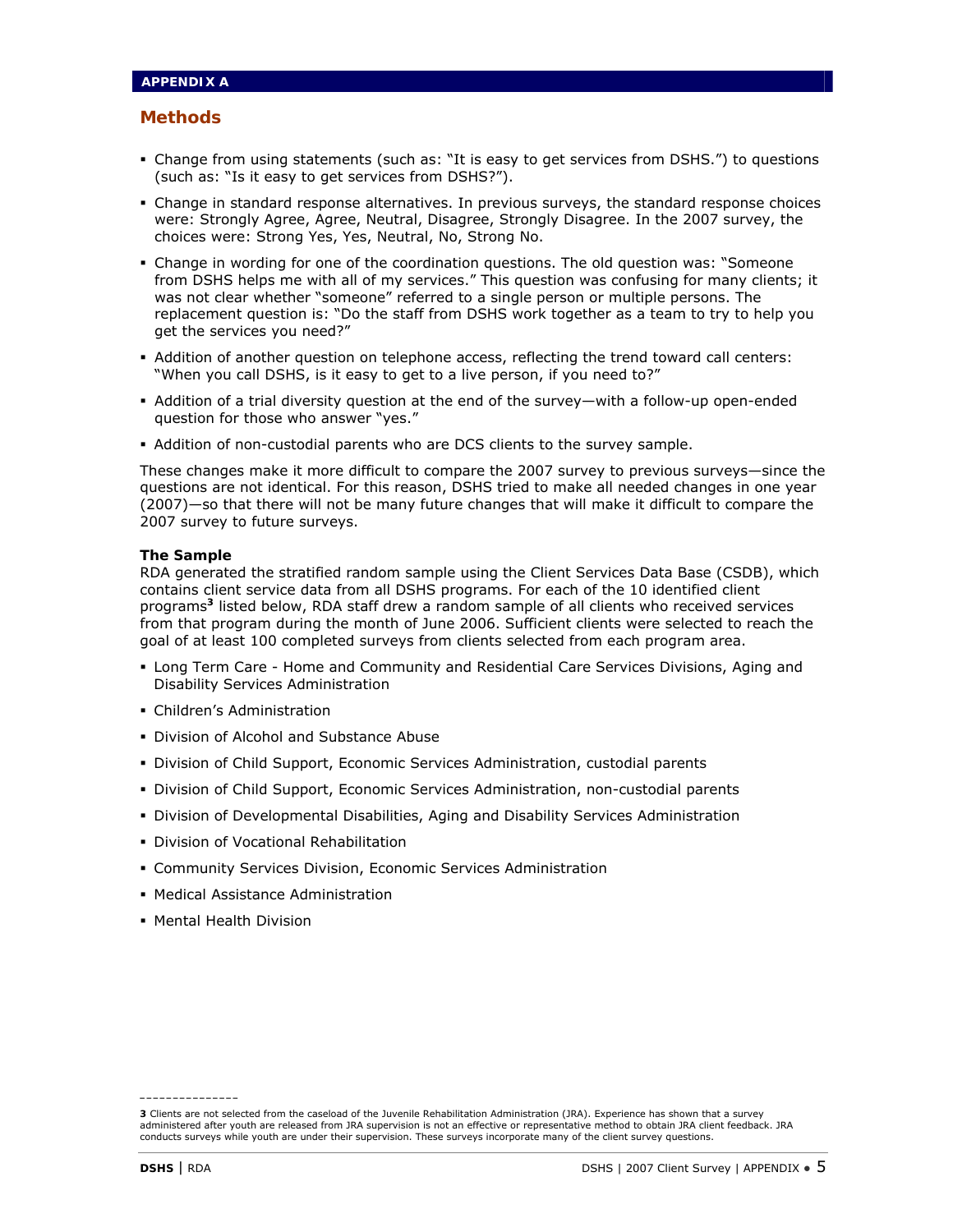#### **Sampling Considerations**

In the process of selecting the survey sample, certain selection rules determined who was included in the final sample:

- If a client selected in the initial samples drawn from the Mental Health Division or the Division of Alcohol and Substance Abuse was between the ages of 13 and 17 years old, that client was not included in the sample. This decision protects client confidentiality, since youth between the ages of 13-17 are able to access mental health and substance abuse services without parental knowledge or consent. When clients between the ages of 13 and 17 were selected from other programs, such as Economic Services Administration or Medical Assistance Administration, these clients were included in the survey, but no questions were asked about mental health or substance abuse services.
- Only adult clients (age 18 and over) were selected in the sample from Children's Administration. As described previously, throughout the survey, parents or caregivers answered survey questions about services for children under the age of 18. The selection of adult Children's Administration clients ensured that all families receiving services from Children's Administration were included in the survey, because the Children's Administration database is organized by families and always includes co-residing parents. Survey questions regarding Children's Administration inquired about services for all family members. This sampling plan helped to decrease the number of times we selected a child client, only to find out that the responsible adult was an ineligible foster parent or state employee. In some cases, children who were selected as part of the survey sample from other program areas (for example, the Division of Developmental Disabilities or Medical Assistance Administration) also had received services from Children's Administration. In those cases, the responsible adult was asked about all DSHS services the selected child received, including services from Children's Administration.
- Clients were drawn from Children's Administration only if a family received one or more of the following services: Child Protective Services, Division of Licensing Resources Child Protective Services, Family Reconciliation Services, Home-Based Services, or Foster Care Services.

#### **Eligibility Factors**

Certain groups of clients were deemed ineligible for the client survey due to a high probability of being unable to respond to the survey or of being extremely difficult to reach. Clients were excluded from the survey whenever it was discovered that a client belonged to an excluded group. A few were identified during the sampling process; many more were identified during the process of finding phone numbers; and still more were identified when contacted by the interviewers. Clients were deemed ineligible for the survey under the following conditions:

- The client lives in a nursing facility. (Clients residing in adult family homes and boarding homes were included in the survey.)
- The client is receiving long-term hospitalization, this includes state mental hospitals.
- The client is physically or cognitively unable to complete the survey, and no guardian, family member, or other person who handles their affairs was available.
- The client is out of the country.
- The client is a member of the military and currently deployed.
- The client is incarcerated in a jail, prison, or JRA institution.
- The client is currently in an inpatient drug or alcohol detoxification program.
- The client is homeless and could not be contacted through any means listed in DSHS records.
- The responsible adult answering for a child client is a foster parent or state employee.**<sup>4</sup>**
- The only possible respondent for a client is a DSHS provider.
- The DSHS program has no record of the client, although the client appeared in the database sample from said program.
- Case management services only—no actual contact with the program.
- The client has a confidential address.
- The client is deceased.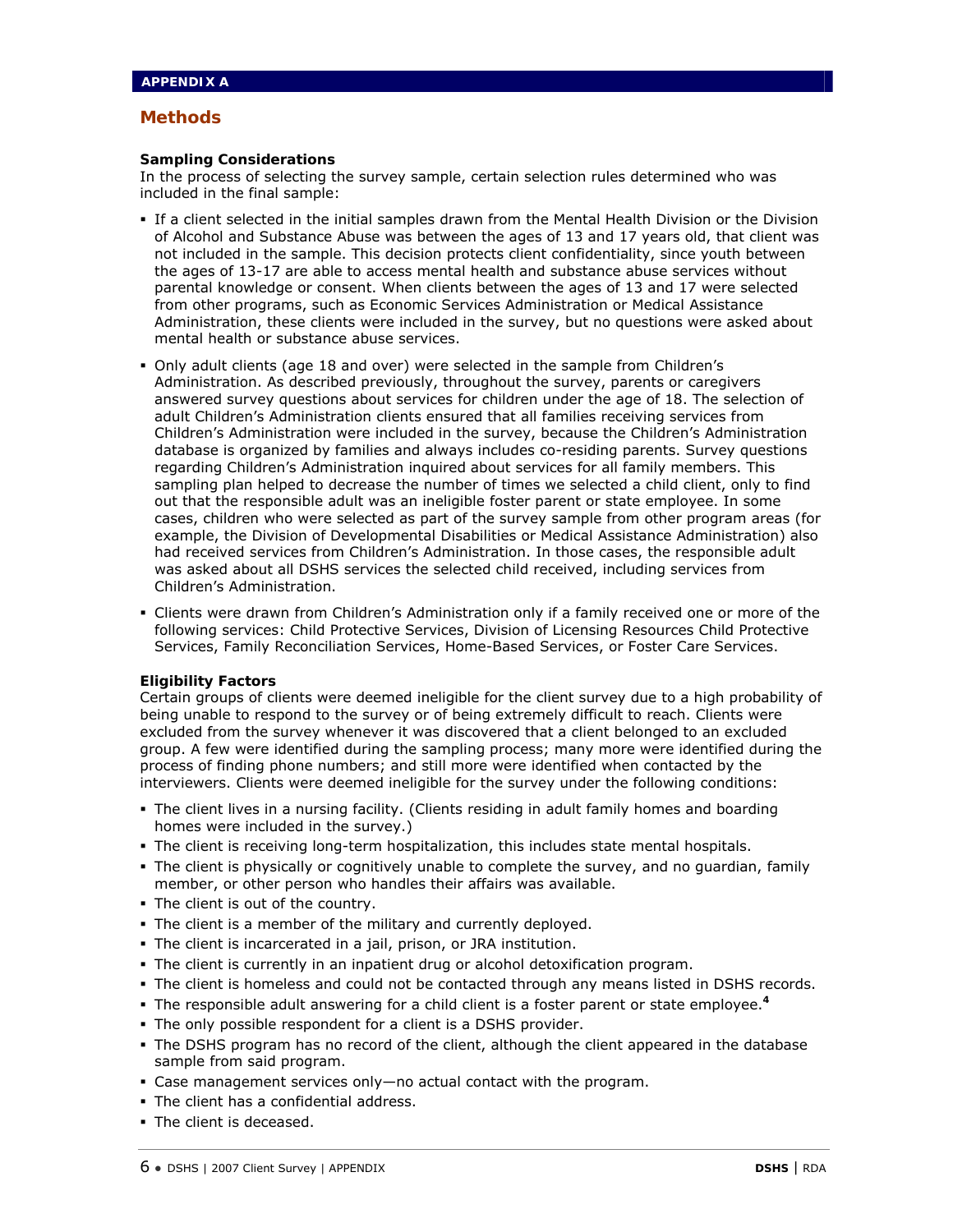#### **Interview Methods**

Telephone interviews began in January 2007 and ended on June 30, 2007. If necessary, more than 20 attempts were made to contact each member of the sample. Before the interviews, DSHS-RDA sent all sample members a prior notification letter that: (a) informed the client that an interviewer would be calling, (b) assured the client that all survey data would be confidential and not personally identifiable, (c) emphasized that the interview would be voluntary and would not affect the client's status or benefits in any way, (d) told the client that all respondents who completed the survey would be entered in a random drawing to win one of ten \$250 grocery certificates and (e) provided a toll-free number to call to decline participation in the study. Clients or their representatives were afforded an opportunity to send or call in their correct address and phone number and to request survey administration in a language other than English. If the client was a child (under 18 years of age) or an adult incapable of completing the interview accurately (due to cognitive or physical disabilities), then letters (and subsequent phone calls) were made to the person who acts as decision-maker for the client and/or interacts with DSHS on the client's behalf.

Interviews were conducted using a variation of the model script shown in Appendix D, tailored to the specific client's circumstances and pattern of DSHS service use. The length of the typical interview varied from 10 to 40 minutes, depending on the number of DSHS services utilized by the client. The interviews started with assuring the respondent of confidentiality and the voluntary nature of the survey, and informing the respondent that he or she may choose not to answer any question and may stop at any time. The interviewer then asked the survey questions about the programs utilized by the client.

Most of the telephone interviews were conducted from the Research and Data Analysis (RDA) office in Olympia, using the Computer-Assisted Telephone Interviewing (CATI) system. The CATI system displays survey questions on a computer monitor, making it possible for the interviewer to read the question to the client and enter the response directly into the survey database. When a bilingual DSHS interviewer was not available, the RDA interviewer used a 3-way phone call to administer the survey with the assistance of an interpreter from Pacific Interpreters. RDA bilingual staff administered some surveys in Spanish and Russian using a customized written script with questions for the programs used by the client. The completed hard-copy records of the phone interviews were translated by the interviewer and then entered into the CATI.

#### **Response Rate**

The overall cooperation rate for the survey was 92% and the completion rate was 81%.<sup>5</sup> These response rates are extraordinarily high for any survey, but are especially remarkable for a survey involving the particularly challenging population of DSHS clients. The main difficulties encountered in locating clients and completing interviews were the following:

- Many DSHS clients are transient and do not maintain a permanent residence. This is particularly true for young adult clients (18 to 21 years old) who have recently been released from foster care or substance abuse programs.
- Like many other Americans, many DSHS clients block non-personal calls, screen their calls through answering machines, or use cell phones instead of residential phones.
- **Most DSHS clients are low income, and a number do not have home phones. (Unlike most** telephone surveys, this survey included selected respondents without residential telephones in the sample and response rate calculations.)
- A number of the older adult clients receiving Aging and Disability Services were too tired to complete the survey, or found listening and responding too demanding.
- Some substance abuse clients found the survey difficult to comprehend, or did not wish to comment on their experiences.

**\_\_\_\_\_\_\_\_\_\_\_\_\_\_** 

**<sup>4</sup>** Other DSHS client surveys address the issues of foster parents and state employees.

**<sup>5</sup>** The cooperation rate is the ratio of the number of completed interviews to the number of eligible respondents who were actually contacted. The completion rate is the ratio of the number of completed interviews to the total number of potential respondents who are deemed eligible to complete the interview. See Appendix B for computation tables for the overall cooperation rate and completion rates for each program.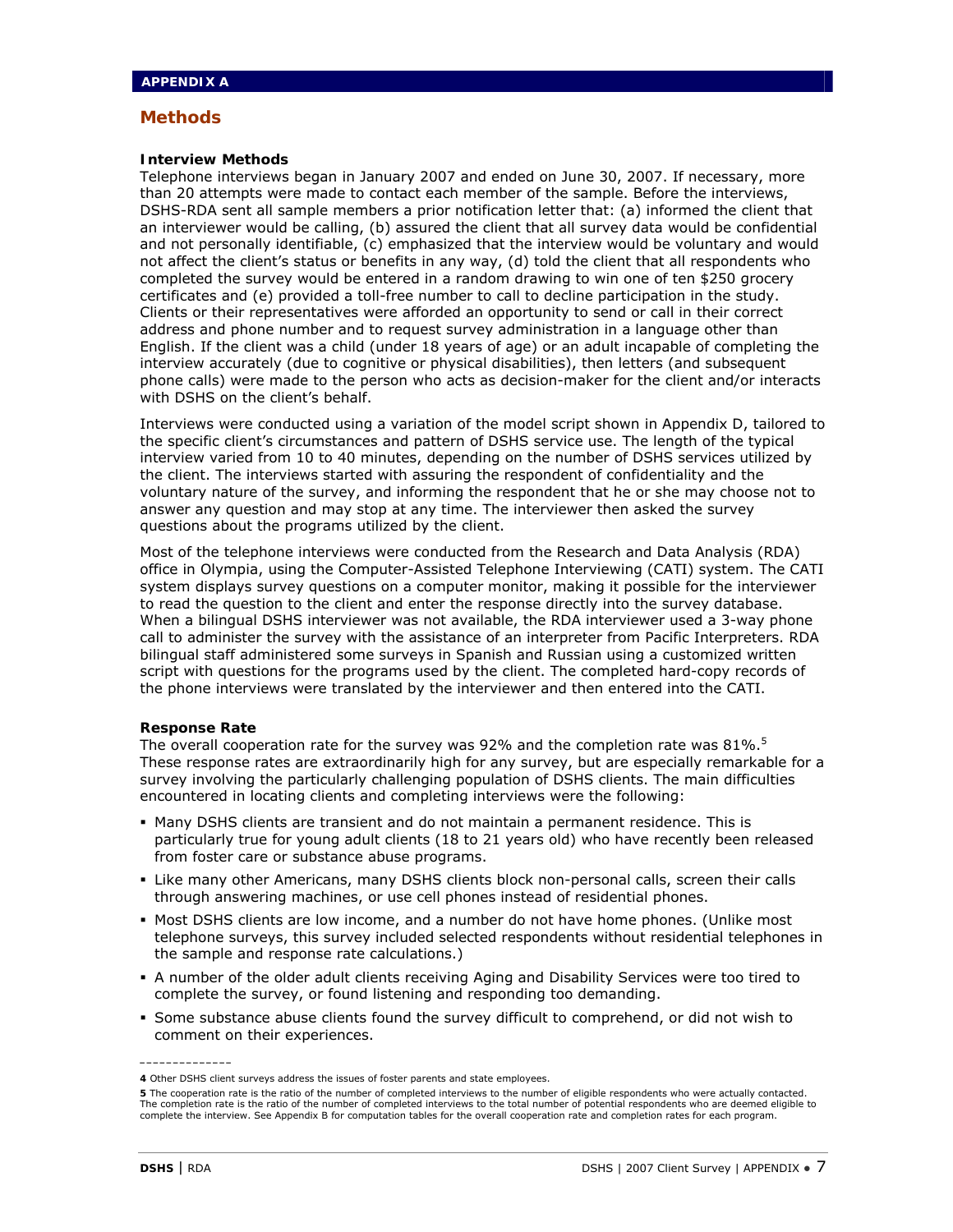Surveyors employed a number of measures to dramatically increase response rates.

- Skilled staff. The interviewer staff is comprised of highly experienced interviewers who were chosen not only for their experience, but also because they were retired DSHS employees who had spent many years locating DSHS clients as part of Quality Assurance investigations and other DSHS business. These interviewers were highly skilled at using DSHS records, the Internet and other public sources to find a client's current address and phone number. The Russian language interviewer was not a retired DSHS employee, but was trained and supervised by the interviewer supervisor.
- Advance notice. Before clients were contacted by phone, they received a letter explaining the survey, stressing the importance of this opportunity to provide feedback, and assuring them of confidentiality. The letter also gave them an opportunity to send in updated phone numbers and addresses.
- Incentives. All clients who completed the survey were entered in a drawing for \$250 grocery certificates. They were informed of this opportunity in the initial letter and at the time of the interview.
- Multiple attempts. Interviewers attempted to reach clients at many different times, and made 20 or more attempts to reach each client. If an answering machine was reached, interviewers left a message asking the client or representative to call them at a toll-free number.
- Alternate contact methods. Clients were given a toll-free number so that they could call in and complete the survey. Interviewers also worked with caseworkers, relatives and neighbors to make arrangements to administer the survey to clients at convenient times and locations. These strategies were particularly useful for clients who did not have a home phone.
- Languages. If selected clients spoke languages other than English, DSHS bilingual staff or staff along with interpreters from Pacific Interpreters administered the telephone survey. The survey was administered in 17 languages: English, Spanish, Russian, Bosnian, Serbo-Croatian, Ukrainian, Korean, Mandarin Chinese, Cantonese Chinese, Mien, Vietnamese, Cambodian, Farsi, Arabic, Laotian, Somali, and Tigrinya.



#### **RESPONDENTS**

The chart at left shows the disposition of all those clients selected for the survey. In order to meet the goal of 100 completed surveys for each of the nine different programs, 1,675 clients were randomly selected as the survey sample. Of those, 1,222 people completed the telephone survey. A relatively small number, 212 of the selected clients, could not be reached. Of those who could be reached, 103 refused to complete the survey. Also, 138 of the selected people were found to be ineligible for the survey. Appendix B shows more detail.

#### **Analysis and Weighting**

**\_\_\_\_\_\_\_\_\_\_\_\_\_\_** 

Survey data were analyzed using ACCESS, SPSS, SAS and SUDAAN software. In order to obtain DSHS-wide results, clients' responses were weighted according to each client's service profile (the specific combination of services that the client used), so that the final weighted sample reflects the service usage of all DSHS clients.**<sup>6</sup>** The weighting table is displayed in Appendix E.

An additional type of weighting was used when answers to program-specific questions were combined to give an "All Program" response. When clients used multiple programs, they might answer the same question differently for each program used. For example, a client might strongly agree it is easy to get Economic Services, but disagree that it is easy to get Mental Health Services. Answers are combined in this department-wide report, resulting in the following accounting for the client in this example: ½ of a client gave a "Strong Yes" answer to "Is it easy to get services from your program?" while ½ of a client said "No" to the same question.

**<sup>6</sup>** For example, 1.67% of all DSHS clients get services from this combination of programs: Economic Services, Medical Assistance, and Mental Health. For DSHS-wide analyses, the 36 responses from people who used this combination of programs were weighted so that they comprise 1.67% of the total survey responses.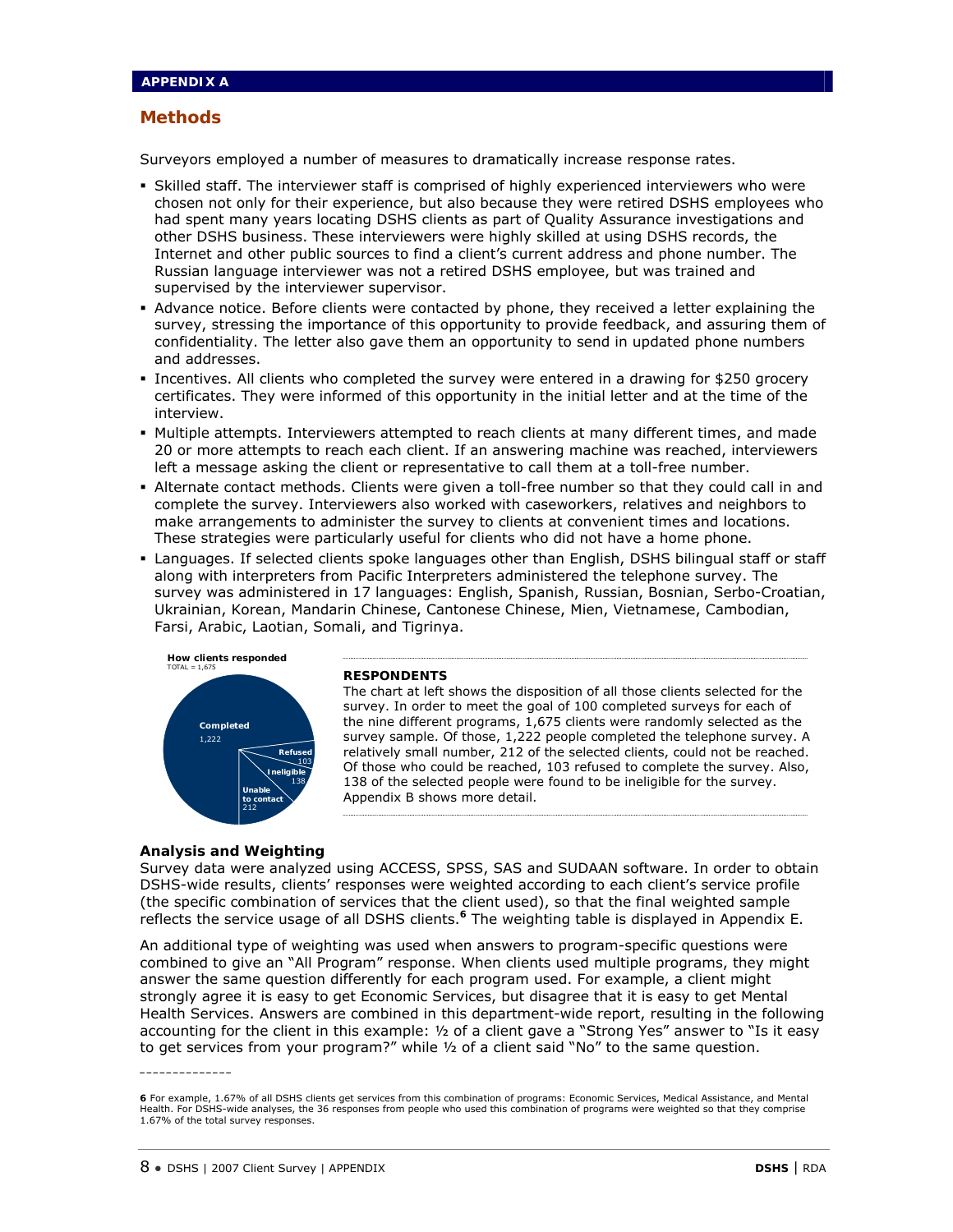# **Appendix B | Cooperation and Completion Rates**

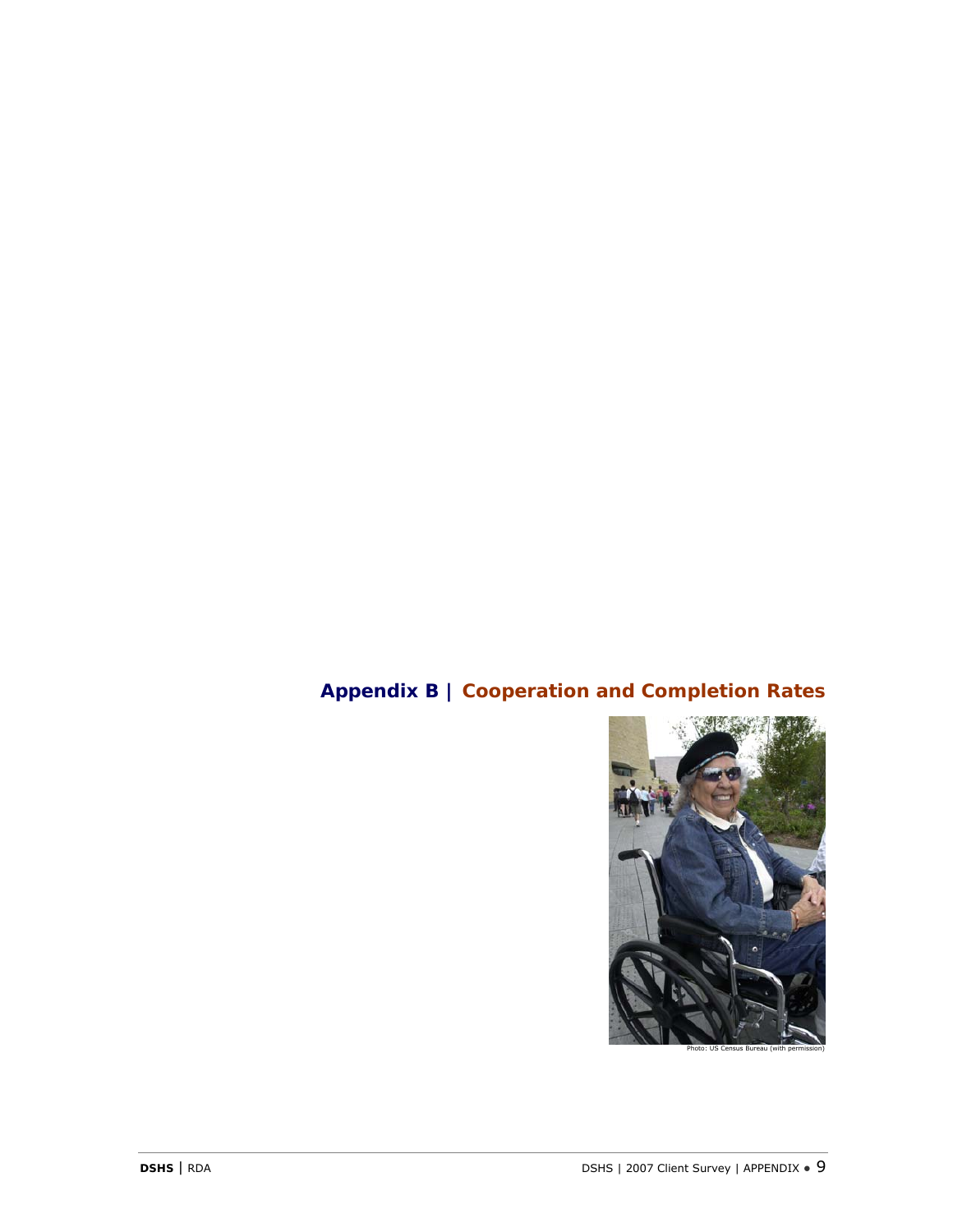## **Cooperation Rates and Completion Rates**<sup>1</sup>

| Division of Vocational Rehabilitation                                                                                          |                                                       |                                                   |              |                |                |                                     |                |                                  |              |                                      |     |                |  |
|--------------------------------------------------------------------------------------------------------------------------------|-------------------------------------------------------|---------------------------------------------------|--------------|----------------|----------------|-------------------------------------|----------------|----------------------------------|--------------|--------------------------------------|-----|----------------|--|
|                                                                                                                                |                                                       |                                                   |              |                |                |                                     |                |                                  |              | <b>HRSA - Mental Health Division</b> |     |                |  |
|                                                                                                                                |                                                       |                                                   |              |                |                |                                     |                | <b>HRSA - Medical Assistance</b> |              |                                      |     |                |  |
|                                                                                                                                |                                                       |                                                   |              |                |                | Economic Services Administration    |                |                                  |              |                                      |     |                |  |
|                                                                                                                                |                                                       |                                                   |              |                |                | ADSA - Developmental Disabilities   |                |                                  |              |                                      |     |                |  |
|                                                                                                                                |                                                       | ESA - Division of Child Support-Custodial Parents |              |                |                |                                     |                |                                  |              |                                      |     |                |  |
|                                                                                                                                | ESA - Division of Child Support-Non-Custodial Parents |                                                   |              |                |                |                                     |                |                                  |              |                                      |     |                |  |
|                                                                                                                                | HRSA - Division of Alcohol and Substance Abuse        |                                                   |              |                |                |                                     |                |                                  |              |                                      |     |                |  |
|                                                                                                                                |                                                       | Children's Administration                         |              |                |                |                                     |                |                                  |              |                                      |     |                |  |
| ADSA - Aging and Adult Services (Long-term Care)                                                                               |                                                       |                                                   |              |                |                |                                     |                |                                  |              |                                      |     |                |  |
| <b>TOTAL</b><br><b>LTC</b><br>CA<br><b>DASA DCS-N DCS-C</b><br><b>DD</b><br><b>ESA</b><br><b>MA</b><br><b>MHD</b><br><b>VR</b> |                                                       |                                                   |              |                |                |                                     |                |                                  |              |                                      |     |                |  |
| A                                                                                                                              | <b>Full Interview</b>                                 | 1,222                                             | 108          | 113            | 114            | 105                                 | 104            | 111                              | 151          | 196                                  | 113 | 107            |  |
| в                                                                                                                              | Refusal                                               | 103                                               | 15           | $\overline{4}$ | $\overline{7}$ | 20                                  | 15             | 6                                | 5            | $\overline{7}$                       | 17  | $\overline{7}$ |  |
| C.                                                                                                                             | <b>Subtotal: Found Eligible</b><br>$(A + B)$          | 1,325                                             | 123          | 117            | 121            | 125                                 | 119            | 117                              | 156          | 203                                  | 130 | 114            |  |
| D                                                                                                                              | <b>Found Ineligible</b>                               | 138                                               | 19           | 15             | 7              | 23                                  | 8              | 6                                | 12           | 14                                   | 29  | 5              |  |
| E.                                                                                                                             | <b>Subtotal: All Found</b><br>$(C + D)$               | 1,463                                             | 142          | 132            | 128            | 148                                 | 127            | 123                              | 168          | 217                                  | 159 | 119            |  |
| F                                                                                                                              | % found ineligible (D/E)                              | 9%                                                | 13%          | 11%            | 5%             | 16%                                 | 6%             | 5%                               | 7%           | 6%                                   | 18% | 4%             |  |
| G                                                                                                                              | <b>No Contact</b>                                     | 212                                               | 8            | 8              | 33             | 63                                  | 34             | $\overline{7}$                   | 15           | 18                                   | 15  | 11             |  |
| н.                                                                                                                             | No Contact/Estimated to be<br>ineligible (FxG)        | 20                                                | $\mathcal I$ | $\mathcal{I}$  | $\overline{2}$ | 10                                  | $\overline{2}$ | $\overline{O}$                   | $\mathcal I$ | $\mathcal{I}$                        | 3   | $\overline{O}$ |  |
| L                                                                                                                              | <b>Subtotal: All Eligible</b><br>$(C+G-H)$            | 1,517                                             | 130          | 124            | 152            | 178                                 | 151            | 124                              | 170          | 220                                  | 142 | 125            |  |
| J                                                                                                                              | Total in Sample $(E+G)$                               | 1,675                                             | 150          | 140            | 161            | 211                                 | 161            | 130                              | 183          | 235                                  | 174 | 130            |  |
|                                                                                                                                | K COOPERATION RATE <sup>2</sup><br>(A/C)              | 92%                                               | 88%          |                |                | 97% 94% 84%                         |                | 87% 95% 97%                      |              | 97%                                  | 87% | 94%            |  |
| L.                                                                                                                             | <b>COMPLETION RATE<sup>3</sup></b><br>(A/I)           | 81%                                               | 83%          |                |                | 91% 75% 59% 69% 90% 89% 89% 79% 86% |                |                                  |              |                                      |     |                |  |

 $\frac{1}{2}$  ,  $\frac{1}{2}$  ,  $\frac{1}{2}$  ,  $\frac{1}{2}$  ,  $\frac{1}{2}$  ,  $\frac{1}{2}$ 

<sup>1</sup> Often clients received services from several programs. For the purposes of response rate calculations, clients were categorized by the program<br>from which the sample was drawn. So, in this chart, each client appears in th

**<sup>2</sup>** The ratio of completed interviews to all potential respondents contacted.

<sup>3</sup> The ratio of completed interviews to the total number of potential eligible respondents. Computation assumes that the ineligible proportion of<br>"no contacts" is equal to the ineligible portion of those that were found. Th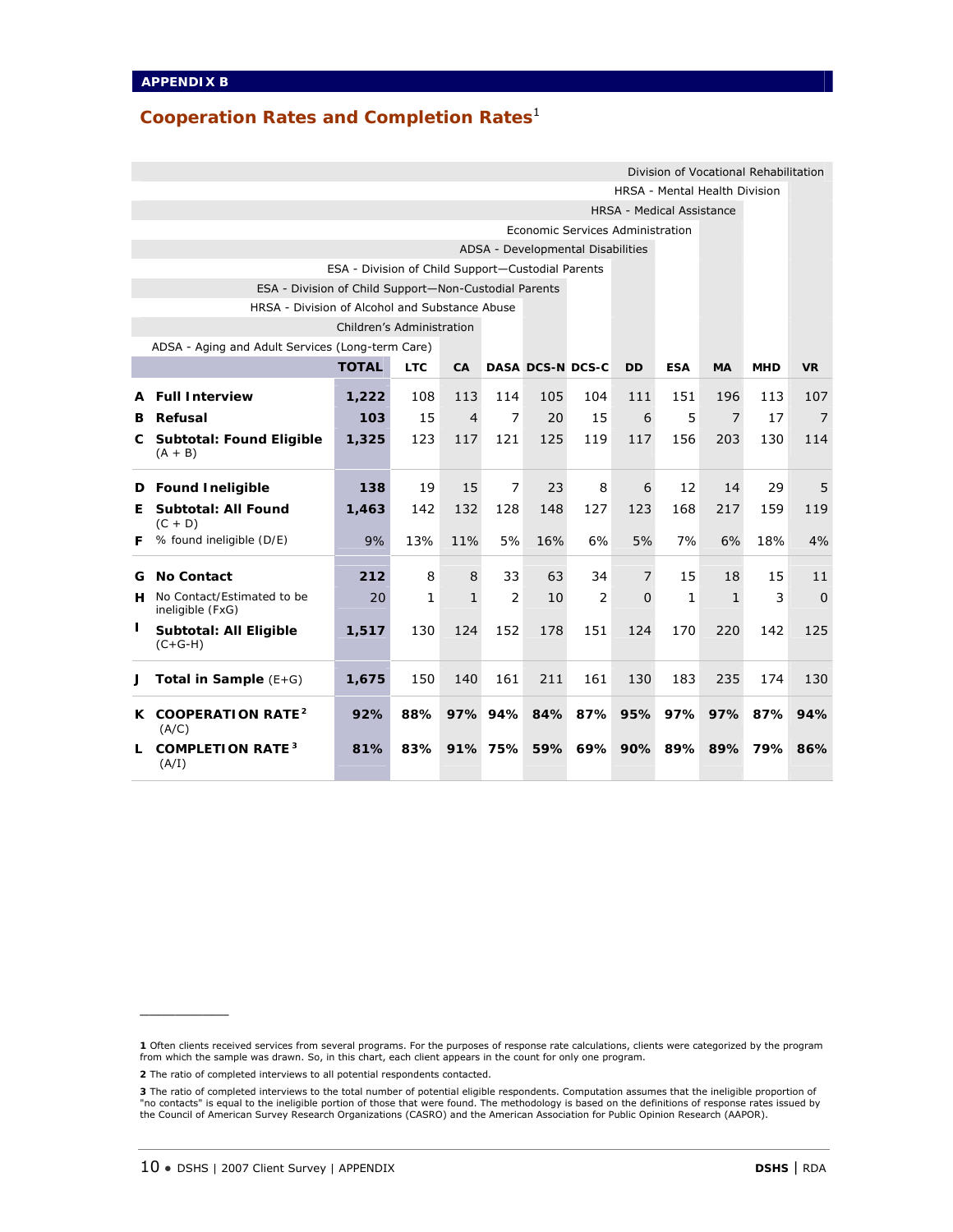# **Appendix C | Survey Questions**

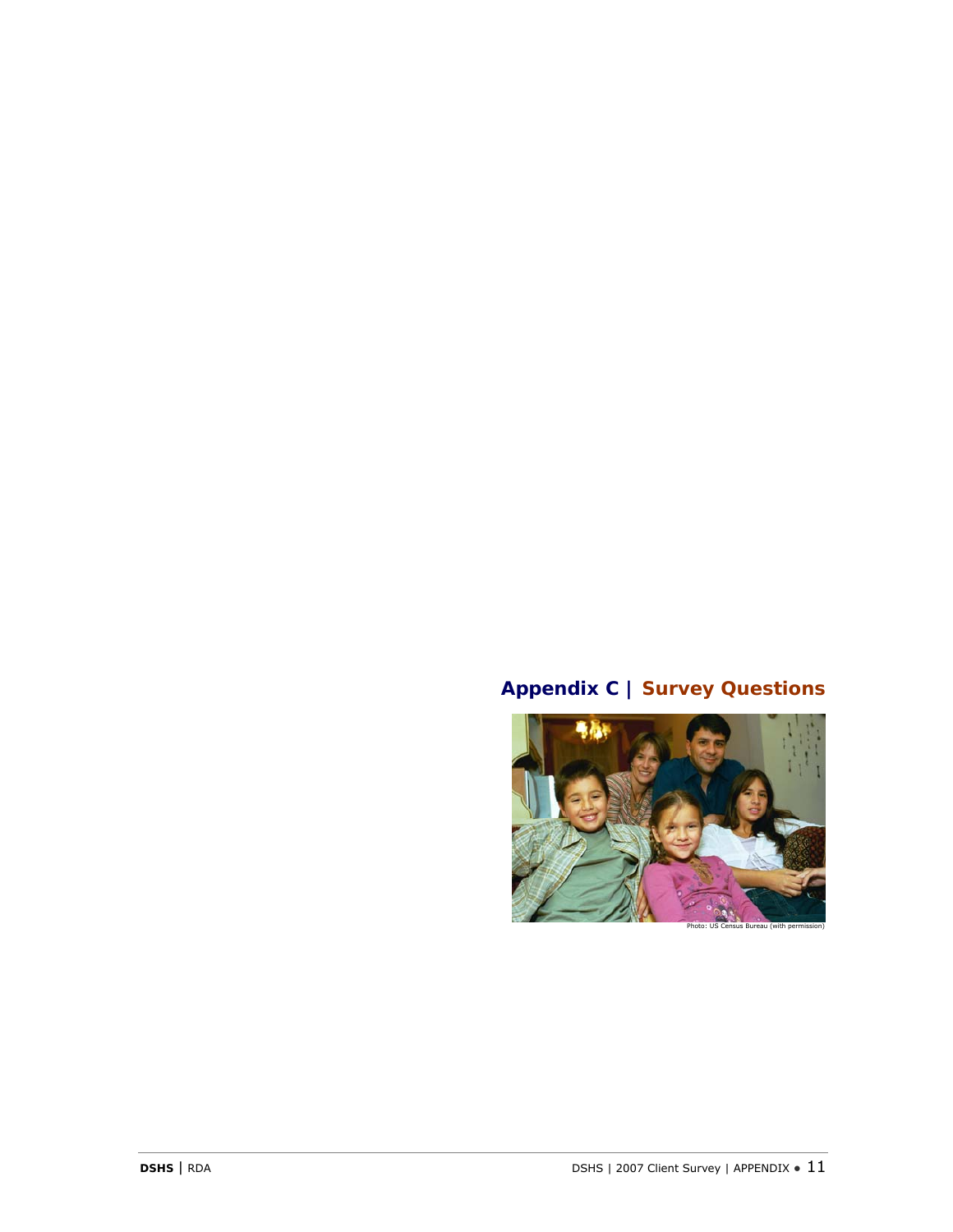### **Survey Questions**

The following is a standardized list of the basic questions in the survey. All questions were customized to fit the respondent's relationship to the client (self, parent, guardian, family member, etc.) The first 16 questions were customized for each program.**<sup>1</sup>** See Appendix D for a sample of the entire survey with sections for each client program.

- 1. Do you know what (*name of DSHS program*) services there are for you and/or your family?
- 2. Is it easy to get services from (*program*)?
- 3. Is it easy to get to the (*program*) office?
- 4. Is the (*program*) office open at times that are good for you?
- 5a. When/If you call *(program),* is it easy to get to a live person when you need to?
- 5. Did (*program*) staff return your calls within 24 hours?
- 6. Did you/your family get services as quickly as you needed?
- 7. Was it easy to get the facts you needed about *(program)* services?
- 8. Did (*program*) staff explain things clearly?
- 9. Did *(program)* staff who helped you treat you/or your family with courtesy and respect?
- 10. Did *(program)* staff who helped you/your family listen to what you had to say?
- 11. Did *(program)* staff who helped you/your family understand your needs?
- 12. Were you/your family involved in making choices about your services?
- 13. Did you/your family help make plans and goals about services?
- 14. Are you satisfied with (*program*) services?
- 15. Does (*program*) do good work?
- 16. Overall, has (*program*) helped you/your family?

Two **Coordination of Services Questions** were asked only if a client was served by three or more programs:

- 17. Does DSHS make sure all your services work well together?
- 18. Do the staff from your different DSHS programs work together as a team to try to help you get the services you need?

An **Overall Rating** question was asked of any client who had received services from two or more DSHS programs:

19. Thinking of all programs together, DSHS has done good work.

Three **Open-ended Questions** were asked of all respondents to gain a sense of the client's experiences with DSHS services:

- 20. What do you like best about dealing with DSHS?
- 21. What is one thing DSHS can do to improve services?
- 27. If you have any additional comments or questions about this survey or DSHS, I can note them now.

A **Diversity Question** was added to the 2007 survey. If the client responded "yes" to this new question (question 26), they were asked two follow-up questions (26a and 26b):

- 26. In the past 2 years, has there been a time when you felt that DSHS staff did not respect your race, culture, sexual orientation, gender or any special needs related to disabilities?
	- a. (If yes) In your opinion was the lack of respect due to:

| $\Box$ Race    | $\Box$ Sexual Orientation |
|----------------|---------------------------|
| $\Box$ Culture | $\Box$ Gender             |

- $\Box$  Other  $\Box$  Special Needs
- b. Could you please tell us about your experience?

 $\mathcal{L}_\text{max}$  and  $\mathcal{L}_\text{max}$  and  $\mathcal{L}_\text{max}$  and  $\mathcal{L}_\text{max}$ 

**<sup>1</sup>** In addition to adding the name of the program and making wording consistent with program usage, a few questions were changed more substantively. Questions 2, 6 and 12 were rephrased for Children's Administration which often provides involuntary services. For example, Question 2 is rephrased because clients from involuntary programs generally do not seek initial assistance. The customized question for<br>Children's Administration reads, "If you need help from Child and Family Services, is were not asked questions 12 and 13. Appendix D shows all program-specific rephrasing.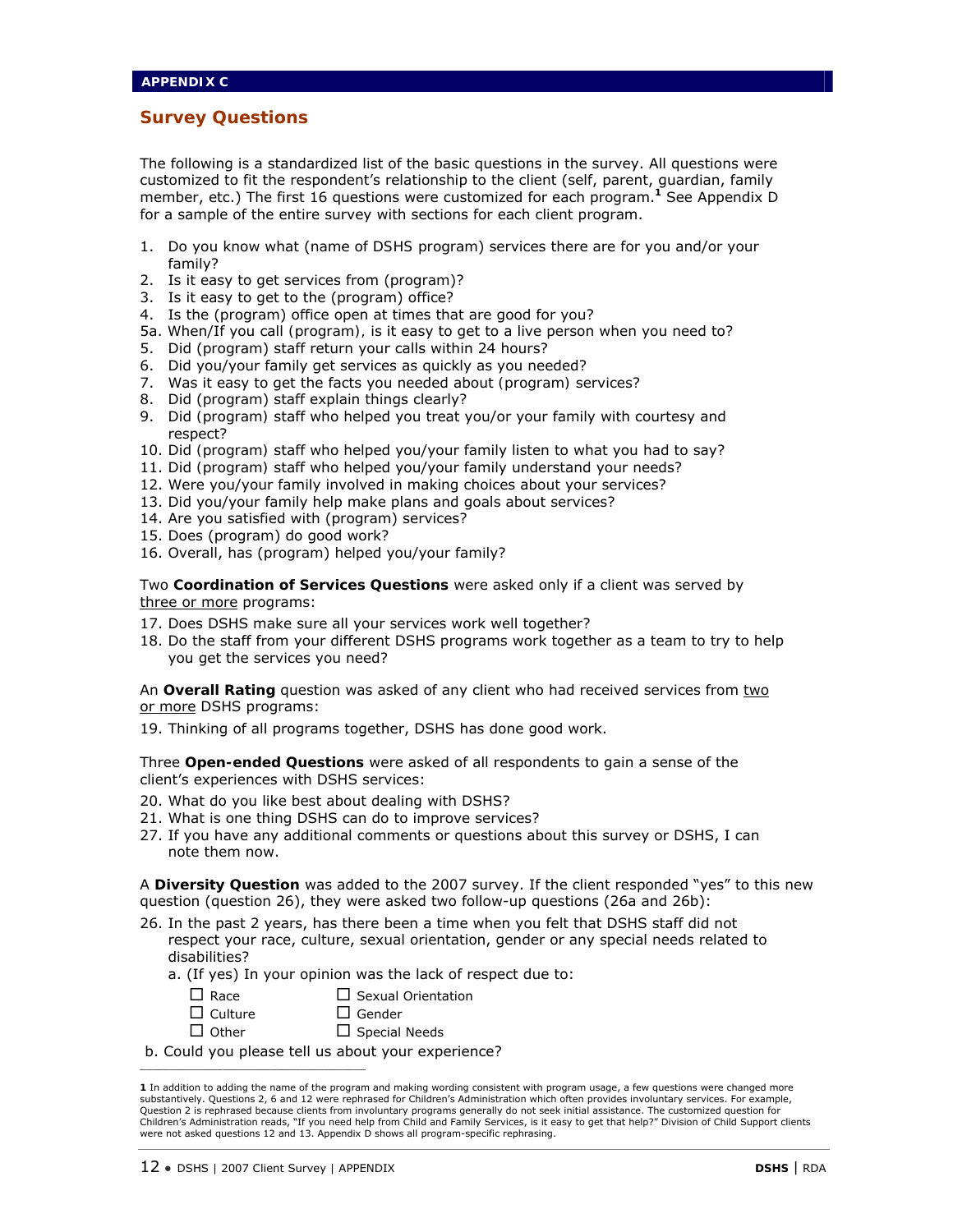# **Appendix D | The Survey Instrument**

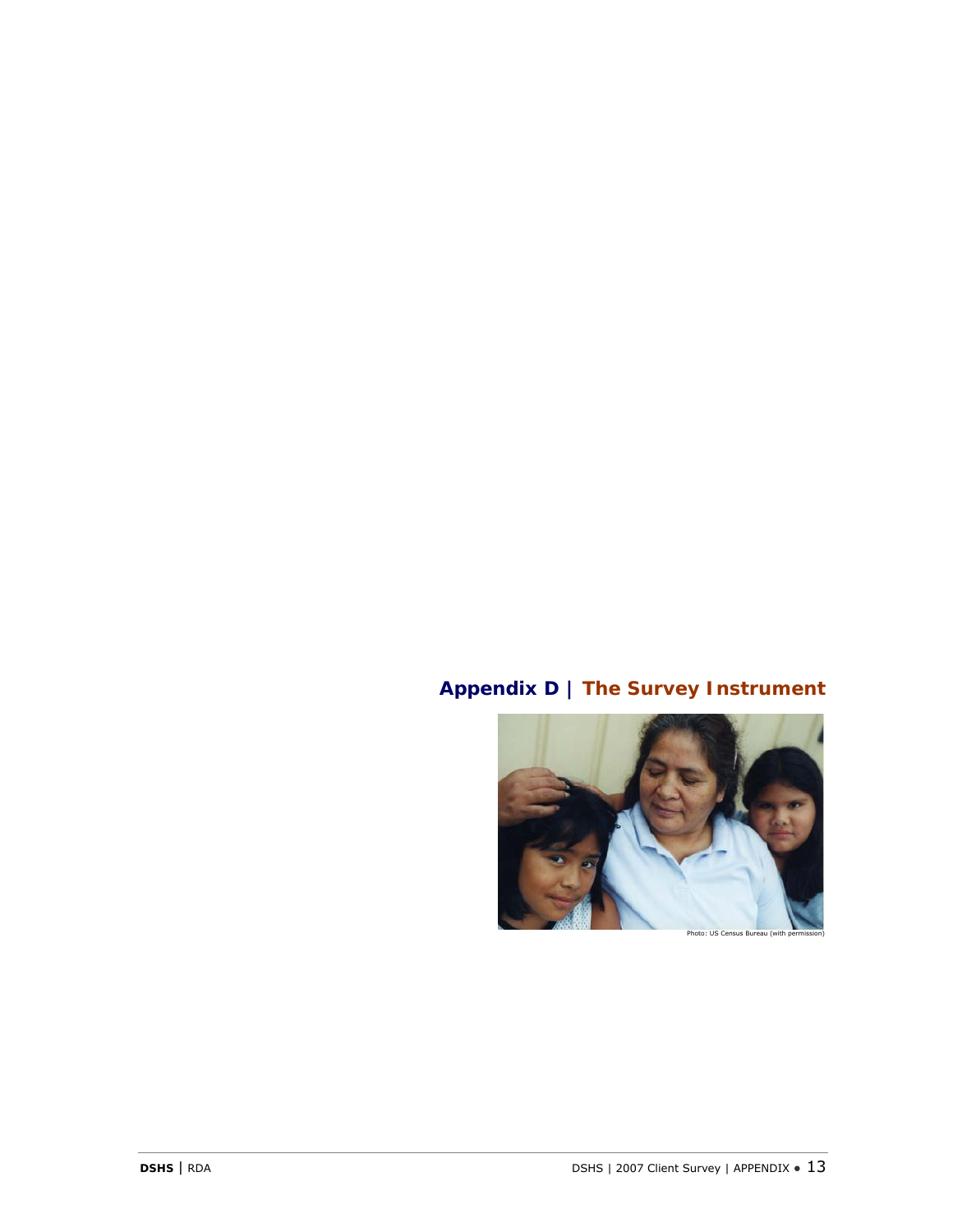## **Introduction**<sup>1</sup>

Hello. May I speak to <<**Client or Representative Name**>>

Hello, this is <<**Interviewer Name>>**.

I have been asked by the Department of Social and Health Services to talk with people who have had contact with DSHS about how well DSHS serves the citizens of our state. You should have received a letter explaining this survey.

The survey results will help DSHS make plans to improve services and to measure whether services improve in the future. You were randomly chosen from all of the people who have received services from or had contact with DSHS. Your participation is completely voluntary but is very important to us. We want to make sure the sample represents all the people who may come in contact with DSHS. Whether or not you participate in the survey will not affect any services you may receive from DSHS. We promise that no one from the DSHS programs that serve you will know how you answered. Reports about the survey will not include any names. We want you to be comfortable telling us how you really feel. Please feel free to ask questions at any time. If I come to any question that you prefer not to answer, just let me know and I will skip over it.

**[If respondent is a parent, family member, guardian, or other decision-maker, say:]** You have been selected to receive this survey because you have helped deal with agencies or make decisions for **<<Client Name>>.** We would like to ask about any experiences you may have had with DSHS while helping **<<Client Name>>.** 

Write down the name of the person you are talking to:

Check the relationship of this person to the client.

#### **RELATIONSHIP TO CLIENT:**

- $\square$  Self
- □ Parent
- □ Spouse
- □ Other Family Member -Same Household
- □ Other Family Member-Not Same Household
- $\Box$  Guardian, or other non-family decision-maker
- $\Box$  Foster Parent

**\_\_\_\_\_\_\_\_\_\_\_\_\_\_\_\_\_\_\_\_** 

**<sup>1</sup>** This sample script does not include all possible variations of the survey (for parents, guardians, family members, and other representatives.) Interviewers modified the survey appropriately to fit the individual situation (See Appendix A). Instructions to the interviewer are in bold font.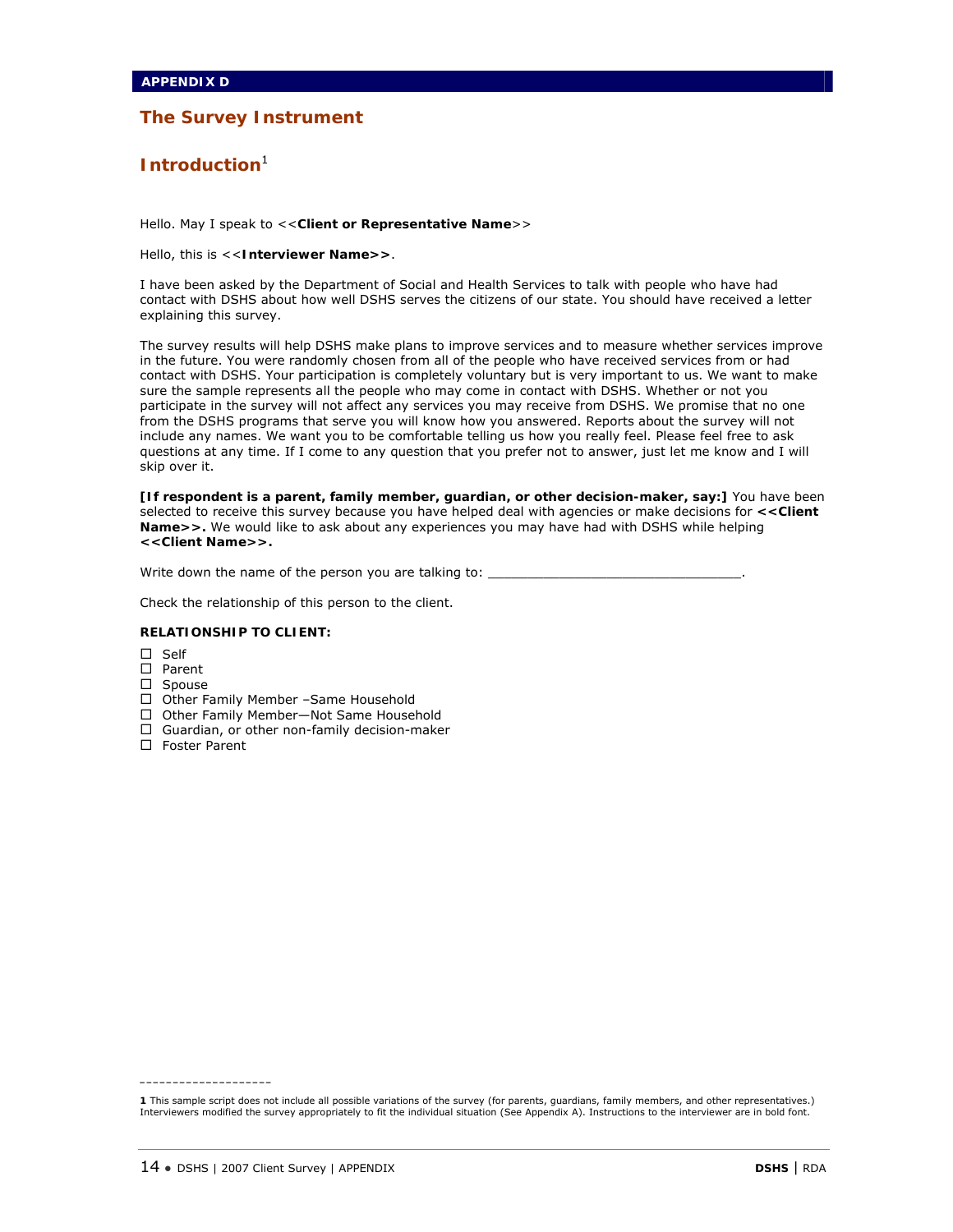## **ADSA—DD (Developmental Disabilities)**

First/Now I'd like to ask you about DD, the Division of Developmental Disabilities. DD helps persons with developmental disabilities. We see that you have been helped by DD. I'd like to ask about your experiences with DD in the past two years.

**[If denies services from DD or is unsure.]** OK. Sometimes people get services and don't know the services were arranged by DD. Let me tell you what kinds of services you might have received:

- You may live in a home for persons with Developmental Disabilities or someone may come to your house to help you with your daily activities.
- Someone may help you with your job or you may go to an activity during the day.
- You may have received therapies that were paid for with state money.
- You may have a case manager who helps you get services.

Have you had any services like that in the past two years? Is it possible that these services may have been sponsored by DD? OK. Let me ask you about your experiences with those services in the past two years.

**[If denies any contact with DD, mark "Denies Contact." Skip the rest of DD questions. Continue with next program or concluding questions unless DD is the only service they received. If DD is the only service, thank them for their help and conclude interview.]** 

#### **Denies ADSA-DD Contact**

I'd like to ask some questions about your experiences with Developmental Disabilities in the past two years.

The first question is "Do you know what DD services there are for you?" Would you answer yes, no or neutral? **[If they say yes or no, ask**, "Is that a Strong Yes?" or "Is that a Strong No?" **Mark Response Below.]** 

The next one is: "Is it easy to get services from DD?" Yes, no, or neutral? **[Mark Response Below.]** 

|                                                                            | Strong<br>YES! | Yes | Neutral | $\frac{1}{2}$ | Strong<br>$\overline{9}$ | on't<br>Know | efuse | Does<br>Not Apply |
|----------------------------------------------------------------------------|----------------|-----|---------|---------------|--------------------------|--------------|-------|-------------------|
| 1. Do you know what DD services there are for you?                         |                |     |         |               |                          |              |       |                   |
| 2. Is it easy to get services from DD?                                     |                |     |         |               |                          |              |       |                   |
| 3. Is it easy to get to the DD office?                                     |                |     |         |               |                          |              |       |                   |
| 4. Is the DD office open at times that are good for you?                   |                |     |         |               |                          |              |       |                   |
| 5a. When you call DD, is it easy to get to a live person when you need to? |                |     |         |               |                          |              |       |                   |
| 5. Did DD staff return your calls within 24 hours?                         |                |     |         |               |                          |              |       |                   |
| 6. Did you get services as guickly as you needed?                          |                |     |         |               |                          |              |       |                   |
| 7. Was it easy to get the facts you needed about services?                 |                |     |         |               |                          |              |       |                   |
| 8. Did DD staff explain things clearly?                                    |                |     |         |               |                          |              |       |                   |
| 9. Did staff who helped you treat you with courtesy and respect?           |                |     |         |               |                          |              |       |                   |
| 10. Did staff who helped you listen to what you had to say?                |                |     |         |               |                          |              |       |                   |
| 11. Did staff who helped you understand your needs?                        |                |     |         |               |                          |              |       |                   |
| 12. Were you involved in making choices about your services?               |                |     |         |               |                          |              |       |                   |
| 13. Did you help make plans and goals about services?                      |                |     |         |               |                          |              |       |                   |
| 14. Are you satisfied with DD services?                                    |                |     |         |               |                          |              |       |                   |
| 15. Does DD do good work?                                                  |                |     |         |               |                          |              |       |                   |
| 16. Overall, has DD helped you?                                            |                |     |         |               |                          |              |       |                   |

*(Continue on to questions from next program in string OR Concluding Questions)*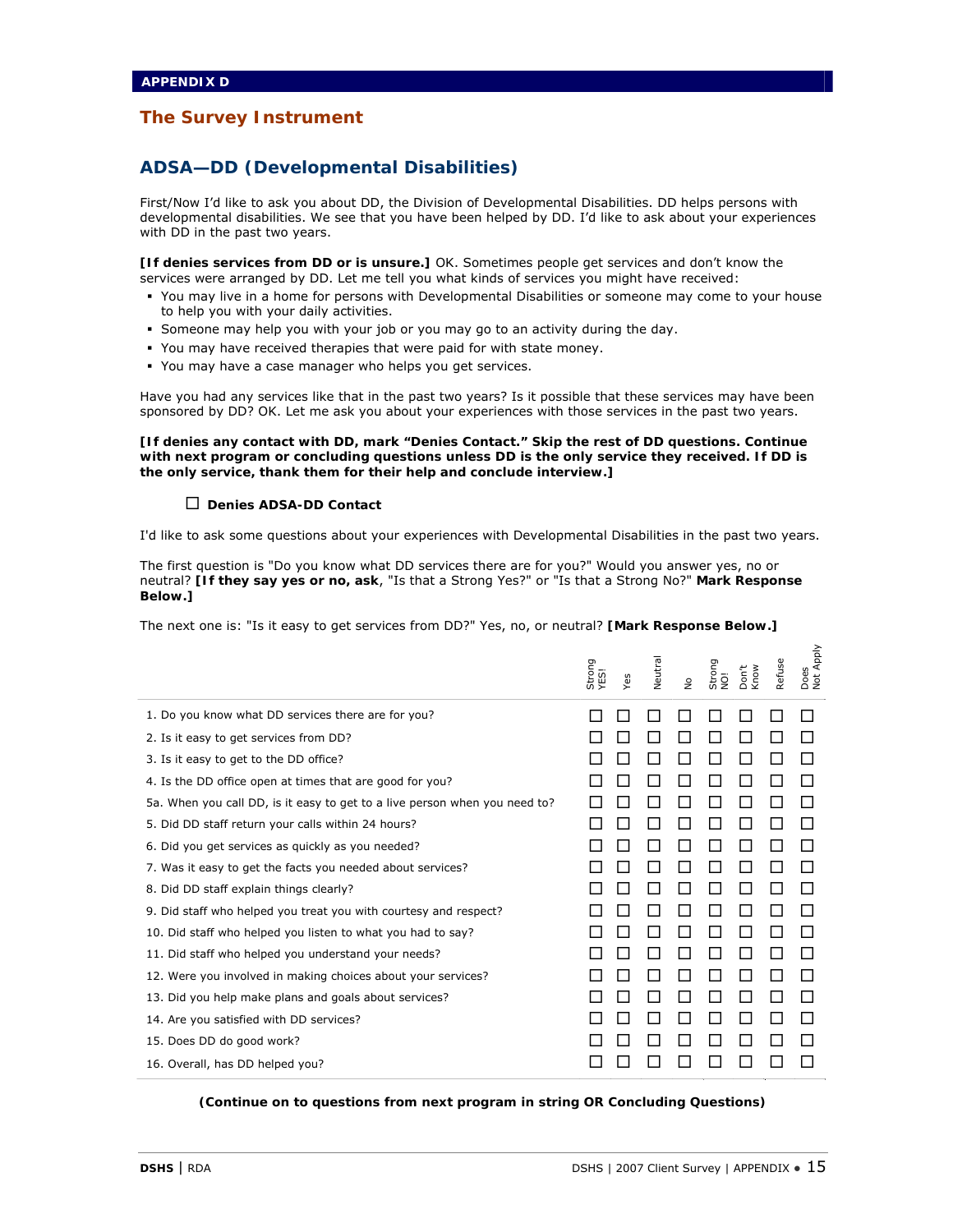## **DVR (Division of Vocational Rehabilitation)**

First/Now I'd like to ask you about DVR, the Division of Vocational Rehabilitation. DVR helps people with disabilities get jobs. Have you talked to someone at DVR or received services from DVR in the past two years?

**[If denies services from DVR]** OK. Sometimes people get services through some other agency and don't know the services came from DVR. Let me tell you what kinds of services you might have received:

- You might have had counseling about getting a job; help in looking for a job; an assessment of your job interests and skills; an evaluation to see what jobs you could do.
- Job training or training in how to take care of yourself, manage money or use transportation.
- Medical services or treatment needed for you to work; or help in getting things you need to go to work like: equipment, child-care, books, or supplies.

Have you had any services like that in the past two years? Is it possible that these services may have been sponsored by DVR? OK. Let me ask you about those services.

**[If denies any contact with DVR, mark "Denies Contact." Skip the rest of DVR questions. Continue with next program or concluding questions unless DVR is the only service they received. If DVR is the only service, thank them for their help and conclude interview.]** 

#### **Denies DVR Contact**

I'd like to ask some questions about your experiences with the Division of Vocational Rehabilitation in the past two years.

The first question is "Do you know what DVR services there are for you?" Would you answer yes, no or neutral? **[If they say yes or no, ask,** "Is that a Strong Yes?" or "Is that a Strong No?" **Mark Response Below.]** 

The next one is: "Is it easy to get services from DVR?" Yes, no, or neutral? **[Mark Response Below.]** 

|                                                                             | Strong<br>YES! | Yes | Veutral | $\frac{1}{2}$ | Strong<br>$\overline{9}$ | Know<br>Don't | Refuse | Does<br>Not Apply |
|-----------------------------------------------------------------------------|----------------|-----|---------|---------------|--------------------------|---------------|--------|-------------------|
| 1. Do you know what DVR services there are for you?                         |                |     |         |               |                          |               |        |                   |
| 2. Is it easy to get services from DVR?                                     |                |     |         |               |                          |               |        |                   |
| 3. Is it easy to get to the DVR office?                                     |                |     |         |               |                          |               |        |                   |
| 4. Is the DVR office open at times that are good for you?                   |                |     |         |               |                          |               |        |                   |
| 5a. When you call DVR, is it easy to get to a live person when you need to? |                |     |         |               |                          |               |        |                   |
| 5. Did DVR staff return your calls within 24 hours?                         |                |     |         |               |                          |               |        |                   |
| 6. Did you get services as quickly as you needed?                           |                |     |         |               |                          |               |        |                   |
| 7. Was it easy to get the facts you needed about services?                  |                |     |         |               |                          |               |        |                   |
| 8. Did DVR staff explain things clearly?                                    |                |     |         |               |                          |               |        |                   |
| 9. Did DVR staff who helped you treat you with courtesy and respect?        |                |     |         |               |                          |               |        |                   |
| 10. Did DVR staff who helped you listen to what you had to say?             |                |     |         |               |                          |               |        |                   |
| 11. Did DVR staff who helped you understand your needs?                     |                |     |         |               |                          |               |        |                   |
| 12. Were you involved in making choices about your services?                |                |     |         |               |                          |               |        |                   |
| 13. Did you help make plans and goals about services?                       |                |     |         |               | L.                       |               |        |                   |
| 14. Are you satisfied with DVR services?                                    |                |     |         |               |                          |               |        |                   |
| 15. Does DVR do good work?                                                  |                |     |         |               |                          |               |        |                   |
| 16. Overall, has DVR helped you?                                            |                |     |         |               |                          |               |        |                   |

*(Continue on to questions from next program in string OR Concluding Questions)*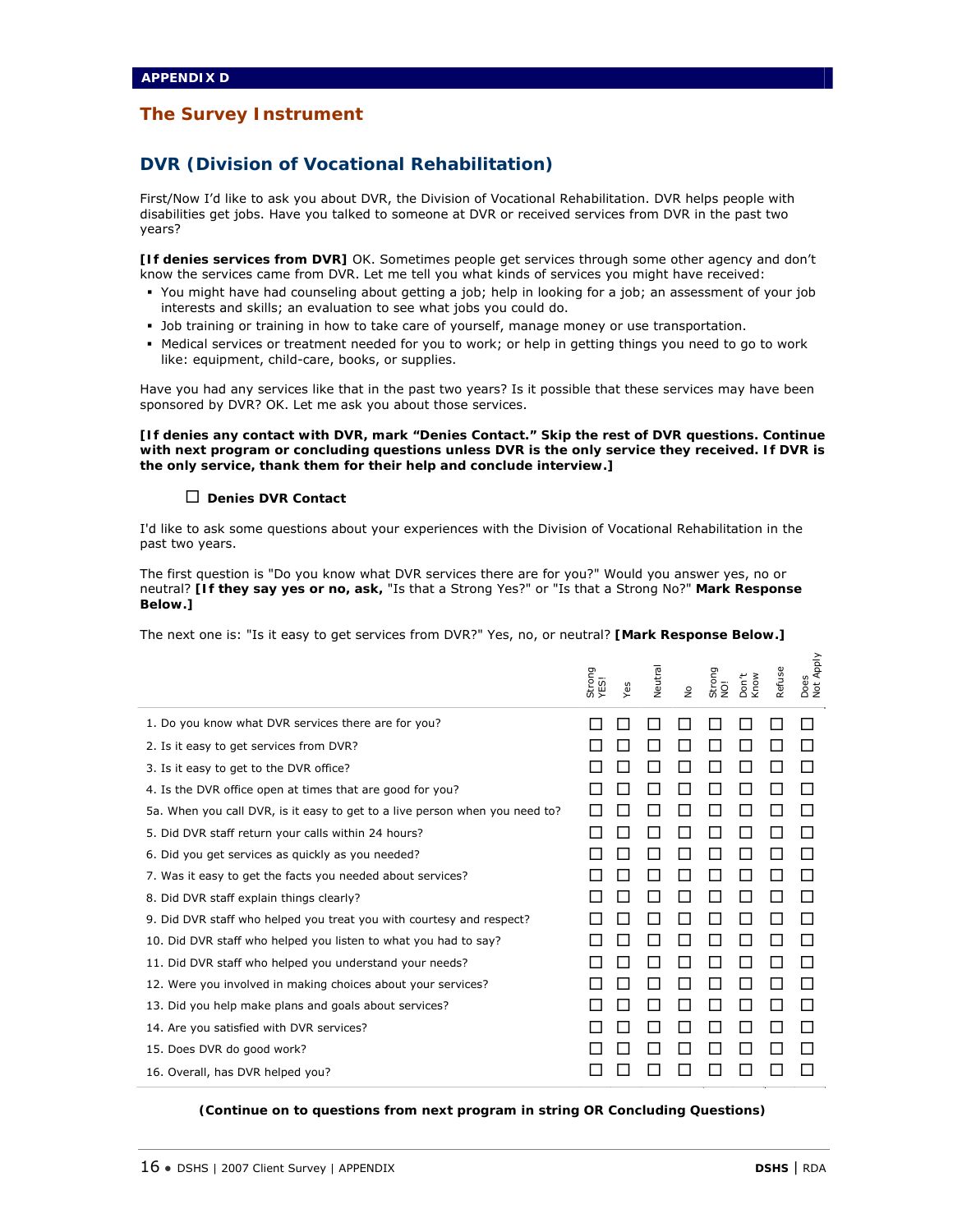## **ADSA—LTC (Aging and Disability Services—Long Term Care)**

First/Now I'd like to ask you about Aging and Adult Services. Aging and Adult Services helps seniors and disabled adults by arranging a place for you to live or sending someone into your home to help you with personal care and medical needs. Their office is often called the Home and Community Services Office. We see that you have been helped by someone from Aging and Adult Services. I'd like to ask about your experiences with Aging and Adult Services in the past two years.

**[Read this paragraph only if denies services from ADSA-LTC or is unsure]** OK. Sometimes people get services and don't know the services were arranged by Aging and Adult Services or by Home and Community Services. Let me tell you what kinds of services you might have received:

- You may live in a special home for seniors or persons with disabilities.
- Or someone may come to your house to help you with medical needs, body care, shopping, housework or cooking.
- You may have a case manager who does assessments and helps you get services.
- Someone may have helped you fill out a Medicaid application or helped you get medical coupons for your medicines.

Have you had any services like that in the past two years? Is it possible that these services may have been sponsored by Aging and Adult Services? OK. Let me ask you about your experiences with those services in the past two years.

**[If denies any contact with ADSA-LTC, mark "Denies ADSA-LTC Contact." Skip the rest of ADSA-LTC questions. Continue with next program or concluding questions unless ADSA-LTC is the only service they received. If ADSA-LTC is the only service, thank them for their help and conclude interview.]** 

#### **Denies ADSA-LTC Contact**

I'd like to ask some questions about your experiences with the Aging and Adult Services in the past two years.

The first question is "Do you know what Aging and Adult Services there are for you?" Would you answer yes, no or neutral? **[If they say yes or no, ask,** "Is that a Strong Yes?" or "Is that a Strong No?" **Mark Response Below.]** 

The next one is: "Is it easy to get services from Aging and Adult Services?" Yes, no, or neutral? **[Mark Response Below.]** 

|                                                                                                                                 | Strong<br>YES! | Yes | Veutra | $\frac{1}{2}$ | Strong<br>ğ | Know<br>Don't | Refuse | Does<br>Not Apply |
|---------------------------------------------------------------------------------------------------------------------------------|----------------|-----|--------|---------------|-------------|---------------|--------|-------------------|
| 1. Do you know what Aging and Adult Services there are for you?                                                                 |                |     |        |               |             |               |        |                   |
| 2. Is it easy to get services from Aging and Adult Services?                                                                    |                |     |        |               |             |               |        |                   |
| 3. Is it easy to get to the Aging and Adult or Home and Community Service<br>Office?                                            |                |     |        |               |             |               |        |                   |
| 4. Is the office open at times that are good for you?                                                                           |                |     |        |               |             |               |        |                   |
| 5a. When you call Aging and Adult or Home and Community Service Office, is<br>it easy to get to a live person when you need to? |                |     |        |               |             |               |        |                   |
| 5. Did Aging and Adult Services staff return your calls within 24 hours?                                                        |                |     |        |               |             |               |        |                   |
| 6. Did you get services as quickly as you needed?                                                                               |                |     |        |               |             |               |        |                   |
| 7. Was it easy to get the facts you needed about services?                                                                      |                |     |        |               |             |               |        |                   |
| 8. Did Aging and Adult Services staff explain things clearly?                                                                   |                |     |        |               | H           |               |        |                   |
| 9. Did staff who helped you treat you with courtesy and respect?                                                                |                |     |        |               |             |               |        |                   |
| 10. Did staff who helped you listen to what you had to say?                                                                     |                |     |        |               |             |               |        |                   |
| 11. Did staff who helped you understand your needs?                                                                             |                |     |        |               |             |               |        |                   |
| 12. Were you involved in making choices about your services?                                                                    |                |     |        |               |             |               |        |                   |
| 13. Did you help make plans and goals about services?                                                                           |                |     |        |               |             |               |        |                   |
| 14. Are you satisfied with Aging and Adult Services?                                                                            |                |     |        |               |             |               |        |                   |
| 15. Does Aging and Adult Services do good work?                                                                                 |                |     |        |               |             |               |        |                   |
| 16. Overall, has Aging and Adult Services helped you?                                                                           |                |     |        |               |             |               |        |                   |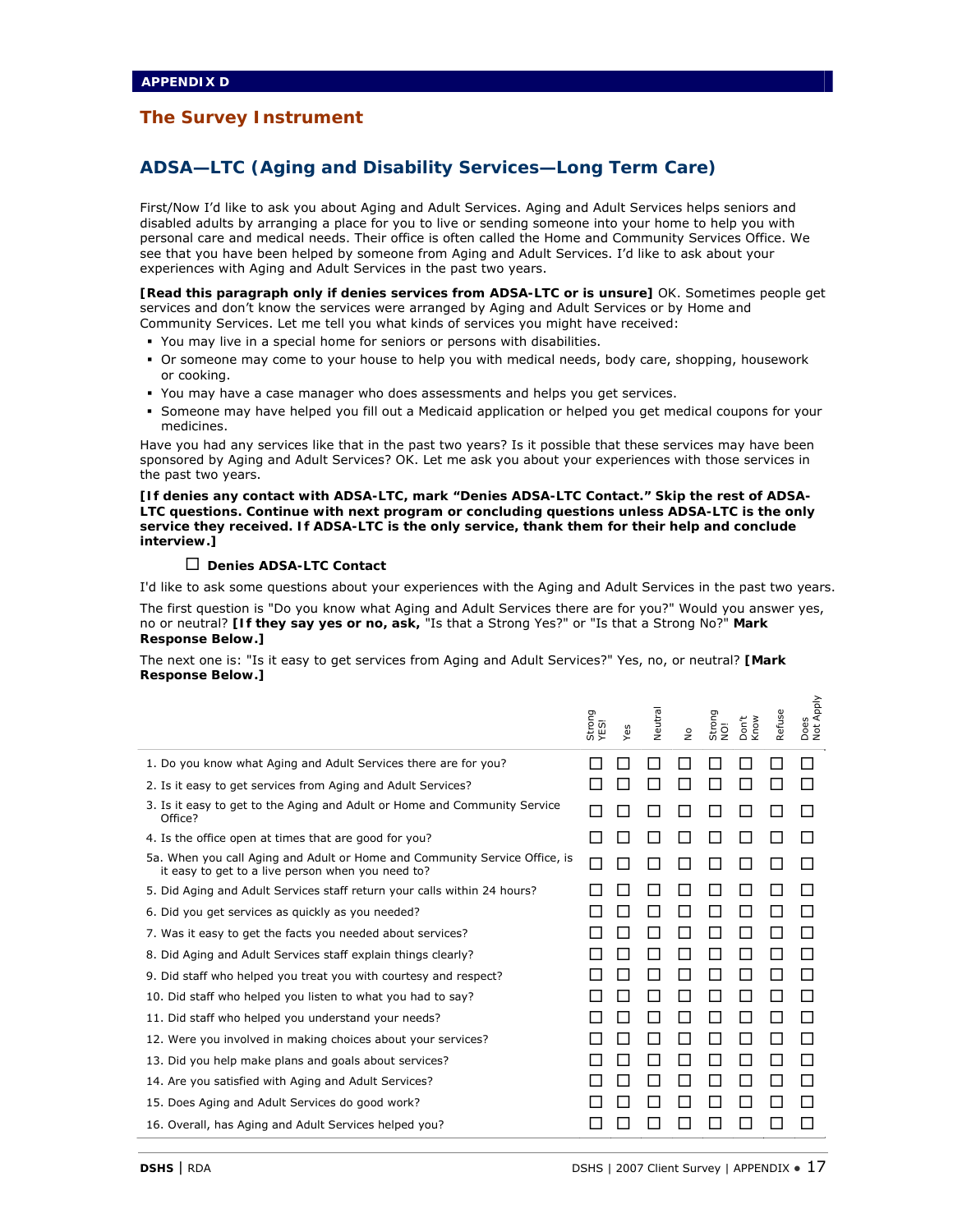## **HRSA—MA (Medical Assistance)**

First/Now I'd like to ask you about the Medical Assistance Administration. Medical Assistance helps pay for medical services. They send you or someone in your family a green and white paper DSHS medical ID card. Some people call this card a coupon. You use this card to get medical care. A new card is sent every month.

Have you received this green and white paper medical ID card or coupon any time in the past two years?

- **Yes**
- **No**

**[Read this paragraph only if respondent says no or is unsure],** Has someone else in your family received this? Generally one card covers everyone eligible in your household. If anyone has gotten medical care paid for by the state, you probably got these cards.

- You might use this card to get care from a health care plan like Group Health.
- Or you might have got the card through a program like the Basic Health Plan, Healthy Options or CHIP.

If you're not sure, is there someone you can ask? **[If denies any contact with MAA, mark "Denies Contact" and skip the MAA section. Continue with next program or concluding questions unless MAA is the only service they received. If MAA is the only service, thank them for their help and conclude interview.]** 

#### **Denies MAA Contact**

Have you called the 800 number on the back of the green and white medical ID card in the past two years?

 **No. Skip questions A, B and C below Yes. Continue [Record answer: If yes, ask questions A, B and C below. If no skip these three questions.]**   $\rightarrow$  I'd like to ask you three questions about the people you talked with when you called the 800 number. For each question I read, please tell me if it's a Yes, No or Neutral**. [If they say yes or no, ask,** "Is that a Strong Yes?" or "Is that a Strong No?" **Mark Response Below.]** Strong<br>YES!<br>Yes **Neutra** No Strong<br>NO!<br>Don't<br>Know Refuse A1. When you call the 800 number, is it easy to get a live person?  $\Box \Box \Box \Box \Box \Box \Box \Box \Box$ A. Did staff who helped you when you called the 800 number treat you with courtesy and respect? B. Did they listen to what you had to say? C. Did they explain things clearly? Have you used the green and white medical ID card to get medical services in the past two years?

**Yes** 

 $\square$  No

**[If no or unsure]:** Has the state paid for any part of your medical care in the past two years? Is it possible that you used the state card or coupon to get that care?

Does anyone else in your household get medical care from the state with the medical ID card?

- **Yes**
- **No**

**[If neither the client or any other household member has used the medical coupons to get services, skip the rest of MAA questions. Continue with next program or concluding questions unless MAA is the only service they received. If MAA is the only service, thank them for their help and conclude interview.]** 

Does<br>Vot A Not Apply

**Apply**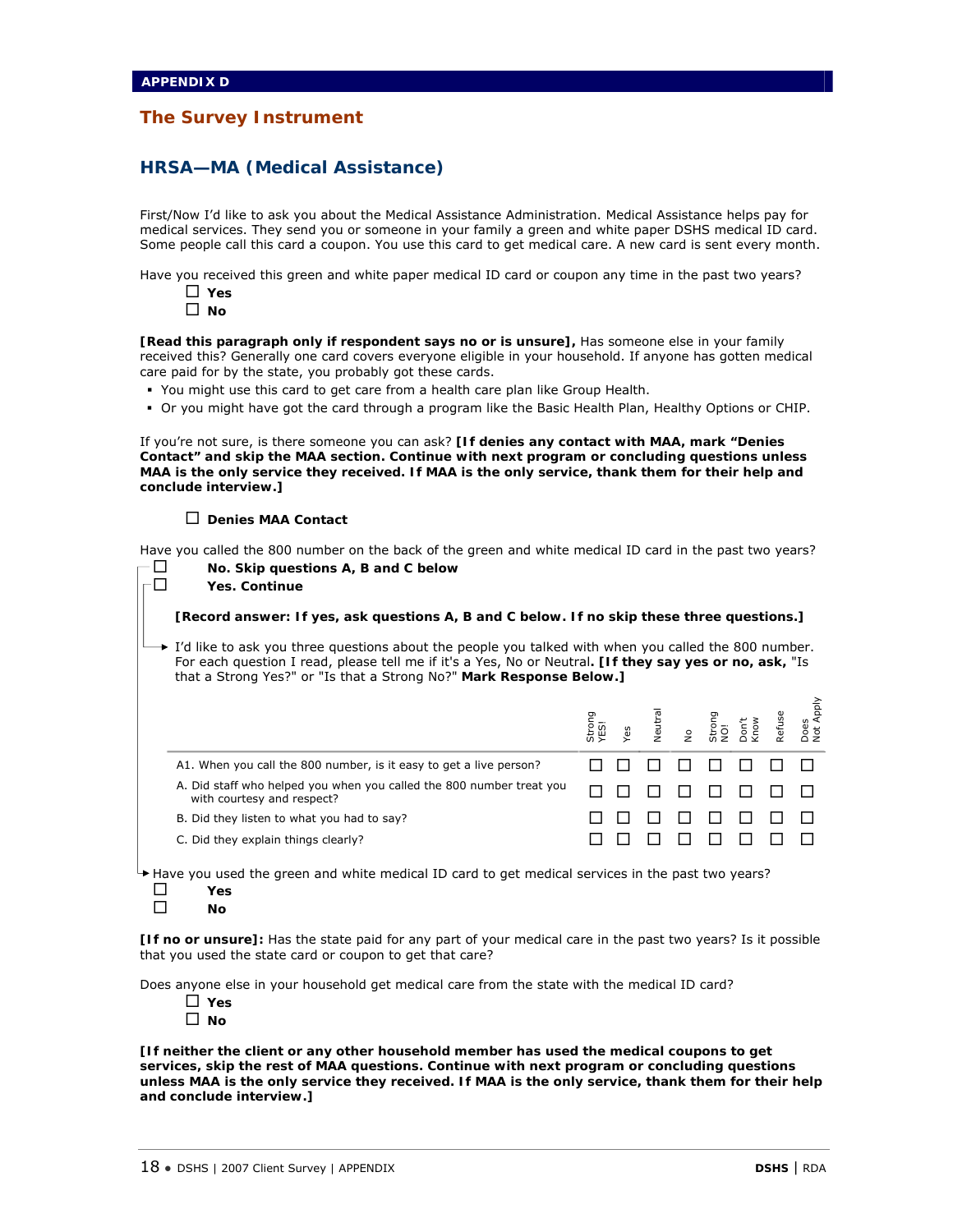I'd like to ask some questions about your experiences with Medical Assistance in the past two years. When I ask about your medical provider I mean all doctors, nurses, dentists or other therapists who were paid by using a medical ID card or coupon.

The first question is "Do you know what Medical Assistance services there are for you?" Would you answer yes, no or neutral? **[If they say yes or no, ask,** "Is that a Strong Yes?" or "Is that a Strong No?" **Mark Response Below.]** 

The next one is: "Is it easy to get services with the medical ID card?" Yes, no, or neutral? **[Mark Response Below.]** 

|                                                                                                          | Strong<br>YES! | Yes | Neutral | $\frac{\circ}{\mathsf{Z}}$ | Strong<br>NO! | Don't<br>Know | efuse<br>$\tilde{\alpha}$ | Does<br>Not Apply |
|----------------------------------------------------------------------------------------------------------|----------------|-----|---------|----------------------------|---------------|---------------|---------------------------|-------------------|
| 1. Do you know what Medical Assistance services there are for you or your<br>family?                     |                |     |         |                            |               |               |                           |                   |
| 2. Is it easy to get services with the medical ID card?                                                  |                |     |         |                            |               |               |                           |                   |
| 3. Is it easy to get to the medical providers' offices?                                                  |                |     |         |                            |               |               |                           |                   |
| 4. Are the medical providers' offices open at times that are good for you?                               |                |     |         |                            |               |               |                           |                   |
| 5a. When you call the medical provider's office, is it easy to get to a live<br>person when you need to? |                |     |         |                            |               |               |                           |                   |
| 5. Did medical providers' staff return your calls within 24 hours?                                       |                |     |         |                            |               |               |                           |                   |
| 6. Did you get services with the medical ID card as quickly as you needed?                               |                |     |         |                            |               |               |                           |                   |
| 7. Was it easy to get the facts you needed about Medical Assistance services?                            |                |     |         |                            |               |               |                           |                   |
| 8. Did your medical providers and their staff explain things clearly?                                    |                |     |         |                            |               |               |                           |                   |
| 9. Did the medical providers and their staff treat you or your family with<br>courtesy and respect?      |                |     |         |                            |               |               |                           |                   |
| 10. Did the medical providers and their staff listen to what you and your<br>family members had to say?  |                |     |         |                            |               |               |                           |                   |
| 11. Did the medical providers and their staff understand your needs?                                     |                |     |         |                            |               |               |                           |                   |
| 12. Were you and your family involved in making choices about medical<br>care?                           |                |     |         |                            |               |               |                           |                   |
| 13. Did you and your family help make plans and goals with your providers<br>about medical care?         |                |     |         |                            |               |               |                           |                   |
| 14. Are you satisfied with Medical Assistance services?                                                  |                |     |         |                            |               |               |                           |                   |
| 15. Does Medical Assistance do good work?                                                                |                |     |         |                            |               |               |                           |                   |
| 16. Overall, has Medical Assistance helped you or your family?                                           |                |     |         |                            |               |               |                           |                   |

*(Continue on to questions from next program in string OR Concluding Questions)*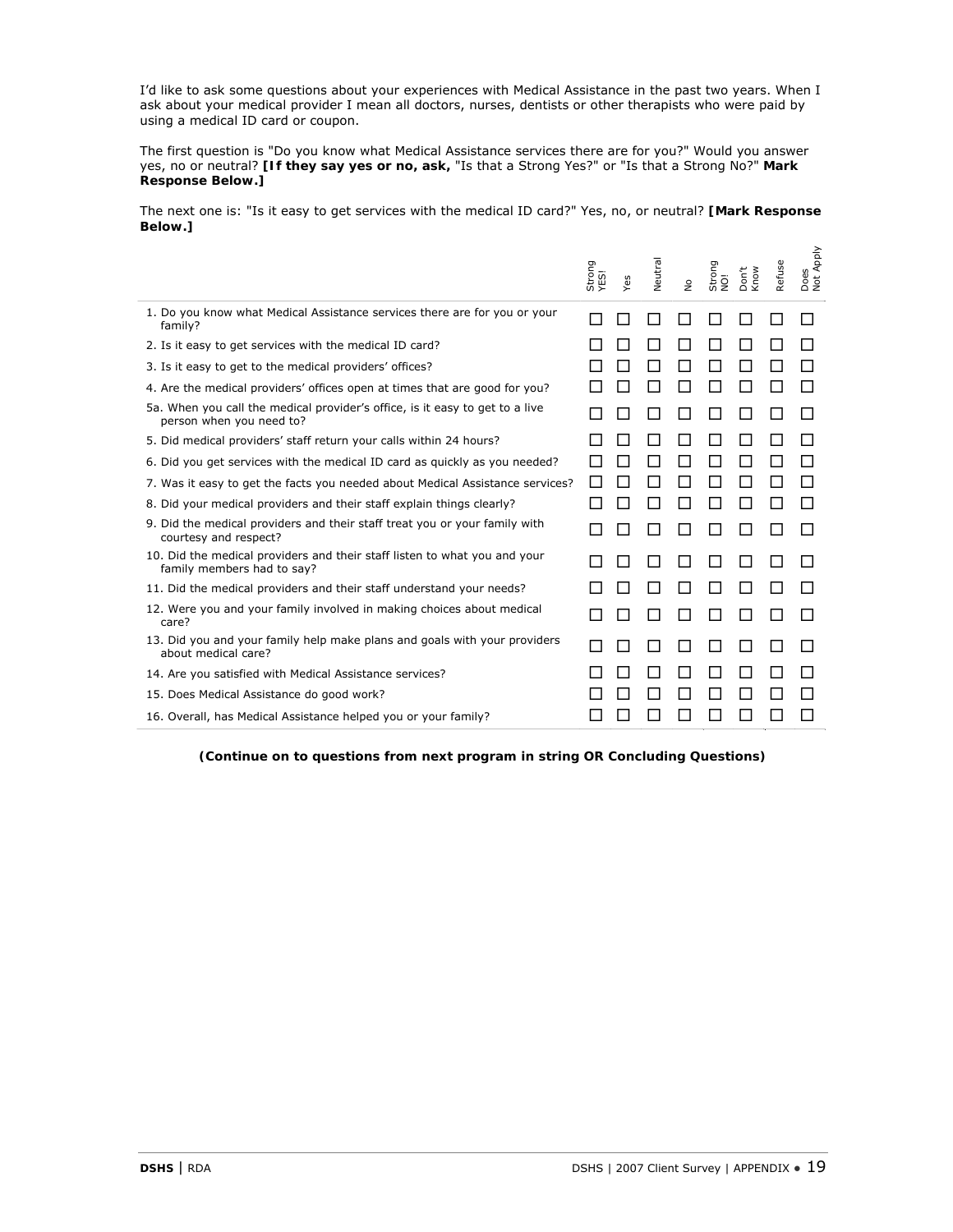## **ESA (Economic Services Administration)**

First/Now I'd like to ask you about the part of DSHS called Economic Services. Economic Services sends money and food stamps from the state to individuals and families and also runs the WorkFirst program to help people getting state money find and keep jobs. When you talk to someone from Economic Services you usually call or go to a CSO, which is a Community Services Office. We see that you or someone in your family has received some state money in the past two years.

**[If denies or unsure],** OK. Sometimes people get money or services they don't know came through DSHS. Let me tell you what types of help you or someone in your family may have received:

- You may have received food stamps, emergency assistance or TANF money, which is Temporary Assistance for Needy Families.
- You may have received General Assistance money because you were blind, pregnant, disabled, in an institution, or unemployable.
- You may have got supplemental Social Security or SSI payments from the state.
- You may have received some money because you were a refugee or because you needed childcare.
- You may also have been in the WorkFirst program which helps people on TANF find and keep jobs.

**[If they don't seem to be familiar with monies that may have supported a child, look for clues that there is someone else who is the "primary decision-maker" for this client. If so, talk to primary decision-maker. If continues to deny, skip the ESA section.]** 

**[If denies any contact with ESA, mark "Denies Contact." Skip the rest of ESA questions. Continue with next program or concluding questions unless ESA is the only service they received. If ESA is the only service, thank them for their help and conclude interview.]**

#### **Denies ESA Contact**

Are you the only person in your family who gets state money, food stamps, or WorkFirst services from Economics Services?

□ Yes  $\Box$  No

I'd like to ask about your experiences with Economic Services in the past two years. When we ask about Economic Services we are asking about the people who send you or your family state money or food stamps or run WorkFirst. This generally means the CSO staff which might include your financial worker, case manager or social worker.

The first question is "Do you know what Economic Services there are for you?" Would you answer yes, no or neutral? **[If they say yes or no, ask,** "Is that a Strong Yes?" or "Is that a Strong No?" **Mark Response Below.]** 

The next one is: "Is it easy to get services from Economic Services?" Yes, no, or neutral? **[Mark Response Below.]**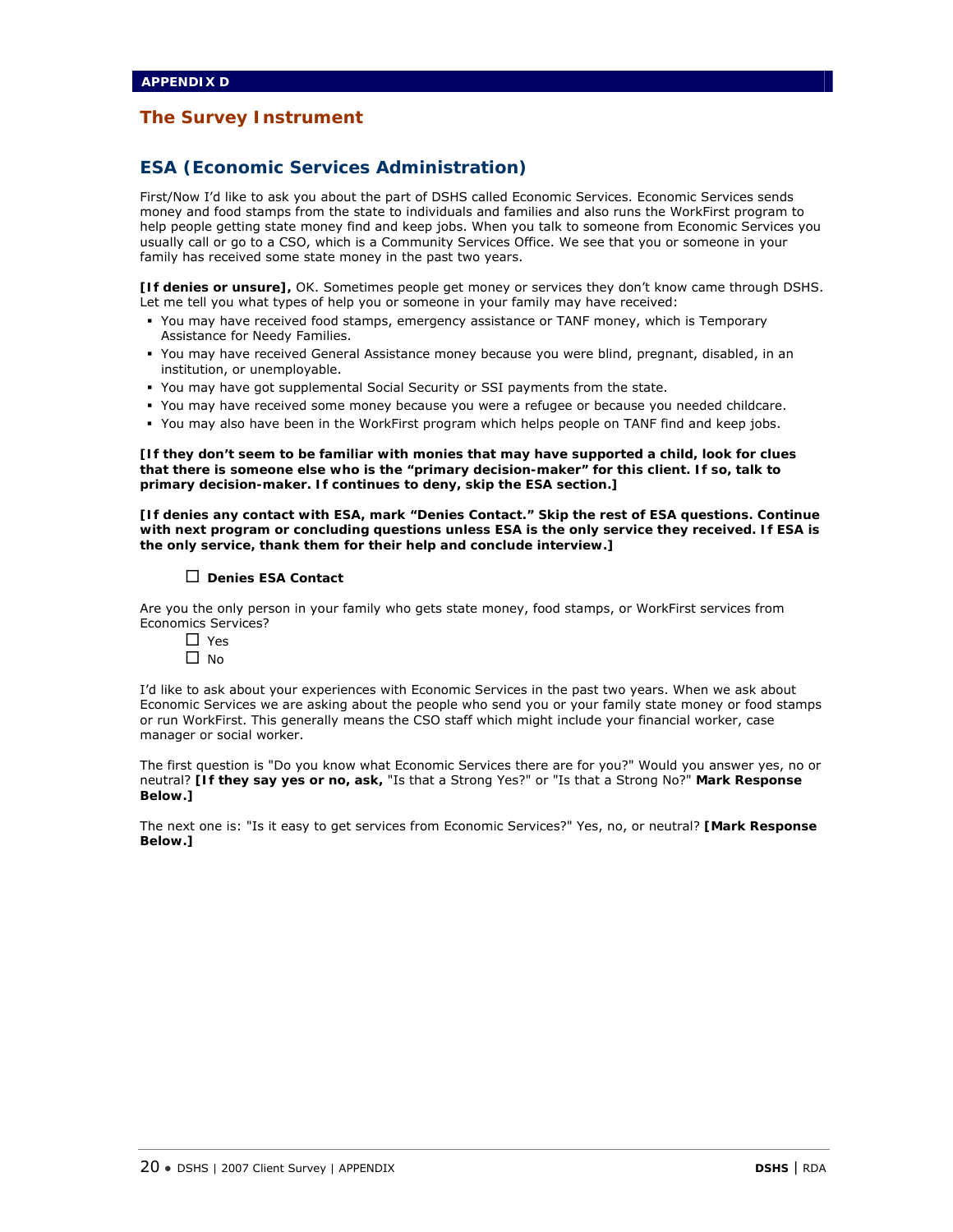|                                                                                                                                  | Strong<br>YES! | Yes         | Neutral | $\overset{\mathtt{o}}{\mathtt{z}}$ | Strong<br>NO!               | Don't<br>Know | Refuse | Does<br>Not Apply |
|----------------------------------------------------------------------------------------------------------------------------------|----------------|-------------|---------|------------------------------------|-----------------------------|---------------|--------|-------------------|
| 1. Do you know what Economic Services there are for you?                                                                         |                | ப           | □       | $\Box$                             | $\mathsf{L}$                |               | П      | П                 |
| 2. Is it easy to get services from Economic Services?                                                                            |                | $\Box$      | $\Box$  | ⊔                                  | $\mathcal{L}$               |               | $\Box$ | $\Box$            |
| 3. Is it easy to get to the Community Service Office (CSO)?                                                                      |                | $\Box$      | ப       | ⊔                                  | $\mathcal{L}_{\mathcal{A}}$ |               | □      | П                 |
| 4. Is the CSO open at times that are good for you?                                                                               |                | $\Box$      | ப       | $\Box$                             | $\mathcal{L}_{\mathcal{A}}$ | Ш             | П      | $\Box$            |
| 5a. When you call Economic Services, is it easy to get to a live person when<br>you need to?                                     |                | $\Box$      | □       | ⊔                                  | □                           | Ш             | ⊔      | $\perp$           |
| 5. Did Economic Services staff return your calls within 24 hours?                                                                |                | П           | П       | □                                  | П                           | $\mathsf{L}$  | П      | П                 |
| 6. Did your family get services as quickly as they needed?                                                                       |                | П           | $\Box$  | П                                  | П                           | П             | П      | П                 |
| 7. Was it easy to get the facts you needed about services?                                                                       |                | $\Box$      | ப       | $\Box$                             |                             |               | П      | П                 |
| 8. Did Economic Services staff explain things clearly?<br>9. Did staff who helped you or your family treat you with courtesy and |                | $\Box$<br>ப | ⊔<br>□  | ப<br>ப                             | ⊔<br>□                      | ப<br>ப        | □<br>□ | $\Box$<br>$\Box$  |
| respect?<br>10. Did staff who helped you or your family listen to what you had to say?                                           |                | П           | П       | H                                  | ΙI                          | ΙI            | П      | П                 |
| 11. Did staff who helped you or your family understand your needs?                                                               |                | $\Box$      | ப       | $\Box$                             | □                           | ப             | □      | □                 |
| 12. Were you and your family involved in making choices about your<br>services?                                                  |                | $\Box$      | □       | $\Box$                             | □                           | $\Box$        | $\Box$ | $\Box$            |
| 13. Did you and your family help make plans and goals about services?                                                            | $\mathsf{L}$   | $\Box$      | П       | $\Box$                             | П                           | $\mathsf{L}$  | П      | П                 |
| 14. Are you satisfied with Economic Services?                                                                                    |                | $\Box$      | □       | □                                  | $\Box$                      | Ш             | П      | □                 |
| 15. Does Economic Services do good work?                                                                                         |                | П           | ⊔       | $\Box$                             | $\mathcal{L}_{\mathcal{A}}$ |               | ப      | П                 |
| 16. Overall, has Economic Services helped you?                                                                                   |                | $\Box$      | ப       |                                    | $\mathsf{L}$                | ΙI            | ΙI     | $\Box$            |
|                                                                                                                                  |                |             |         |                                    |                             |               |        |                   |
|                                                                                                                                  |                |             |         |                                    |                             |               |        |                   |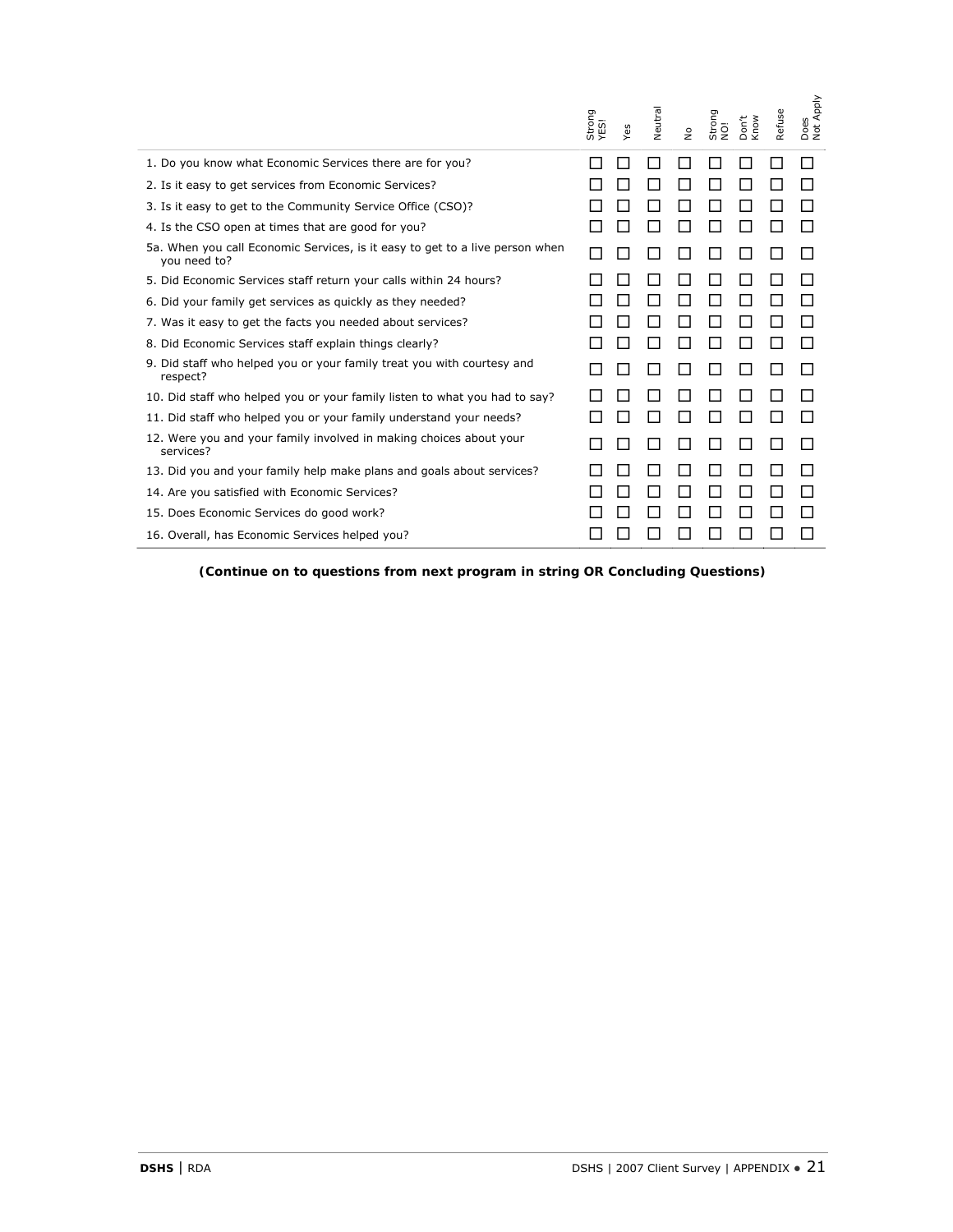## **HRSA—MHD (Mental Health Division)**

First/Now I'd like to ask you about the part of DSHS called the Division of Mental Health. The Division of Mental Health helps to pay for counseling, medication and other mental health services. I'd like to ask about any experiences you or a family member had with services sponsored by the Division of Mental Health in the past two years.

**[Read this paragraph only if denies services from MHD or is unsure.]** OK. Sometimes people get services and don't know the services were paid for by the Division of Mental Health. Let me tell you what kinds of services you or a family member might have received:

- You may have talked to a counselor or gone with someone in your family to talk to a counselor.
- You may have had a mental health assessment or received some treatment or medication.
- You may have had a hospitalization related to mental health issues.

Is it possible that you or a family member might have had services sponsored by Mental Health in the past two years? OK. Let me ask you about your experiences with those services in the past two years.

#### **[If denies any contact with MHD, mark "Denies Contact." Skip the rest of MHD questions. Continue with next program or concluding questions unless MHD is the only service they received. If MHD is the only service, thank them for their help and conclude interview.]**

#### **Denies MHD Contact**

I'd like to ask some questions about your experiences with the Division of Mental Health in the past two years.

The first question is "Do you know what Mental Health services there are for you?" Would you answer yes, no or neutral? **[If they say yes or no, ask,** "Is that a Strong Yes?" or "Is that a Strong No?" **Mark Response Below.]** 

The next one is: "Is it easy to get services from Mental Health?" Yes, no, or neutral? **[Mark Response Below.]** 

|                                                                                           | Strong<br>YESI | Yes | Neutral | $\stackrel{\mathtt{o}}{\mathtt{z}}$ | Strong<br>NO! | Don't<br>Know | Refuse | Apply<br>Does<br>Not A |
|-------------------------------------------------------------------------------------------|----------------|-----|---------|-------------------------------------|---------------|---------------|--------|------------------------|
| 1. Do you know what Mental Health services there are for you or your family<br>member?    |                |     |         |                                     |               |               |        |                        |
| 2. Is it easy to get services from Mental Health?                                         |                |     |         |                                     |               |               |        |                        |
| 3. Is it easy to get to the Mental Health office?                                         |                |     |         |                                     |               |               |        |                        |
| 4. Is the Mental Health office open at times that are good for you?                       |                |     |         |                                     |               |               |        |                        |
| 5a. When you call Mental Health, is it easy to get to a live person when you<br>need to?  |                |     |         |                                     |               |               |        |                        |
| 5. Did Mental Health staff return your calls within 24 hours?                             |                |     |         |                                     |               |               |        |                        |
| 6. Did you or your family member get services as quickly as you needed?                   |                |     |         |                                     |               |               |        |                        |
| 7. Was it easy to get the facts you needed about services?                                |                |     |         |                                     |               |               |        |                        |
| 8. Did Mental Health staff explain things clearly?                                        |                |     |         |                                     |               |               |        |                        |
| 9. Did staff who helped you or your family member treat you with courtesy<br>and respect? |                |     |         |                                     |               |               |        |                        |
| 10. Did staff who helped you or your family member listen to what you had<br>to say?      |                |     |         |                                     |               |               |        |                        |
| 11. Did staff who helped you or your family member understand your needs?                 |                |     |         |                                     |               |               |        |                        |
| 12. Were you and your family members involved in making choices about<br>your services?   |                |     |         |                                     |               |               |        |                        |
| 13. Did you and your family members help make plans and goals about<br>services?          |                |     |         |                                     |               |               |        |                        |
| 14. Are you satisfied with Mental Health services?                                        |                |     |         |                                     |               |               |        |                        |
| 15. Does Mental Health do good work?                                                      |                |     |         |                                     |               |               |        |                        |
| 16. Overall, has Mental Health helped you and your family?                                |                |     |         |                                     |               |               |        |                        |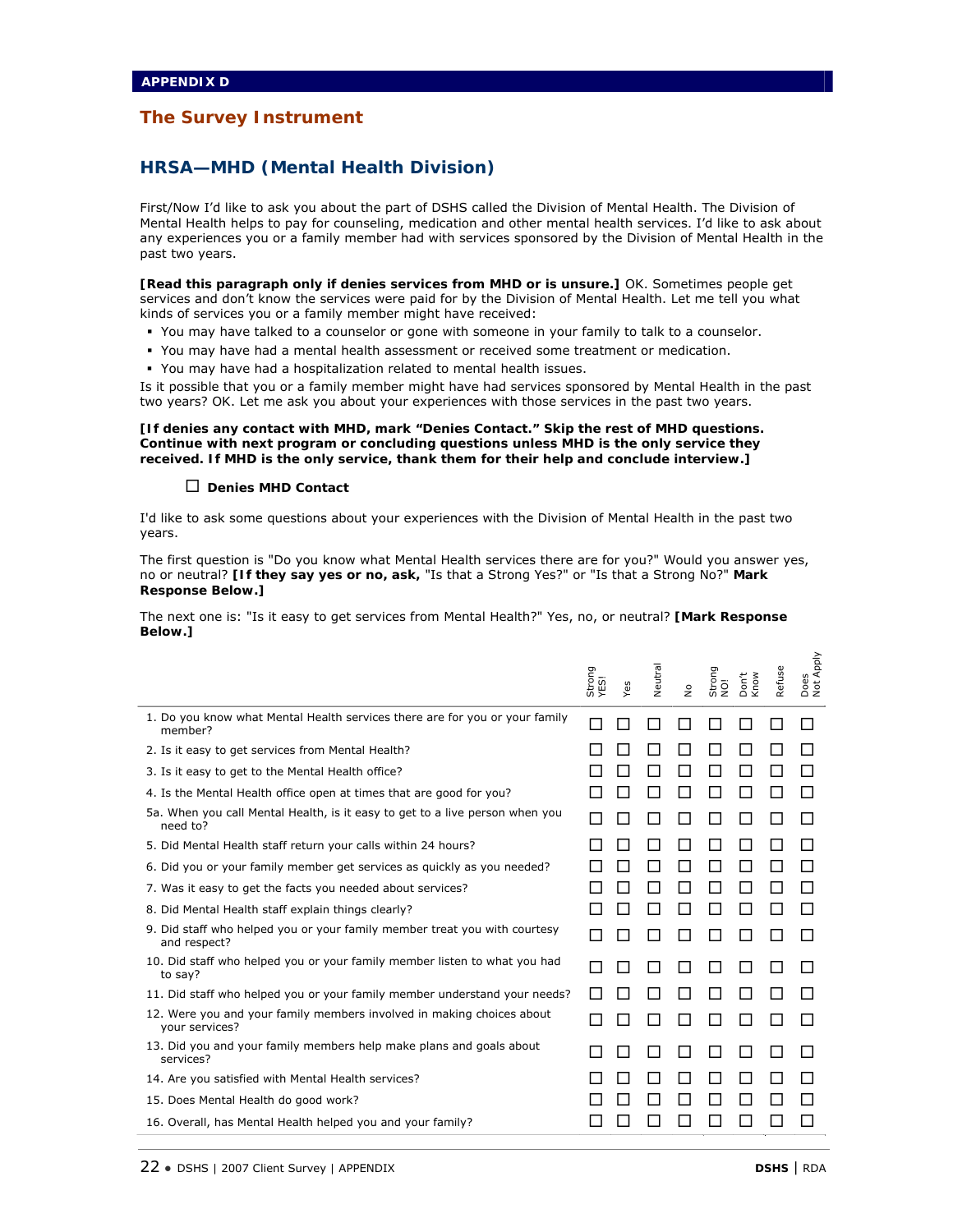## **DCS (Division of Child Support)—Custodial Parent or Both**

First/Now I'd like to ask you about the Division of Child Support, also known as Support Enforcement. The Division of Child Support enforces and collects court orders or administrative orders about child support. You could be involved with Child Support because you have a child that lives with you and you get support money for that child from another parent. I'd like to ask about your interactions with the Division of Child Support.

**[If denies contact with DCS or is unsure]** OK. Have you received money from a child's parent to help support a child who lives with you? Or have you sent money to support a child that lives somewhere else? **[If Yes to either.]**

- Division of Child Support collects money from one parent and sends it to whoever has custody of the child.
- You also could have had contact with Division of Child Support because they tried to help you get child support payments.

#### **[If still denies any contact with DCS, mark "Denies Contact." Skip the rest of DCS questions. Continue with next program or concluding questions unless DCS is the only service they received. If DCS is the only service, thank them for their help and conclude interview.]**

#### **Denies DCS Contact**

I'd like to ask some questions about your experiences with Division of Child Support in the past two years.

The first question is "Do you know what child support services there are for your child and family?" Would you answer yes, no or neutral? **[If they say yes or no, ask,** "Is that a Strong Yes?" or "Is that a Strong No?" **Mark Response Below.]** 

The next one is: "If you need help from the Division of Child Support, is it easy to get that help?" Yes, no or neutral? **[Note: If they never needed help from DCS, put N/A.] [Mark Response Below.]** 

|                                                                                                                                      | Strong<br>YES! | Yes | Neutral | $\frac{1}{2}$ | Strong<br>NO! | Don't<br>Know | Refuse | Does<br>Not Apply |
|--------------------------------------------------------------------------------------------------------------------------------------|----------------|-----|---------|---------------|---------------|---------------|--------|-------------------|
| 1. Do you know what child support services there are for you and your<br>family?                                                     |                |     |         |               |               |               |        |                   |
| 2. If you need help from Division of Child Support, is it easy to get that help?<br>[If they have not needed help from DCS, put N/A] |                |     |         |               |               |               |        |                   |
| 3. If you had to go to the DCS office, is it easy to get to Child Support offices<br>and facilities?                                 |                |     |         |               |               |               |        |                   |
| 4. If you had to go to the DCS office, is the office open at times that are<br>good for you?                                         |                |     |         |               |               |               |        |                   |
| 5a. If you call Division of Child Support, is it easy to get to a live person<br>when you need to?                                   |                |     |         |               |               |               |        |                   |
| 5. Did Child Support staff return your calls within 24 hours?                                                                        |                |     |         |               |               |               |        |                   |
| 6. When you asked for help, did you get it as quickly as you needed? [Note:<br>If they never asked for help, put N/A]                |                |     |         |               |               |               |        |                   |
| 7. Was it easy to get the facts you needed about services?                                                                           |                |     |         |               |               |               |        |                   |
| 8. Did Child Support staff explain things clearly?                                                                                   |                |     |         |               |               |               |        |                   |
| 9. Did Child Support staff treat you with courtesy and respect?                                                                      |                |     |         |               |               |               |        |                   |
| 10. Did Child Support staff listen to what you had to say?                                                                           |                |     |         |               |               |               |        |                   |
| 11. Did Child Support staff understand your needs?                                                                                   |                |     |         |               |               |               |        |                   |
| 12. SKIP-Click the DOES NOT APPLY check box                                                                                          |                |     |         |               |               |               |        |                   |
| 13. SKIP-Click the DOES NOT APPLY check box                                                                                          |                |     |         |               |               |               |        |                   |
| 14. Are you satisfied with Child Support services?                                                                                   |                |     |         |               |               |               |        |                   |
| 15. Does Division of Child Support do good work?                                                                                     |                |     |         |               |               |               |        |                   |
| 16. Overall, has Division of Child Support helped your family?                                                                       |                |     |         |               |               |               |        |                   |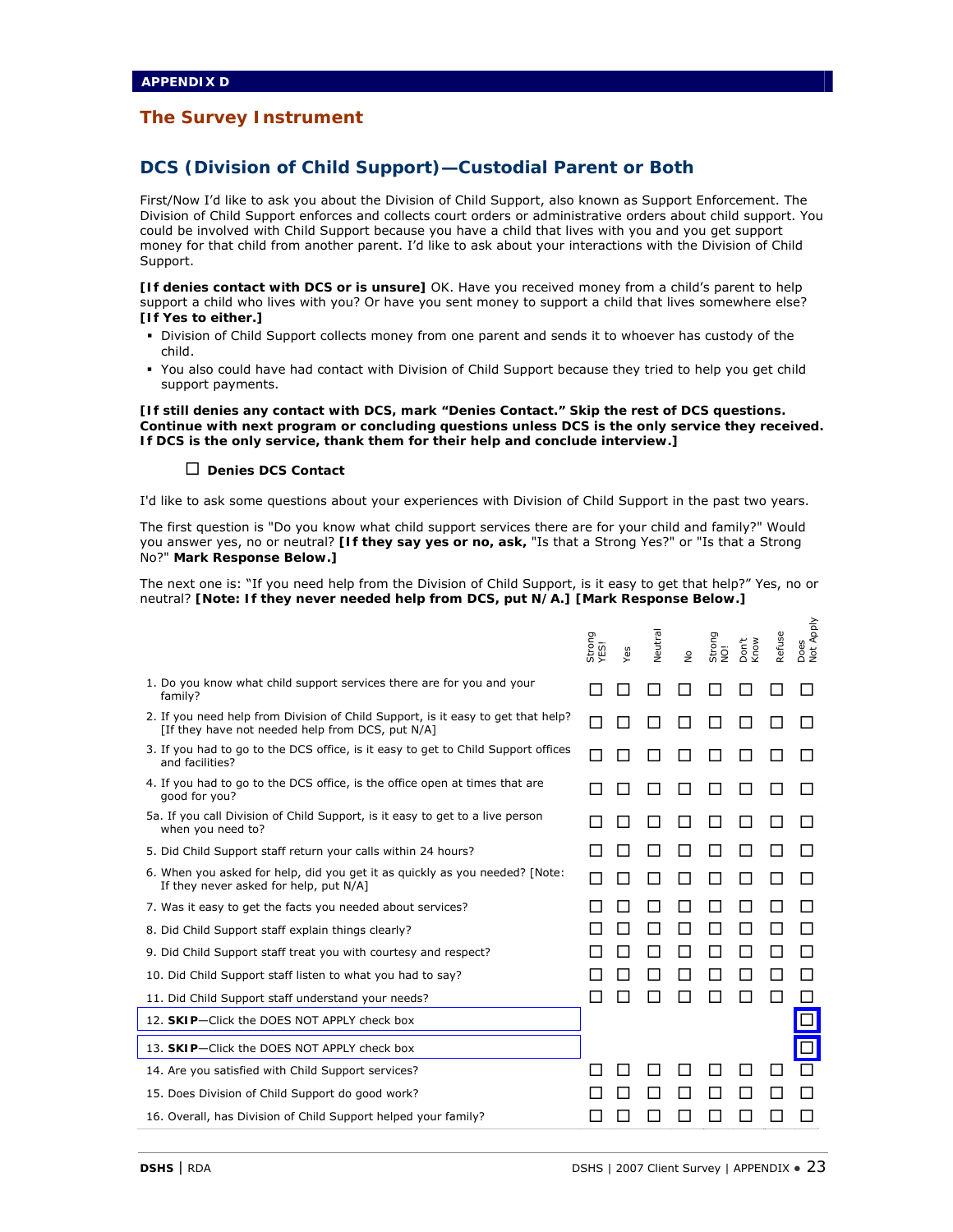## **DCS (Division of Child Support)—Non Custodial Parent**

First/Now I'd like to ask you about the Division of Child Support, also known as Support Enforcement. The Division of Child Support enforces and collects court orders or administrative orders about child support. You could be involved with Child Support because you have a child that lives with someone else and you send support money for that child. I'd like to ask about your interactions with the Division of Child Support.

**[If denies contact with DCS or is unsure]** OK. Have you sent money to support a child who doesn't live with you?

- Division of Child Support collects money from one parent and sends it to whoever has custody of the child.
- Or they sometimes collect money to repay the state for supporting a child.
- You also could have had contact with Division of Child Support because they tried to help you get child support payments or tried to get you to pay child support.

**[If still denies any contact with DCS, mark "Denies Contact." Skip the rest of DCS questions. Continue with next program or concluding questions unless DCS is the only service they received. If DCS is the only service, thank them for their help and conclude interview.]** 

#### **Denies DCS Contact**

I'd like to ask some questions about your experiences with Division of Child Support in the past two years. The first question is "If you need help from the Division of Child Support, is it easy to get that help?" Would you answer yes, no or neutral? **[If they say yes or no, ask**, "Is that a Strong Yes?" or "Is that a Strong No?" **Mark Response Below.]** The next one is: "If you need help from the Division of Child Support, is it easy to get that help?" Yes, no or neutral? **[Note: If they never needed help from DCS, put N/A.] [Mark Response Below.]** 

|                                                                                                                                                                 | Strong<br>YES! | Yes | Neutral | $\frac{1}{2}$ | Strong<br>NO! | Don't<br>Know | Refuse | Does<br>Not Apply |
|-----------------------------------------------------------------------------------------------------------------------------------------------------------------|----------------|-----|---------|---------------|---------------|---------------|--------|-------------------|
| 1. SKIP-Click the DOES NOT APPLY check box                                                                                                                      |                |     |         |               |               |               |        |                   |
| 2. If you need help from Division of Child Support, is it easy to get that help?<br>[If they have not needed help from DCS, put N/A]                            |                |     |         |               |               |               |        |                   |
| 3. If you had to go to the DCS office, is it easy to get to Child Support offices<br>and facilities? [If they have not gone to a DCS office, put N/A]           |                |     |         |               |               |               |        |                   |
| 4. If you called or had to go to the DCS office, is the office open at times that<br>are good for you? [If they have not called or gone to DCS office, put N/A] |                |     |         |               |               |               |        |                   |
| 5a. If you call Child Support, is it easy to get to a live person when you need<br>to? [If they have not called a DCS office, put N/A]                          |                |     |         |               |               |               |        |                   |
| 5. If you called DCS, did Child Support staff return your calls within 24<br>hours? [If they have not called a DCS office, put N/A]                             |                |     |         |               |               |               |        |                   |
| 6. When you asked for help, did you get it as quickly as you needed? [Note:<br>If they never asked for help, put N/A]                                           |                |     |         |               |               |               |        |                   |
| 6a. If you asked, did Child Support staff explain the specific actions taken in<br>your case? [If they have not asked about specific actions taken, put N/A]    |                |     |         |               |               |               |        |                   |
| 7. Was it easy to get the facts you needed about services?                                                                                                      |                |     |         |               |               |               |        |                   |
| 8. Did Child Support staff explain things clearly?                                                                                                              |                |     |         |               |               |               |        |                   |
| 9. Did Child Support staff treat you with courtesy and respect?                                                                                                 |                |     |         |               |               |               |        |                   |
| 10. Did Child Support staff listen to what you had to say?                                                                                                      |                |     |         |               |               |               |        |                   |
| 11. SKIP-Click the DOES NOT APPLY check box                                                                                                                     |                |     |         |               |               |               |        |                   |
| 12. SKIP-Click the DOES NOT APPLY check box                                                                                                                     |                |     |         |               |               |               |        |                   |
| 13. SKIP-Click the DOES NOT APPLY check box                                                                                                                     |                |     |         |               |               |               |        |                   |
| 14. Are you satisfied with Child Support services?                                                                                                              |                |     |         |               |               |               |        |                   |
| 15. Does Division of Child Support do good work?                                                                                                                |                |     |         |               |               |               |        |                   |
| 16. Overall, has Division of Child Support helped the child/children you<br>support?                                                                            |                |     |         |               |               |               |        |                   |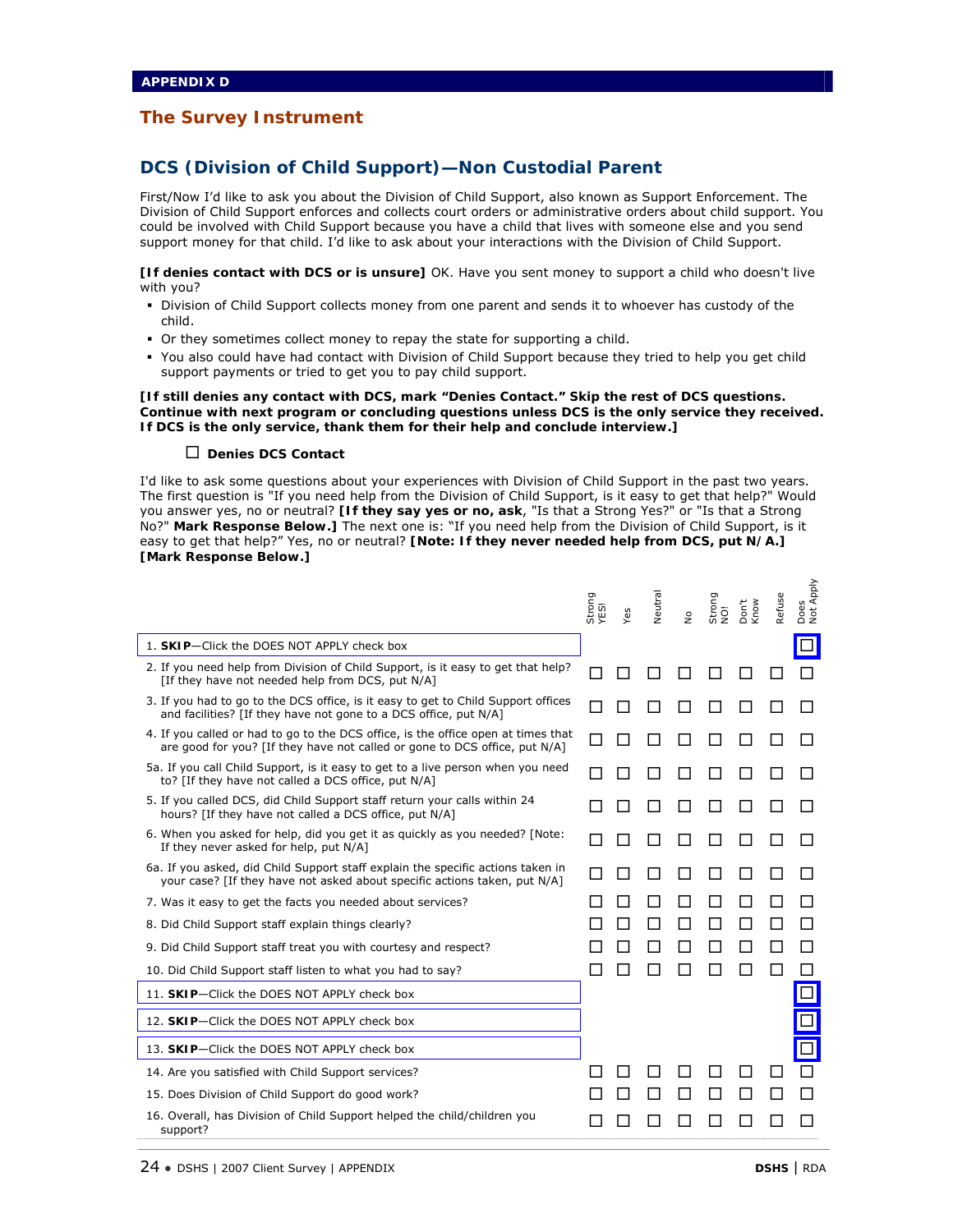## **HRSA—DASA (Division of Alcohol and Substance Abuse)**

First/Now I'd like to ask you about the part of DSHS called the Division of Alcohol and Substance Abuse. The Division of Alcohol and Substance Abuse helps to pay for assessment and treatment related to alcohol and other drugs. I'd like to ask if you have had any experience with a drug or alcohol treatment program.

- You may have talked to a counselor or gone to a drug or alcohol treatment group.
- You may have had an assessment to see if you have any problems with alcohol or drugs.
- You may have received some other type of drug or alcohol treatment or medication.
- You may have gone to an inpatient drug and alcohol treatment program.

Unless you paid for this kind of service entirely by yourself or got it at the VA, the Division of Alcohol and Substance Abuse probably contributed money for your care. Is it possible that you might have had drug or alcohol services paid for or partly paid for by the Division of Alcohol and Substance Abuse? OK. Let me ask you about your experiences with those services.

**[If denies any contact with DASA, mark "Denies Contact" and skip the DASA section. Continue with next program or concluding questions unless DASA is the only service they received. If DASA is the only service, thank them for their help and conclude interview.]** 

#### **Denies DASA Contact**

I'd like to ask some questions about your experiences with the Division of Alcohol and Substance Abuse in the past two years.

The first question is "Do you know what drug and alcohol treatment services there are for you?" Would you answer yes, no or neutral? **[If they say yes or no, ask**, "Is that a Strong Yes?" or "Is that a Strong No?" **Mark Response Below.]** 

The next one is: "Is it easy to get drug and alcohol treatment services?" Yes, no, or neutral? **[Mark Response Below.]** 

|                                                                                               | Strong<br>YES! | Yes | Neutral | $\stackrel{\mathtt{o}}{\mathtt{z}}$ | Strong<br>$\overline{Q}$ | Don't<br>Know | Refuse | Apply<br>Does<br>Not A |
|-----------------------------------------------------------------------------------------------|----------------|-----|---------|-------------------------------------|--------------------------|---------------|--------|------------------------|
| 1. Do you know what drug and alcohol treatment services there are for you<br>and your family? |                |     |         |                                     |                          |               |        |                        |
| 2. Is it easy to get drug and alcohol treatment services?                                     |                |     |         |                                     |                          |               |        |                        |
| 3. Is it easy to get to the agency where you get drug and alcohol treatment<br>services?      |                |     |         |                                     |                          |               |        |                        |
| 4. Is the drug and alcohol office open at times that are good for you?                        |                |     |         |                                     |                          |               |        |                        |
| 5a. When you call DASA, is it easy to get to a live person when you need to?                  |                |     |         |                                     |                          |               |        |                        |
| 5. Did drug and alcohol staff return your calls within 24 hours?                              |                |     |         |                                     |                          |               |        |                        |
| 6. Did you get services as guickly as you needed?                                             |                |     |         |                                     |                          |               |        |                        |
| 7. Was it easy to get the facts you needed about services?                                    |                |     |         |                                     |                          |               |        |                        |
| 8. Did drug and alcohol staff explain things clearly?                                         |                |     |         |                                     |                          |               |        |                        |
| 9. Did staff who helped you treat you with courtesy and respect?                              |                |     |         |                                     |                          |               |        |                        |
| 10. Did staff who helped you listen to what you had to say?                                   |                |     |         |                                     |                          |               |        |                        |
| 11. Did staff who helped you understand your needs?                                           |                |     |         |                                     |                          |               |        |                        |
| 12. Were you involved in making choices about your services?                                  |                |     |         |                                     |                          |               |        |                        |
| 13. Did you help make plans and goals about services?                                         |                |     |         |                                     |                          |               |        |                        |
| 14. Are you satisfied with drug and alcohol services?                                         |                |     |         |                                     |                          |               |        |                        |
| 15. Does drug and alcohol services do good work?                                              |                |     |         |                                     |                          |               |        |                        |
| 16. Overall, have drug and alcohol services helped you?                                       |                |     |         |                                     |                          |               |        |                        |

*(Continue on to questions from next program in string OR Concluding Questions)*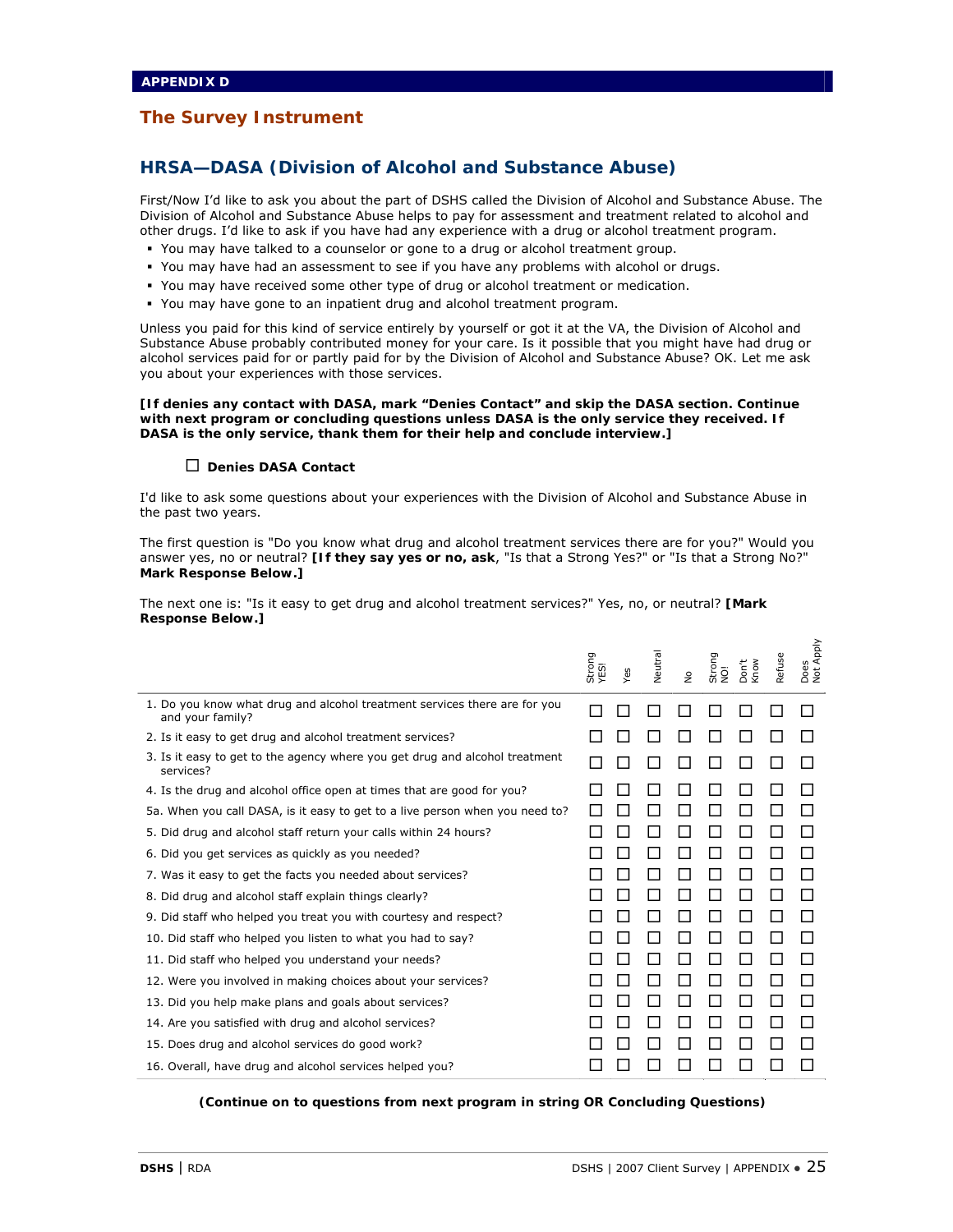## **CA (Children's Administration)**

First/Now I'd like to ask you about the part of DSHS called Child and Family Services. Child and Family Services provides social services to children and families, such as helping families with run-away or difficult teens, looking into reports of child abuse or neglect, or providing child care, foster care and adoption support. We see that you or your child have had some contact with a worker from Child and Family Services. I'd like to ask about your experiences with Child and Family Services in the past two years. **[Note to interviewers: The formal name of this program is "Children's Administration although few of our clients would recognize that name. Most of the services we ask about come under the Division of Child and Family Services (DCFS), but a few come under Division of Licensing Resources (DLR).]** 

**[If denies services from DCFS or is unsure]** OK. Sometimes people may not know that someone they talked to was related to Child and Family Services. We were asked to call you because you or your child have had some contact with Child and Family Services, but we don't know - and don't need to know - what kind of contact that may have been. Let me tell you what kinds of contacts you might have received:

- A social worker may have talked to people in your family about your family situation or about some possible reports of abuse or neglect.
- Someone may have looked into possible child abuse or neglect involving you or your child—even if that possible abuse happened at school, daycare or somewhere else.
- You may have received help in dealing with conflicts with a teen-ager.
- Someone in your family may have received some kind of counseling, parenting training or other training.
- A child may have received child care because of special needs or because the parent is a teen-ager or a seasonal worker. Your child may have been placed in foster care or involved in an adoption.
- The services you got may have been called CPS (which stands for Child Protective Services), DCFS, Family Reconciliation Service, Child Welfare Services—or they may have been provided by a local agency.

Have you talked to anyone like that in the past two years? Is it possible that these services may have been sponsored by DSHS.

**[If parent does not know whether child has had any services and/or is not personally familiar with these services, try to find out whether there is another family member or decisionmaker who is more familiar. Get GOOD name, address and phone numbers. We may replace this respondent with a more knowledgeable one.]** 

**[If denies any contact with CA, mark "Denies Contact." Skip the rest of CA questions. Continue with next program or concluding questions unless CA is the only service they received. If CA is the only service, thank them for their help and conclude interview.]** 

#### **Denies CA Contact**

I'd like to ask some questions about your experiences with the Child and Family Services in the past two years.

The first question is "Do you know what Child and Family services there are for you?" Would you answer yes, no or neutral? **[If they say yes or no, ask**, "Is that a Strong Yes?" or "Is that a Strong No?" **Mark Response Below.]** 

The next one is: "If you need help from Child and Family Services, is it easy to get that help?" Yes, no, or neutral? **[Note: If they have not needed help from CA mark N/A. Mark Response Below.]**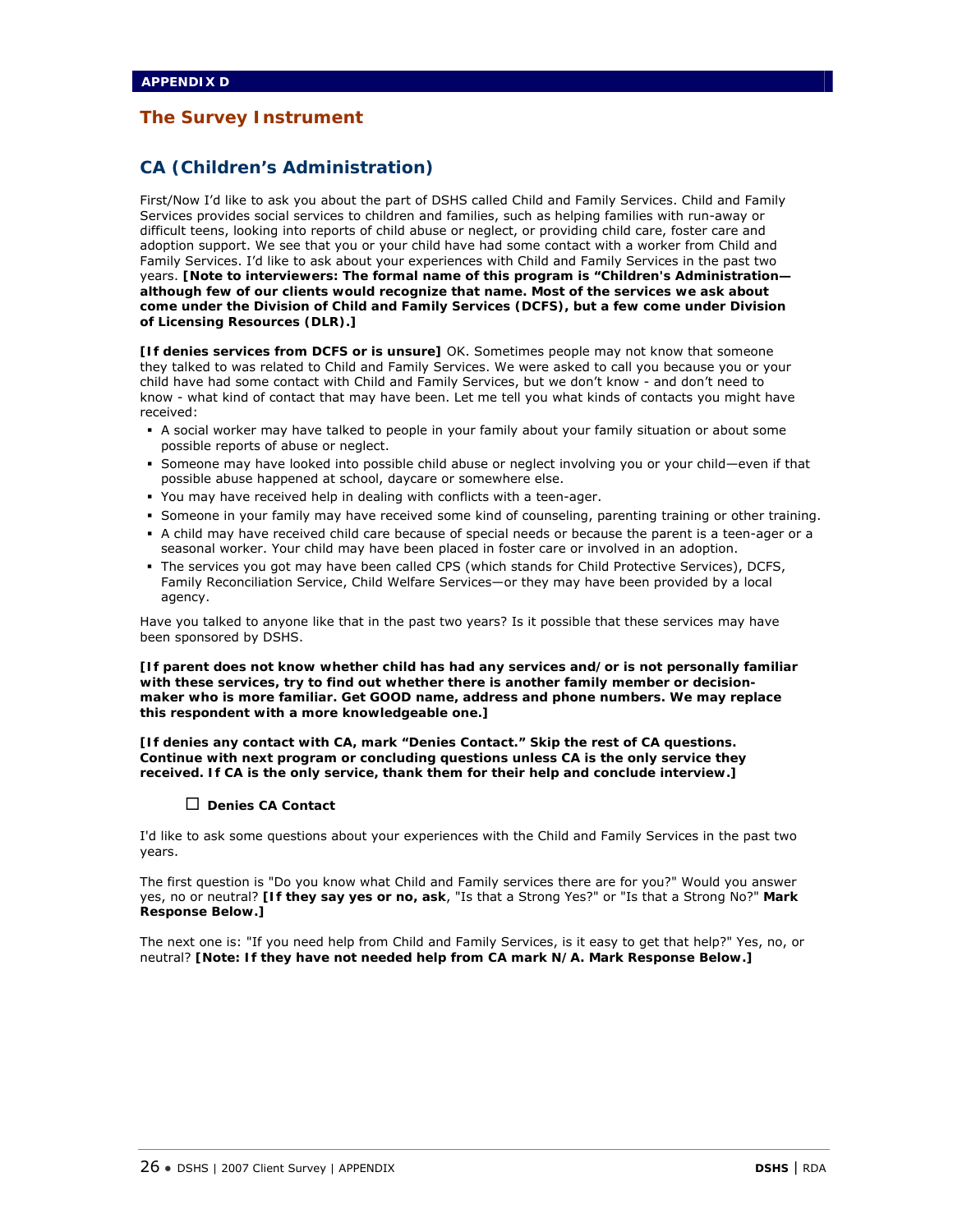|                                                                                                                                                           | Strong<br>YES! | Yes          | Neutral      | $\stackrel{\mathtt{o}}{\mathtt{g}}$ | Strong<br>NO! | Don't<br>Know | Refuse       | Does<br>Not Apply                         |
|-----------------------------------------------------------------------------------------------------------------------------------------------------------|----------------|--------------|--------------|-------------------------------------|---------------|---------------|--------------|-------------------------------------------|
| 1. Do you know what Child and Family services there are for your family?                                                                                  | П              | $\mathsf{L}$ | □            | $\Box$                              | П             | □             | $\mathsf{L}$ | П                                         |
| 2. If you need help from Child and Family Services is it easy to get that help?<br>[If they have not needed help from Child and Family Services mark N/A] | ΙI             | П            | П            | $\Box$                              | □             | $\Box$        | П            | П                                         |
| 3. Is it easy to get to the Child and Family Services office?                                                                                             |                | $\mathsf{L}$ | ΙI           | $\Box$                              | ப             | ப             | U            | H                                         |
| 4. Is the Child and Family Services office open at times that are good for<br>you?                                                                        |                |              |              | □                                   | ш             | ◘             | □            | $\mathsf{L}$                              |
| 5a. When you call Child and Family Services, is it easy to get to a live person<br>when you need to?                                                      |                | П            | $\Box$       | $\Box$                              | □             | Ш             | $\Box$       | $\mathsf{L}$                              |
| 5. Did Child and Family Services staff return your calls within 24 hours?                                                                                 |                |              | П            | $\Box$                              | $\Box$        | П             | П            | H                                         |
| 6. When you asked for help, did you get it as quickly as you needed? [Note:<br>If they never asked for help, mark N/A]                                    |                | П            | U            | $\Box$                              | ப             | ப             | U            | $\mathsf{L}$                              |
| 7. Was it easy to get the facts you needed about Child and Family Services?                                                                               |                | $\mathsf{L}$ | ĪΙ           | ப                                   | U             | $\mathsf{L}$  | Ш            | H                                         |
| 8. Did Child and Family Services staff explain things clearly?                                                                                            |                | H            | ΙI           | $\Box$                              | $\Box$        | П             | П            | П                                         |
| 9. Did staff who helped you treat you with courtesy and respect?                                                                                          |                |              | ΙI           | $\Box$                              | $\Box$        | ப             | П            | П                                         |
| 10. Did staff who helped you listen to what you had to say?                                                                                               |                | ΙI           | Ш            | $\Box$                              | □             | ш             | П            | $\Box$                                    |
| 11. Did staff who helped you understand your needs?                                                                                                       |                | П            | Ŋ            | □                                   | □             | Ш             | □            | П                                         |
| 12. Were you involved in making choices about your services?                                                                                              |                | П            | П            | $\Box$                              | □             | П             | □            | $\Box$                                    |
| 13. Did you help make plans and goals about services?                                                                                                     |                |              | U            | $\Box$                              | ப             | Ш             | П            | $\Box$                                    |
| 14. Are you satisfied with Child and Family Services?                                                                                                     |                | ⊔            | ப            | $\Box$                              | □             | □             | □            | $\Box$                                    |
| 15. Does Child and Family Services do good work?                                                                                                          |                |              |              | ப                                   | $\Box$        |               | $\Box$       | ⊔                                         |
| 16. Overall, has Child and Family Services helped your family?                                                                                            |                |              | $\mathsf{L}$ | П                                   | $\mathcal{L}$ | П             | П            | □                                         |
|                                                                                                                                                           |                |              |              |                                     |               |               |              |                                           |
| DSHS   RDA                                                                                                                                                |                |              |              |                                     |               |               |              | DSHS   2007 Client Survey   APPENDIX . 27 |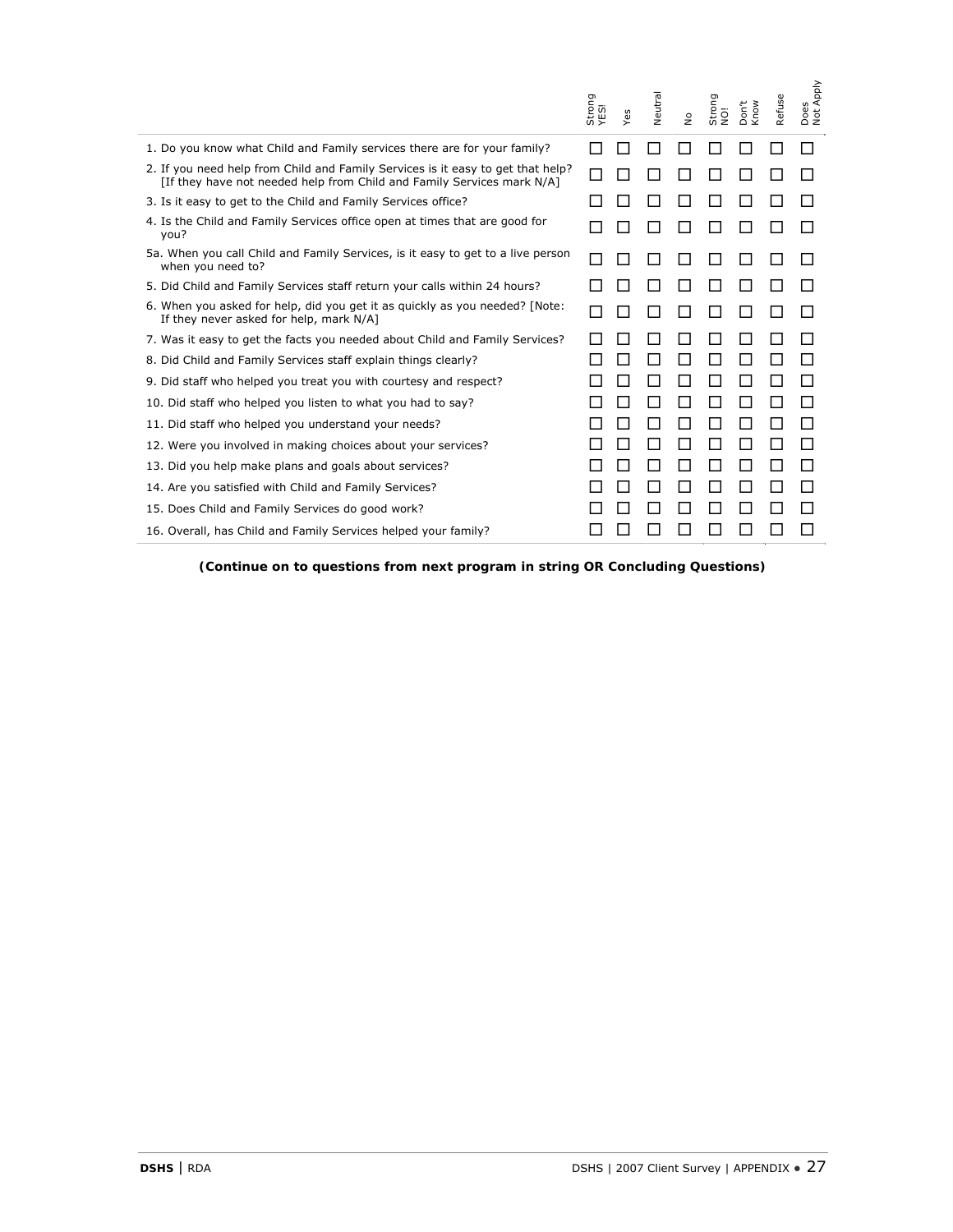## **CONCLUDING QUESTIONS**

#### **Clients receiving services from TWO (2) programs ONLY:**

We have talked about services you get from two DSHS programs. They are \_\_\_\_\_\_\_\_\_\_ and \_\_\_\_\_\_ Now we'd like you to think about the services you got from both programs together.

|                                                                  | 5 W | āΰ | $\circ$ | 8 S | <b>U)</b><br>۴Ć | Does<br>Vot A |
|------------------------------------------------------------------|-----|----|---------|-----|-----------------|---------------|
| 19. Thinking of both programs together, has DSHS done good work? |     |    |         |     |                 |               |

#### **Clients receiving services from THREE or more (3+) programs ONLY:**

We have talked about services you get from three [four, five] DSHS programs. They are **where and set of the next three questions ask about how these services work together.** 

|                                                                                                                             |  |  |  | Strong<br>YES!<br>Yes Neutral<br>No Don't Refuse<br>Cont Refuse<br>Refuse Refuse Not Apply |
|-----------------------------------------------------------------------------------------------------------------------------|--|--|--|--------------------------------------------------------------------------------------------|
| 17. Does DSHS make sure all your services work well together?                                                               |  |  |  |                                                                                            |
| 18. Do the staff from your different DSHS programs work together as a team<br>to try to help you get the services you need? |  |  |  |                                                                                            |
| Now let's talk about the quality of the work                                                                                |  |  |  |                                                                                            |
| 19. Thinking of all the programs together, has DSHS done good work?                                                         |  |  |  |                                                                                            |

## **CONCLUDING QUESTIONS—ALL Participants**

20.What do you like best about dealing with DSHS? **[Open-ended question. Record response.]**

21.What is one thing DSHS can do to improve services? **[Open-ended question. Record response.]**

22.What is your [the client's] age? **[Record numeric answer, Don't know (-1) or Refuse (-2)]**

\_\_\_\_ years

- 23. **[Ask if necessary. Otherwise, just record.]** Are you [the client] . . . **[Record: Male, Female, or Refuse]**
	- **Male Female Refuse**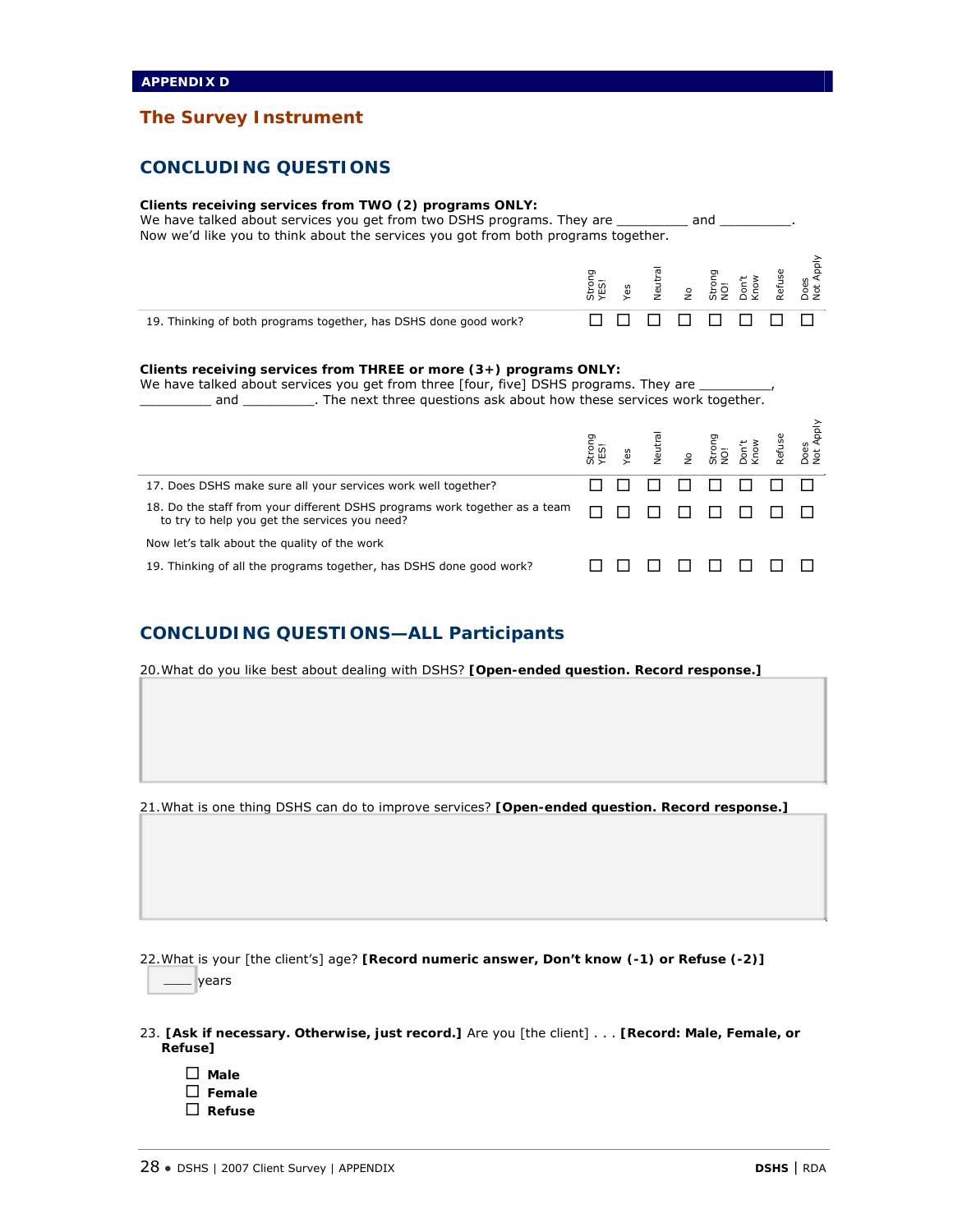25.\* Are you [is the client] Hispanic or Latino?

- **Yes No Don't Know Refuse**
- 24. What racial or ethnic group best describes you [the client]? . . . **[Mark main one for each category; Read if necessary.]**
	- **Asian American or Pacific Islander**
	- **American Indian or Native American**
	- **Black or African American**
	- **White or Caucasian**
	- $\Box$  Other  $\Box$
	- **Don't Know**
	- **Refuse**
- 26. In the past 2 years, has there been a time when you felt that DSHS staff did not respect your race, culture, sexual orientation, gender or any special needs related to disabilities?

| v  |
|----|
| חו |

## **[If YES]:**

26a. **[Ask if necessary. Otherwise, just record.]** In your opinion was the lack of respect due to:

 **Race Sexual Orientation Culture Gender Special Needs Other**

26b. Could you please tell us about your experience?

That's my last question. Thank you for your time and cooperation. If you have any additional comments or questions about this survey or DSHS, I can note them now.

\*Question 25 was changed to precede Question 24 due to U.S. Census Bureau recommendations.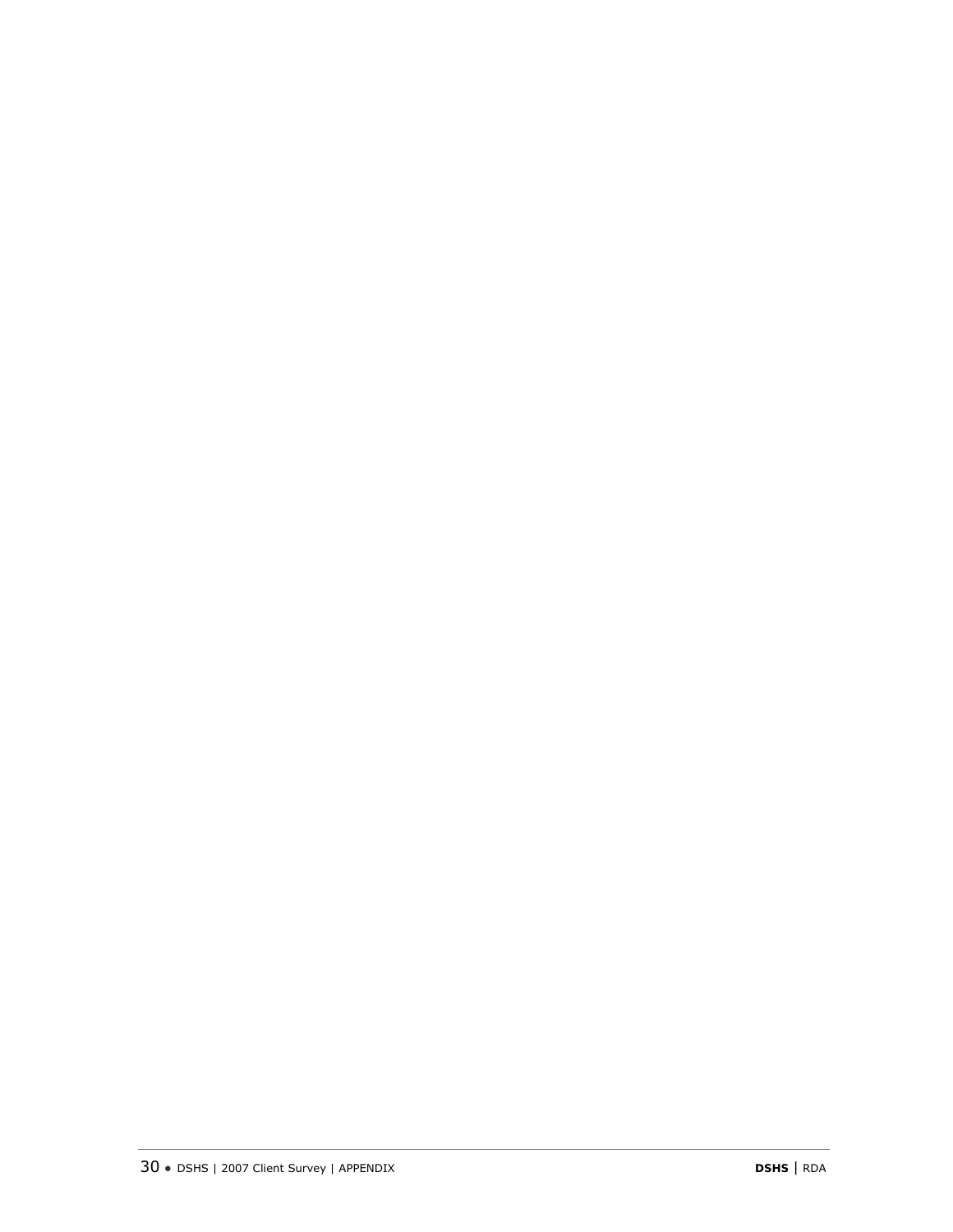## **Appendix E | Weighting**

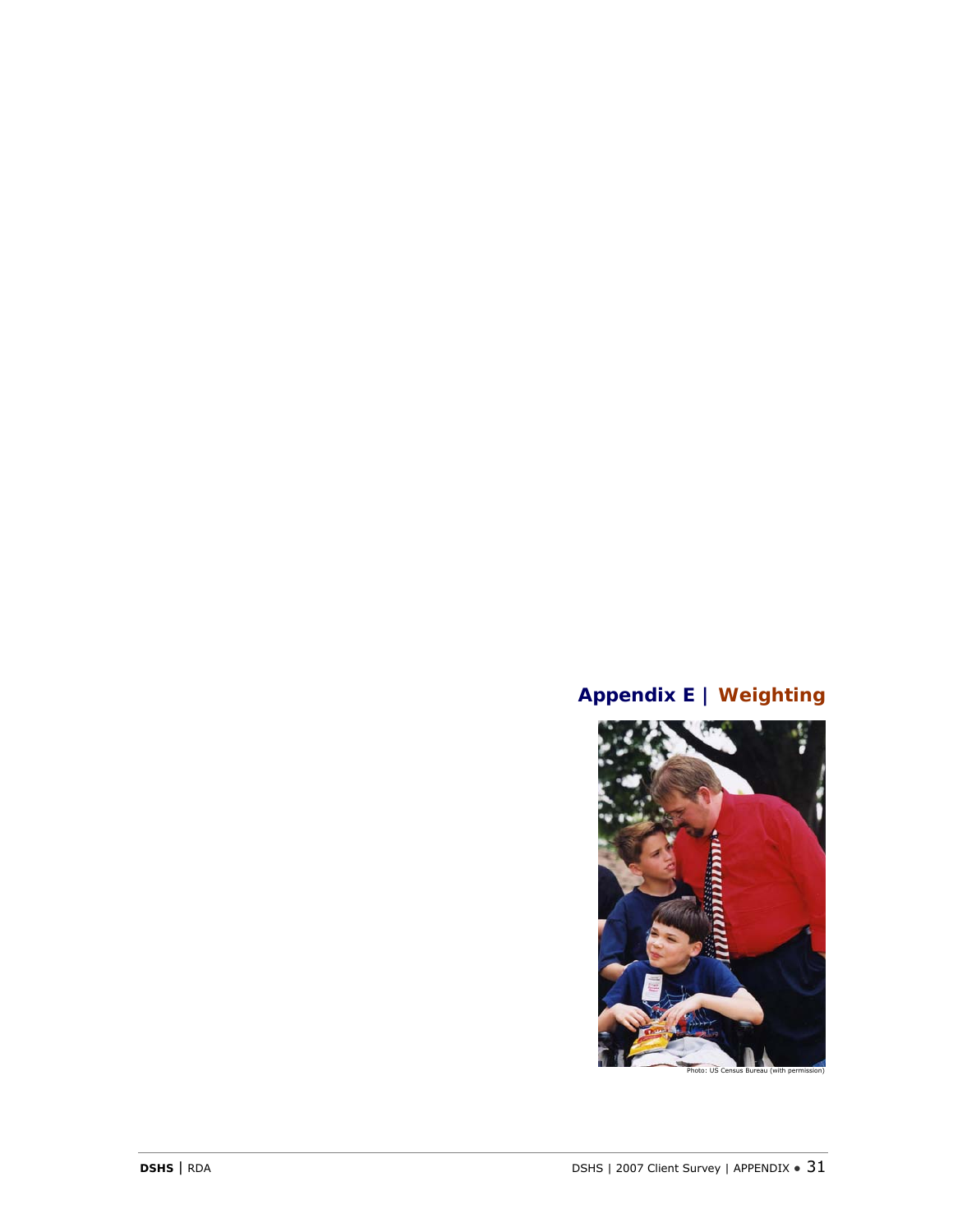## **Weighting**

Clients' responses were weighted according to each client's service profile (the specific combination of services that the client used), so that the final weighted sample reflects the service usage of all DSHS clients. This survey analysis used two different weighting schemes:

- 1. Using all survey respondents—used for all analyses looking only at 2007 survey data
- 2. Using all survey respondents except those selected from Child Support clients—used for all comparisons with previous surveys (since previous surveys did not include both custodial and non-custodial clients chosen from the child support caseload)

**Weighting Scheme 1—Including Child Support, both custodial and non-custodial**  The table below shows weighting for the combination of programs utilized in the left-hand column. For example, the highlighted row of the chart (AEM) shows that 42 clients in the completed sample used Aging and Disability, Economic, and Medical Services (3.437% of the 1,222 completed surveys). In the total population of all DSHS clients in fiscal year 2006**<sup>1</sup>**, 18,688 (0.9651% of the total) used this combination of services. The responses of the 48 survey respondents were weighted by a factor of 0.2808. Thus, in the weighted sample 11.7939 of the 1,222 respondents utilized the combination of Aging and Disability, Economic, and Medical Services—comprising 0.9651% of the sample population. The proportion of clients with this service profile in the weighted sample equals the proportion with this service profile in the overall DSHS population.

| Programs       | <b>SAMP</b><br>N. | SAMP_PC | N <sup>1</sup><br><b>POP</b> | POP_PC  | <b>WT</b> | WT_N    | <b>PROGRAMS:</b><br>A: ADSA-LTC (HCS & RCS)                  |
|----------------|-------------------|---------|------------------------------|---------|-----------|---------|--------------------------------------------------------------|
| <b>ADEHM</b>   | 1                 | 0.0818% | 95                           | 0.0049% | 0.0600    | 0.0600  | C: Children's Administration                                 |
| <b>ADEM</b>    | 1                 | 0.0818% | 324                          | 0.0167% | 0.2045    | 0.2045  | D: Developmental<br><b>Disabilities</b>                      |
| <b>ADHM</b>    | 3                 | 0.2455% | 167                          | 0.0086% | 0.0351    | 0.1054  | E: Economic Services                                         |
| <b>AEHM</b>    | 22                | 1.8003% | 4127                         | 0.2131% | 0.1184    | 2.6045  | H: Mental Health<br>M: Medical Assistance                    |
| <b>AEHMV</b>   | 1                 | 0.0818% | 142                          | 0.0073% | 0.0896    | 0.0896  | S: Alcohol & Substance                                       |
| <b>AEHMZ</b>   | 2                 | 0.1637% | 274                          | 0.0142% | 0.0865    | 0.1729  | V: Vocational Rehabilitation<br>Z: Child Support - Custodial |
| <b>AEM</b>     | 42                | 3.4370% | 18688                        | 0.9651% | 0.2808    | 11.7939 | X: Child Support-Non-                                        |
| <b>AEMSX</b>   | $\mathbf{1}$      | 0.0818% | 23                           | 0.0012% | 0.0145    | 0.0145  | custodial                                                    |
| <b>AEMV</b>    | 1                 | 0.0818% | 258                          | 0.0133% | 0.1628    | 0.1628  | SAMP_N: Number of                                            |
| <b>AEMX</b>    | 1                 | 0.0818% | 299                          | 0.0154% | 0.1887    | 0.1887  | clients who completed<br>survey using this                   |
| AEMZ           | 2                 | 0.1637% | 912                          | 0.0471% | 0.2878    | 0.5756  | combination of programs                                      |
| AHM            | 10                | 0.8183% | 4597                         | 0.2374% | 0.2901    | 2.9012  | SAMP_PC: Percentage of                                       |
| AM             | 39                | 3.1915% | 29696                        | 1.5336% | 0.4805    | 18.7411 | the clients who completed                                    |
| AV             | 1                 | 0.0818% | $\mathbf 1$                  | 0.0001% | 0.0006    | 0.0006  | the survey using this<br>combination of programs             |
| C              | 31                | 2.5368% | 63748                        | 3.2922% | 1.2978    | 40.2312 |                                                              |
| CD             | $\mathbf{1}$      | 0.0818% | 160                          | 0.0083% | 0.1010    | 0.1010  | POP_N: Number of clients<br>in FY2004 using this             |
| <b>CDE</b>     | $\mathbf{1}$      | 0.0818% | 12                           | 0.0006% | 0.0076    | 0.0076  | combination                                                  |
| <b>CDEHM</b>   | 1                 | 0.0818% | 260                          | 0.0134% | 0.1641    | 0.1641  | of programs                                                  |
| <b>CDEHMZ</b>  | 1                 | 0.0818% | 20                           | 0.0010% | 0.0126    | 0.0126  | <b>POP_PC: Percentage of</b>                                 |
| <b>CDEM</b>    | 1                 | 0.0818% | 1034                         | 0.0534% | 0.6526    | 0.6526  | FY2004 clients using this<br>combination of programs         |
| CDEMZ          | 3                 | 0.2455% | 54                           | 0.0028% | 0.0114    | 0.0341  |                                                              |
| <b>CDHMZ</b>   | 2                 | 0.1637% | 1                            | 0.0001% | 0.0003    | 0.0006  | WT: Weight to produce N of<br>1,136 with program             |
| <b>CDM</b>     | $\mathbf 1$       | 0.0818% | 1368                         | 0.0706% | 0.8633    | 0.8633  | distribution equal to                                        |
| CDMZ           | 3                 | 0.2455% | 9                            | 0.0005% | 0.0019    | 0.0057  | population program<br>distribution (adjusted for             |
| <b>CE</b>      | 3                 | 0.2455% | 3304                         | 0.1706% | 0.6950    | 2.0851  | empty cells)                                                 |
| <b>CEHM</b>    | 3                 | 0.2455% | 7940                         | 0.4101% | 1.6703    | 5.0109  | WT_N: Number using this                                      |
| <b>CEHMS</b>   | $\mathbf 1$       | 0.0818% | 854                          | 0.0441% | 0.5390    | 0.5390  | combination of programs                                      |
| <b>CEHMSV</b>  | $\mathbf{1}$      | 0.0818% | 32                           | 0.0017% | 0.0202    | 0.0202  | after applying WT                                            |
| <b>CEHMSVZ</b> | $\mathbf 1$       | 0.0818% | 91                           | 0.0047% | 0.0574    | 0.0574  |                                                              |
| <b>CEHMSX</b>  | $\mathbf{1}$      | 0.0818% | 390                          | 0.0201% | 0.2461    | 0.2461  |                                                              |
| <b>CEHMSZ</b>  | 10                | 0.8183% | 1424                         | 0.0735% | 0.0899    | 0.8987  |                                                              |
| <b>CEHMVZ</b>  | $\mathbf{1}$      | 0.0818% | 175                          | 0.0090% | 0.1104    | 0.1104  |                                                              |
| <b>CEHMX</b>   | 1                 | 0.0818% | 514                          | 0.0265% | 0.3244    | 0.3244  |                                                              |

**1** Includes the 98.8% of the DSHS population (including DCS clients) whose service profile was represented in the client survey sample.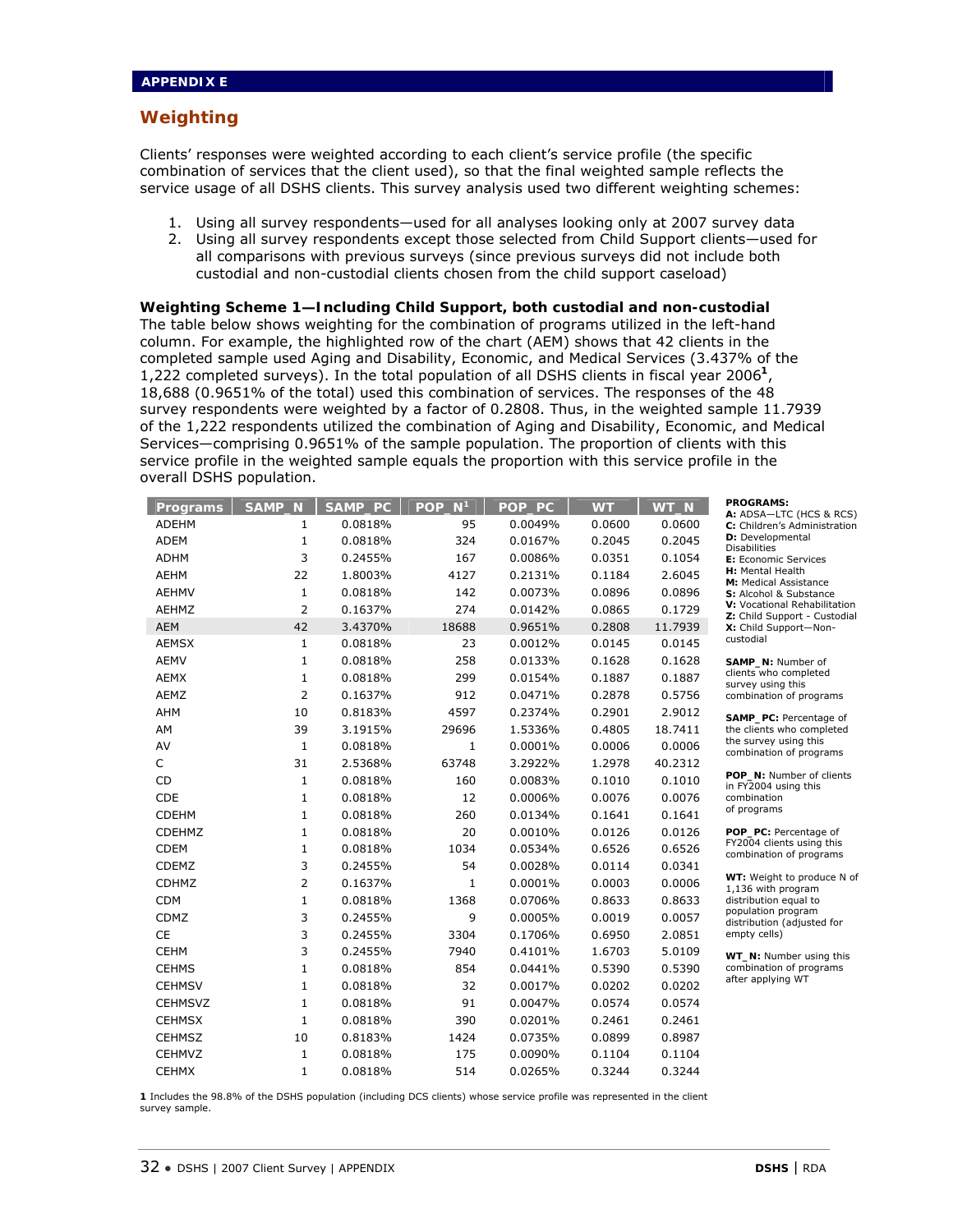| Programs      | SAMP_N                  | SAMP_PC | POP_N  | POP_PC   | <b>WT</b> | WT_N     |                        |
|---------------|-------------------------|---------|--------|----------|-----------|----------|------------------------|
| <b>CEHMZ</b>  | 14                      | 1.1457% | 2313   | 0.1195%  | 0.1043    | 1.4597   | Weighting<br>Including |
| <b>CEM</b>    | 12                      | 0.9820% | 40703  | 2.1021%  | 2.1406    | 25.6875  | from Child             |
| <b>CEMS</b>   | 3                       | 0.2455% | 1613   | 0.0833%  | 0.3393    | 1.0180   | Continued              |
| <b>CEMSVX</b> | $\mathbf{1}$            | 0.0818% | 46     | 0.0024%  | 0.0290    | 0.0290   |                        |
| <b>CEMSX</b>  | 6                       | 0.4910% | 1129   | 0.0583%  | 0.1188    | 0.7125   |                        |
| CEMSZ         | 16                      | 1.3093% | 2904   | 0.1500%  | 0.1145    | 1.8327   |                        |
| CEMVZ         | $\overline{2}$          | 0.1637% | 219    | 0.0113%  | 0.0691    | 0.1382   |                        |
| <b>CEMX</b>   | $\overline{\mathbf{4}}$ | 0.3273% | 2352   | 0.1215%  | 0.3711    | 1.4843   |                        |
| CEMZ          | 29                      | 2.3732% | 11307  | 0.5839%  | 0.2461    | 7.1358   |                        |
| <b>CESX</b>   | 1                       | 0.0818% | 253    | 0.0131%  | 0.1597    | 0.1597   |                        |
| <b>CEX</b>    | 3                       | 0.2455% | 1931   | 0.0997%  | 0.4062    | 1.2186   |                        |
| CEZ           | 6                       | 0.4910% | 2710   | 0.1400%  | 0.2850    | 1.7103   |                        |
| <b>CHJMZ</b>  | $\mathbf{1}$            | 0.0818% | 83     | 0.0043%  | 0.0524    | 0.0524   |                        |
| CHMVZ         | $\mathbf 1$             | 0.0818% | 4      | 0.0002%  | 0.0025    | 0.0025   |                        |
| <b>CM</b>     | 3                       | 0.2455% | 22299  | 1.1516%  | 4.6909    | 14.0728  |                        |
| CMSZ          | $\mathsf{2}\,$          | 0.1637% | 78     | 0.0040%  | 0.0246    | 0.0492   |                        |
| <b>CMX</b>    | $\overline{2}$          | 0.1637% | 412    | 0.0213%  | 0.1300    | 0.2600   |                        |
| CMZ           | 3                       | 0.2455% | 993    | 0.0513%  | 0.2089    | 0.6267   |                        |
| <b>CVX</b>    | $\mathbf 1$             | 0.0818% | 33     | 0.0017%  | 0.0208    | 0.0208   |                        |
| CX            | 14                      | 1.1457% | 7175   | 0.3705%  | 0.3234    | 4.5281   |                        |
| CZ            | 8                       | 0.6547% | 6663   | 0.3441%  | 0.5256    | 4.2050   |                        |
| D             | 17                      | 1.3912% | 7574   | 0.3912%  | 0.2812    | 4.7799   |                        |
| <b>DEHM</b>   | 5                       | 0.4092% | 1452   | 0.0750%  | 0.1833    | 0.9164   |                        |
| <b>DEHMS</b>  | $\mathbf 1$             | 0.0818% | 101    | 0.0052%  | 0.0637    | 0.0637   |                        |
| <b>DEHMV</b>  | 2                       | 0.1637% | 296    | 0.0153%  | 0.0934    | 0.1868   |                        |
| <b>DEHMZ</b>  | $\mathbf 1$             | 0.0818% | 31     | 0.0016%  | 0.0196    | 0.0196   |                        |
| <b>DEM</b>    | 15                      | 1.2275% | 6885   | 0.3556%  | 0.2897    | 4.3451   |                        |
| <b>DEMSX</b>  | $\mathbf 1$             | 0.0818% | 9      | 0.0005%  | 0.0057    | 0.0057   |                        |
| <b>DEMV</b>   | 5                       | 0.4092% | 704    | 0.0364%  | 0.0889    | 0.4443   |                        |
| DEMZ          | 7                       | 0.5728% | 139    | 0.0072%  | 0.0125    | 0.0877   |                        |
| <b>DHM</b>    | 5                       | 0.4092% | 1131   | 0.0584%  | 0.1428    | 0.7138   |                        |
| <b>DHMV</b>   | $\overline{2}$          | 0.1637% | 194    | 0.0100%  | 0.0612    | 0.1224   |                        |
| DM            | 34                      | 2.7823% | 11695  | 0.6040%  | 0.2171    | 7.3807   |                        |
| <b>DMV</b>    | 7                       | 0.5728% | 1273   | 0.0657%  | 0.1148    | 0.8034   |                        |
| <b>DMZ</b>    | 9                       | 0.7365% | 63     | 0.0033%  | 0.0044    | 0.0398   |                        |
| DV            | 3                       | 0.2455% | 234    | 0.0121%  | 0.0492    | 0.1477   |                        |
| DZ            | $\overline{2}$          | 0.1637% | 16     | 0.0008%  | 0.0050    | 0.0101   |                        |
| E             | 31                      | 2.5368% | 123560 | 6.3812%  | 2.5154    | 77.9783  |                        |
| EHM           | 36                      | 2.9460% | 32405  | 1.6735%  | 0.5681    | 20.4507  |                        |
| <b>EHMS</b>   | 24                      | 1.9640% | 6826   | 0.3525%  | 0.1795    | 4.3079   |                        |
| <b>EHMSV</b>  | 7                       | 0.5728% | 583    | 0.0301%  | 0.0526    | 0.3679   |                        |
| EHMSVX        | 1                       | 0.0818% | 136    | 0.0070%  | 0.0858    | 0.0858   |                        |
| <b>EHMSVZ</b> | $\overline{2}$          | 0.1637% | 115    | 0.0059%  | 0.0363    | 0.0726   |                        |
| <b>EHMSX</b>  | 4                       | 0.3273% | 1296   | 0.0669%  | 0.2045    | 0.8179   |                        |
| <b>EHMSZ</b>  | 8                       | 0.6547% | 1653   | 0.0854%  | 0.1304    | 1.0432   |                        |
| <b>EHMV</b>   | 18                      | 1.4730% | 2305   | 0.1190%  | 0.0808    | 1.4547   |                        |
| <b>EHMVX</b>  | $\overline{2}$          | 0.1637% | 246    | 0.0127%  | 0.0776    | 0.1552   |                        |
| EHMVZ         | 1                       | 0.0818% | 478    | 0.0247%  | 0.3017    | 0.3017   |                        |
| <b>EHMX</b>   | 3                       | 0.2455% | 2245   | 0.1159%  | 0.4723    | 1.4168   |                        |
| EHMZ          | 24                      | 1.9640% | 6445   | 0.3328%  | 0.1695    | 4.0674   |                        |
| EHX           | $\mathbf{1}$            | 0.0818% | 465    | 0.0240%  | 0.2935    | 0.2935   |                        |
| EM            | 90                      | 7.3650% | 443072 | 22.8823% | 3.1069    | 279.6214 |                        |
| EMS           | 20                      | 1.6367% | 11310  | 0.5841%  | 0.3569    | 7.1377   |                        |
| <b>EMSV</b>   | 1                       | 0.0818% | 462    | 0.0239%  | 0.2916    | 0.2916   |                        |
| <b>EMSVX</b>  | $\overline{2}$          | 0.1637% | 173    | 0.0089%  | 0.0546    | 0.1092   |                        |
| <b>EMSVZ</b>  | $\mathbf 1$             | 0.0818% | 108    | 0.0056%  | 0.0682    | 0.0682   |                        |
| <b>EMSX</b>   | $\overline{7}$          | 0.5728% | 3583   | 0.1850%  | 0.3230    | 2.2612   |                        |
| EMSZ          | 14                      | 1.1457% | 4004   | 0.2068%  | 0.1805    | 2.5269   |                        |
| EMV           | 21                      | 1.7185% | 4185   | 0.2161%  | 0.1258    | 2.6411   |                        |
| <b>EMVX</b>   | 2                       | 0.1637% | 575    | 0.0297%  | 0.1814    | 0.3629   |                        |
| EMVZ          | 5                       | 0.4092% | 1175   | 0.0607%  | 0.1483    | 0.7415   |                        |
| EMX           | 11                      | 0.9002% | 13876  | 0.7166%  | 0.7961    | 8.7571   |                        |
| EMZ           | 75                      | 6.1375% | 68320  | 3.5284%  | 0.5749    | 43.1165  |                        |
|               |                         |         |        |          |           |          |                        |

**Weighting Scheme 1— Including Clients Chosen from Child Support**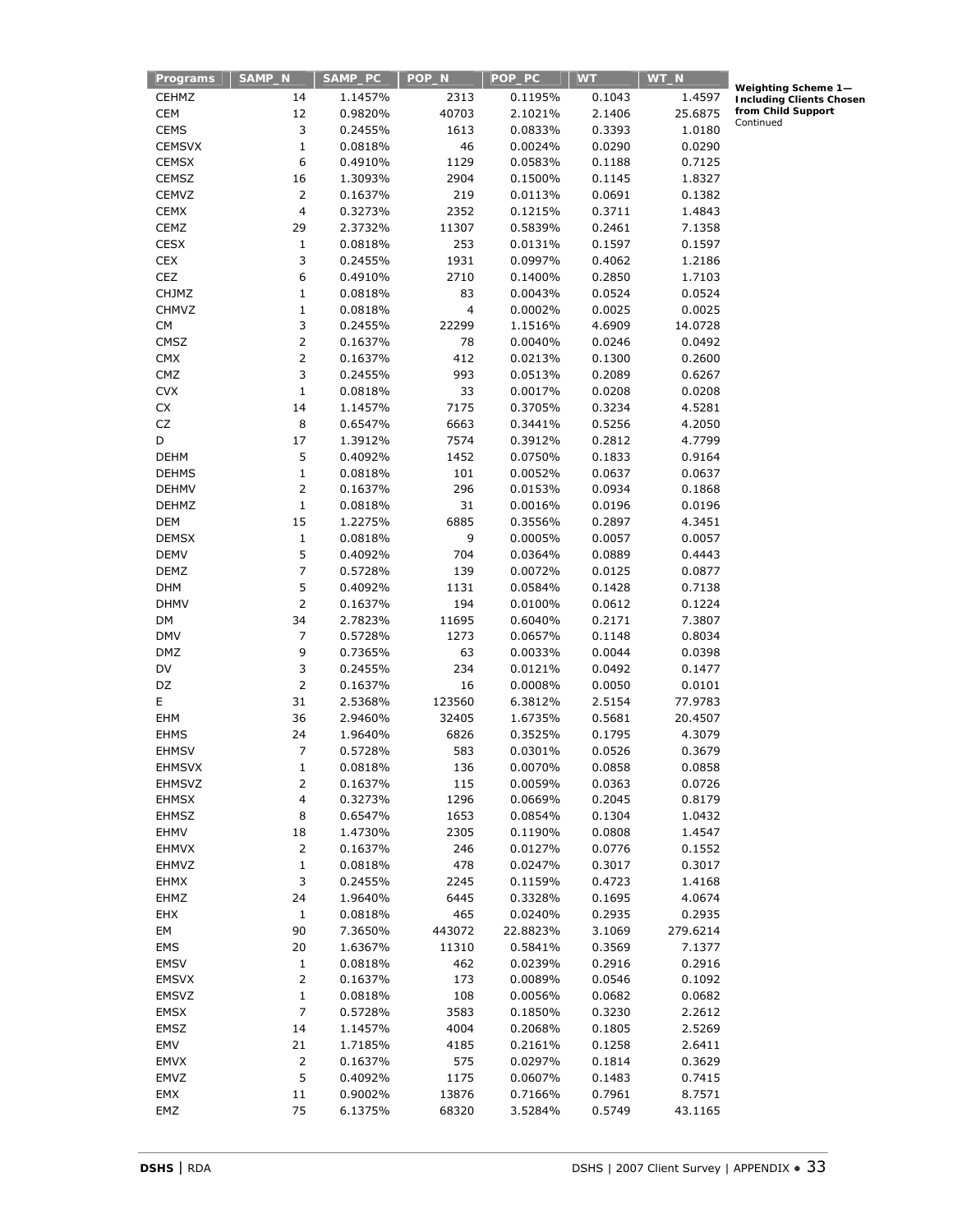| Programs   | SAMP_N         | SAMP_PC | POP_N  | POP_PC   | <b>WT</b> | WT_N     |
|------------|----------------|---------|--------|----------|-----------|----------|
| ES         | 3              | 0.2455% | 2740   | 0.1415%  | 0.5764    | 1.7292   |
| <b>ESX</b> | $\mathbf 1$    | 0.0818% | 1152   | 0.0595%  | 0.7270    | 0.7270   |
| EV         | 8              | 0.6547% | 1454   | 0.0751%  | 0.1147    | 0.9176   |
| EX         | $\overline{7}$ | 0.5728% | 16566  | 0.8555%  | 1.4935    | 10.4548  |
| EZ         | 20             | 1.6367% | 23291  | 1.2029%  | 0.7349    | 14.6989  |
| H          | $\mathbf{1}$   | 0.0818% | 14268  | 0.7369%  | 9.0045    | 9.0045   |
| HM         | 12             | 0.9820% | 12218  | 0.6310%  | 0.6426    | 7.7107   |
| <b>HMS</b> | $\mathbf{1}$   | 0.0818% | 1084   | 0.0560%  | 0.6841    | 0.6841   |
| <b>HMV</b> | 4              | 0.3273% | 584    | 0.0302%  | 0.0921    | 0.3686   |
| HMZ        | 2              | 0.1637% | 384    | 0.0198%  | 0.1212    | 0.2423   |
| <b>HS</b>  | $\overline{2}$ | 0.1637% | 452    | 0.0233%  | 0.1426    | 0.2853   |
| <b>HV</b>  | $\mathbf{1}$   | 0.0818% | 184    | 0.0095%  | 0.1161    | 0.1161   |
| М          | 107            | 8.7561% | 442003 | 22.8271% | 2.6070    | 278.9468 |
| MS         | $\overline{4}$ | 0.3273% | 3176   | 0.1640%  | 0.5011    | 2.0044   |
| <b>MSZ</b> | $\mathbf{1}$   | 0.0818% | 200    | 0.0103%  | 0.1262    | 0.1262   |
| <b>MV</b>  | 3              | 0.2455% | 1743   | 0.0900%  | 0.3667    | 1.1000   |
| <b>MVZ</b> | 2              | 0.1637% | 128    | 0.0066%  | 0.0404    | 0.0808   |
| MZ         | 20             | 1.6367% | 12610  | 0.6512%  | 0.3979    | 7.9581   |
| S          | 14             | 1.1457% | 11679  | 0.6032%  | 0.5265    | 7.3706   |
| SV         | $\mathbf 1$    | 0.0818% | 73     | 0.0038%  | 0.0461    | 0.0461   |
| <b>SVX</b> | $\mathbf{1}$   | 0.0818% | 22     | 0.0011%  | 0.0139    | 0.0139   |
| <b>SX</b>  | 3              | 0.2455% | 1919   | 0.0991%  | 0.4037    | 1.2111   |
| SZ         | $\mathbf{1}$   | 0.0818% | 368    | 0.0190%  | 0.2322    | 0.2322   |
| V          | 25             | 2.0458% | 8389   | 0.4332%  | 0.2118    | 5.2943   |
| <b>VX</b>  | $\mathbf{1}$   | 0.0818% | 540    | 0.0279%  | 0.3408    | 0.3408   |
| VZ         | 3              | 0.2455% | 412    | 0.0213%  | 0.0867    | 0.2600   |
| X          | 77             | 6.3011% | 213357 | 11.0187% | 1.7487    | 134.6490 |
| Ζ          | 44             | 3.6007% | 157704 | 8.1446%  | 2.2620    | 99.5265  |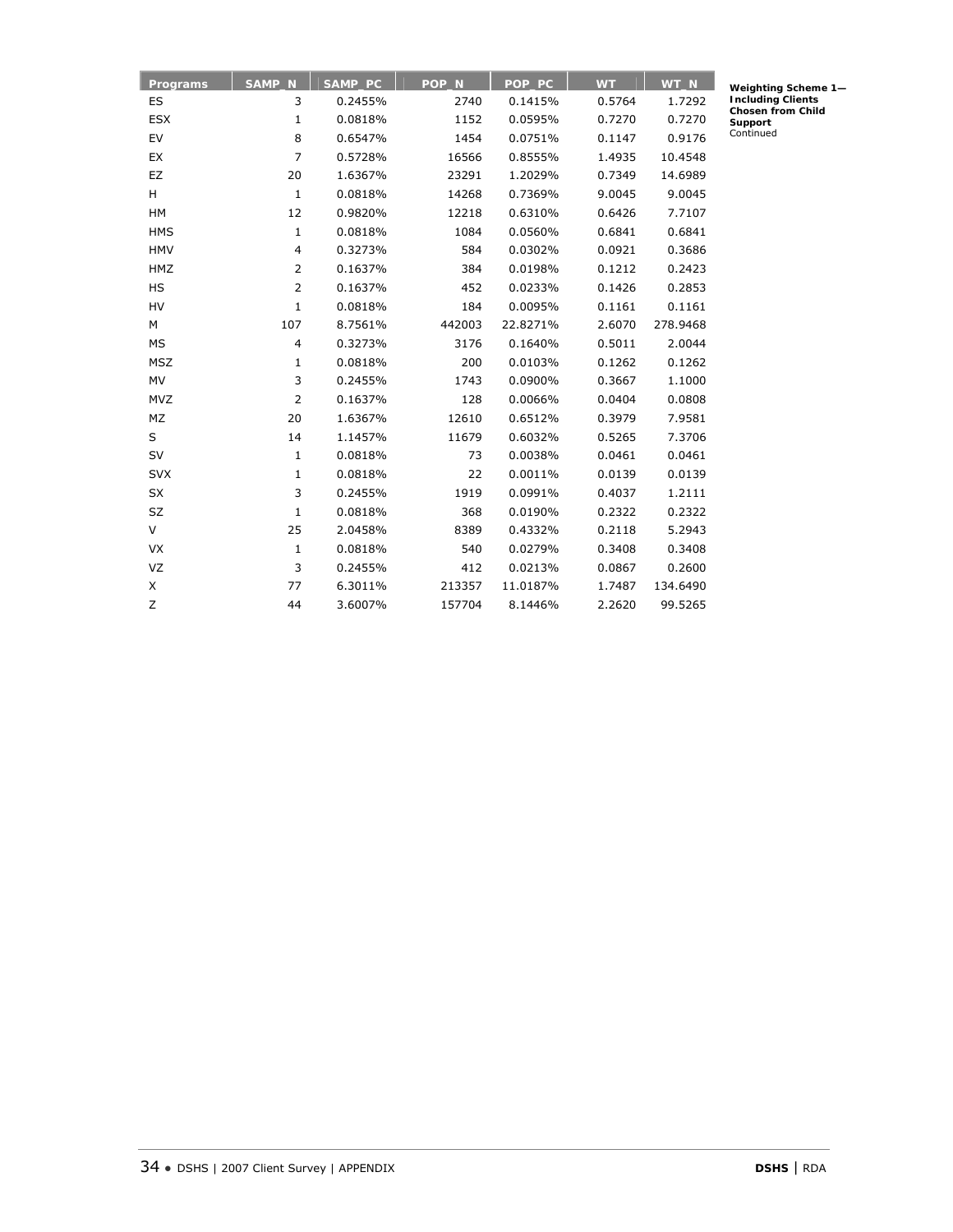## **Weighting Scheme 2—Without Clients Selected from Child Support**

This weighting scheme is used for any analyses that compare the current survey to previous surveys which did not include comparable groups of clients selected from child support.

| Programs      | SAMP_N                  | SAMP_PC  | POP_N        | POP_PC   | <b>WT</b> | WT_N     | <b>PROGRAMS:</b>                                     |
|---------------|-------------------------|----------|--------------|----------|-----------|----------|------------------------------------------------------|
| ADEHM         | 1                       | 0.0987%  | 97           | 0.0061%  | 0.0622    | 0.0622   | A: ADSA-LTC (HCS &                                   |
| ADEM          | $\mathbf{1}$            | 0.0987%  | 330          | 0.0209%  | 0.2117    | 0.2117   | RCS)<br>C: Children's                                |
| ADHM          | 3                       | 0.2962%  | 168          | 0.0106%  | 0.0359    | 0.1078   | Administration                                       |
| <b>AEHM</b>   | 24                      | 2.3692%  | 4470         | 0.2831%  | 0.1195    | 2.8675   | D: Developmental<br><b>Disabilities</b>              |
| <b>AEHMV</b>  | $\mathbf{1}$            | 0.0987%  | 166          | 0.0105%  | 0.1065    | 0.1065   | E: Economic Services                                 |
| AEM           | 45                      | 4.4423%  | 19899        | 1.2601%  | 0.2837    | 12.7651  | H: Mental Health                                     |
| <b>AEMS</b>   | 1                       | 0.0987%  | 286          | 0.0181%  | 0.1835    | 0.1835   | M: Medical Assistance<br>S: Alcohol & Substance      |
| AEMV          | $\mathbf{1}$            | 0.0987%  | 297          | 0.0188%  | 0.1905    | 0.1905   | V: Vocational Rehabilitation                         |
| AHM           | 10                      | 0.9872%  | 4686         | 0.2967%  | 0.3006    | 3.0060   | SAMP_N: Number of                                    |
| AM            | 39                      | 3.8500%  | 30070        | 1.9042%  | 0.4946    | 19.2897  | clients who completed                                |
| AV            | $\mathbf{1}$            | 0.0987%  | $\mathbf{1}$ | 0.0001%  | 0.0006    | 0.0006   | survey using this<br>combination of programs         |
| C             | 47                      | 4.6397%  | 77586        | 4.9132%  | 1.0590    | 49.7708  |                                                      |
| CD            | 1                       | 0.0987%  | 169          | 0.0107%  | 0.1084    | 0.1084   | SAMP_PC: Percentage of<br>the clients who completed  |
| CDE           | 1                       | 0.0987%  | 16           | 0.0010%  | 0.0103    | 0.0103   | the survey using this                                |
| <b>CDEHM</b>  | 2                       |          | 294          |          | 0.0943    | 0.1886   | combination of programs                              |
|               | 4                       | 0.1974%  |              | 0.0186%  |           |          | POP_N: Number of clients                             |
| <b>CDEM</b>   | 2                       | 0.3949%  | 1118         | 0.0708%  | 0.1793    | 0.7172   | in FY2004 using this                                 |
| <b>CDHM</b>   |                         | 0.1974%  | 335          | 0.0212%  | 0.1074    | 0.2149   | combination of programs                              |
| <b>CDM</b>    | 4                       | 0.3949%  | 1379         | 0.0873%  | 0.2212    | 0.8846   | POP_PC: Percentage of                                |
| CE            | 8                       | 0.7897%  | 7945         | 0.5031%  | 0.6371    | 5.0967   | FY2004 clients using this<br>combination of programs |
| <b>CEHM</b>   | 18                      | 1.7769%  | 10767        | 0.6818%  | 0.3837    | 6.9069   |                                                      |
| <b>CEHMS</b>  | 11                      | 1.0859%  | 2668         | 0.1690%  | 0.1556    | 1.7115   | WT: Weight to produce N<br>of 1,136 with program     |
| <b>CEHMSV</b> | 2                       | 0.1974%  | 166          | 0.0105%  | 0.0532    | 0.1065   | distribution equal to                                |
| <b>CEHMV</b>  | $\mathbf{1}$            | 0.0987%  | 328          | 0.0208%  | 0.2104    | 0.2104   | population program<br>distribution (Adjusted for     |
| <b>CEM</b>    | 39                      | 3.8500%  | 54362        | 3.4425%  | 0.8942    | 34.8728  | empty cells)                                         |
| <b>CEMS</b>   | 23                      | 2.2705%  | 5646         | 0.3575%  | 0.1575    | 3.6219   |                                                      |
| <b>CEMSV</b>  | 1                       | 0.0987%  | 138          | 0.0087%  | 0.0885    | 0.0885   | WT_N: Number using this<br>combination of programs   |
| <b>CEMV</b>   | 2                       | 0.1974%  | 478          | 0.0303%  | 0.1533    | 0.3066   | after applying WT                                    |
| <b>CES</b>    | $\mathbf{1}$            | 0.0987%  | 526          | 0.0333%  | 0.3374    | 0.3374   |                                                      |
| <b>CHJM</b>   | $\mathbf 1$             | 0.0987%  | 4852         | 0.3073%  | 3.1125    | 3.1125   |                                                      |
| <b>CHMV</b>   | $\mathbf{1}$            | 0.0987%  | 41           | 0.0026%  | 0.0263    | 0.0263   |                                                      |
| <b>CM</b>     | 8                       | 0.7897%  | 23704        | 1.5011%  | 1.9007    | 15.2059  |                                                      |
| <b>CMS</b>    | 2                       | 0.1974%  | 746          | 0.0472%  | 0.2393    | 0.4786   |                                                      |
| CV            | $\mathbf{1}$            | 0.0987%  | 186          | 0.0118%  | 0.1193    | 0.1193   |                                                      |
| D             | 19                      | 1.8756%  | 7621         | 0.4826%  | 0.2573    | 4.8888   |                                                      |
| <b>DEHM</b>   | 6                       | 0.5923%  | 1502         | 0.0951%  | 0.1606    | 0.9635   |                                                      |
| <b>DEHMS</b>  | 1                       | 0.0987%  | 115          | 0.0073%  | 0.0738    | 0.0738   |                                                      |
| <b>DEHMV</b>  | 2                       | 0.1974%  | 315          | 0.0199%  | 0.1010    | 0.2021   |                                                      |
| DEM           | 22                      | 2.1718%  | 7099         | 0.4496%  | 0.2070    | 4.5540   |                                                      |
| <b>DEMS</b>   | 1                       | 0.0987%  | 59           | 0.0037%  | 0.0378    | 0.0378   |                                                      |
| <b>DEMV</b>   | 5                       | 0.4936%  | 744          | 0.0471%  | 0.0955    | 0.4773   |                                                      |
| <b>DHM</b>    | 5                       | 0.4936%  | 1141         | 0.0723%  | 0.1464    | 0.7319   |                                                      |
| <b>DHMV</b>   | 2                       | 0.1974%  | 196          | 0.0124%  | 0.0629    | 0.1257   |                                                      |
| DM            | 43                      | 4.2448%  | 11780        | 0.7460%  | 0.1757    | 7.5568   |                                                      |
| <b>DMV</b>    | 7                       | 0.6910%  | 1284         | 0.0813%  | 0.1177    | 0.8237   |                                                      |
| DV            | 3                       | 0.2962%  | 236          | 0.0149%  | 0.0505    | 0.1514   |                                                      |
| E.            | 38                      | 3.7512%  | 163417       | 10.3485% | 2.7587    | 104.8308 |                                                      |
| EHM           | 60                      | 5.9230%  | 41095        | 2.6024%  | 0.4394    | 26.3621  |                                                      |
| <b>EHMS</b>   | 34                      | 3.3564%  | 9775         | 0.6190%  | 0.1844    | 6.2706   |                                                      |
| <b>EHMSV</b>  | 10                      | 0.9872%  | 834          | 0.0528%  | 0.0535    | 0.5350   |                                                      |
| EHMV          | 21                      | 2.0731%  | 3029         | 0.1918%  | 0.0925    | 1.9431   |                                                      |
|               | 140                     | 13.8203% | 525268       | 33.2631% |           |          |                                                      |
| EM            |                         |          |              |          | 2.4068    | 336.9555 |                                                      |
| EMS           | 38                      | 3.7512%  | 18897        | 1.1967%  | 0.3190    | 12.1223  |                                                      |
| <b>EMSV</b>   | 4                       | 0.3949%  | 743          | 0.0471%  | 0.1192    | 0.4766   |                                                      |
| EMV           | 28                      | 2.7641%  | 5935         | 0.3758%  | 0.1360    | 3.8073   |                                                      |
| ES            | $\overline{\mathbf{4}}$ | 0.3949%  | 4200         | 0.2660%  | 0.6736    | 2.6943   |                                                      |

**2** Includes the 99.5% of the DSHS population (not including DCS clients) whose service profile was represented in the client survey sample.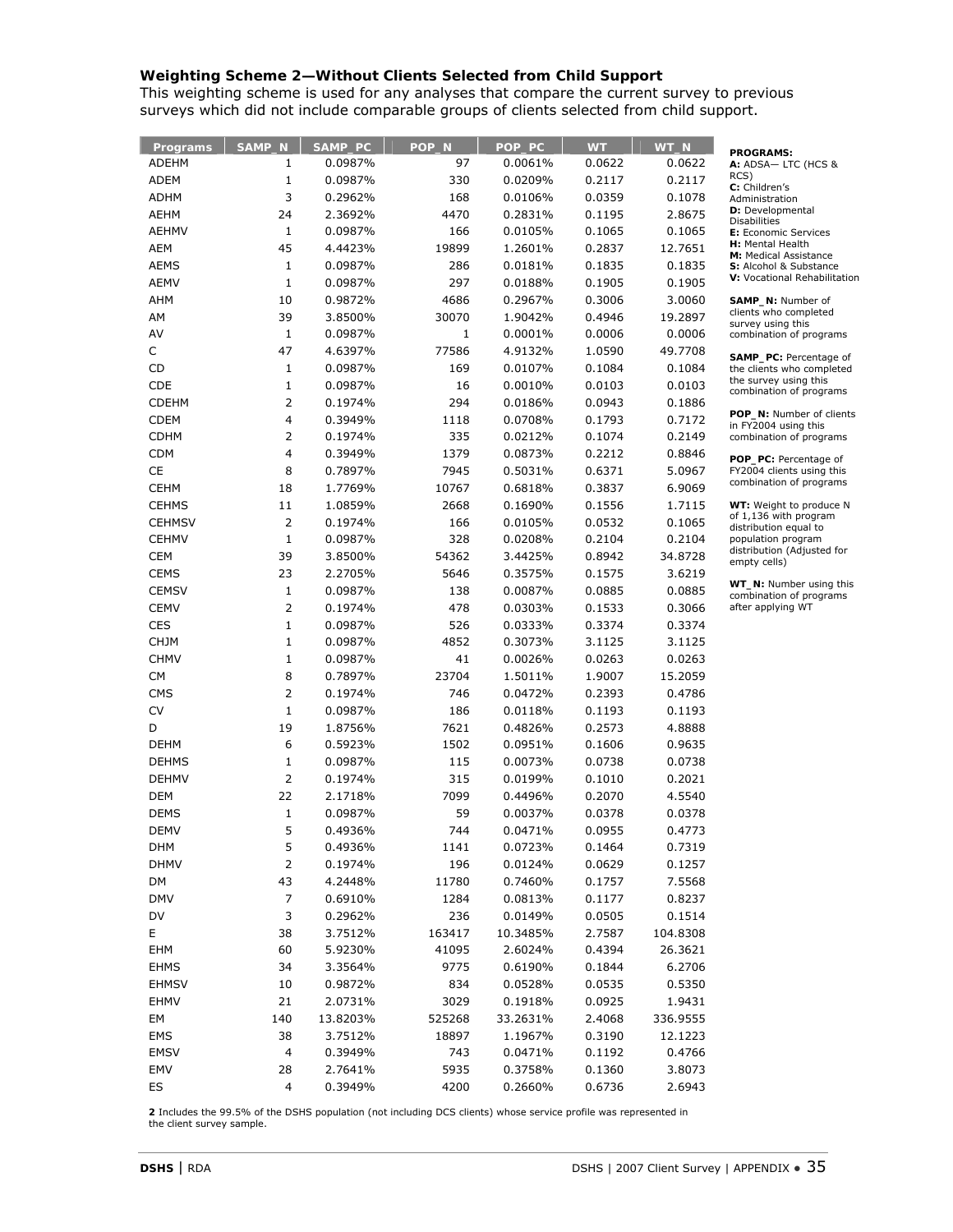| <b>Programs</b> | <b>SAMP N</b>  | SAMP PC  | POP <sub>N</sub> | POP PC   | <b>WT</b> | WT <sub>N</sub> |
|-----------------|----------------|----------|------------------|----------|-----------|-----------------|
| EV              | 8              | 0.7897%  | 1867             | 0.1182%  | 0.1497    | 1.1977          |
| н               | 1              | 0.0987%  | 15603            | 0.9881%  | 10.0092   | 10.0092         |
| <b>HM</b>       | 14             | 1.3820%  | 12830            | 0.8125%  | 0.5879    | 8.2303          |
| <b>HMS</b>      | 1              | 0.0987%  | 1209             | 0.0766%  | 0.7756    | 0.7756          |
| <b>HMV</b>      | $\overline{4}$ | 0.3949%  | 626              | 0.0396%  | 0.1004    | 0.4016          |
| HS              | 2              | 0.1974%  | 551              | 0.0349%  | 0.1767    | 0.3535          |
| HV              | 1              | 0.0987%  | 213              | 0.0135%  | 0.1366    | 0.1366          |
| М               | 124            | 12.2409% | 457946           | 28.9999% | 2.3691    | 293.7689        |
| MS              | 5              | 0.4936%  | 3738             | 0.2367%  | 0.4796    | 2.3979          |
| MV              | 5              | 0.4936%  | 1931             | 0.1223%  | 0.2477    | 1.2387          |
| S               | 17             | 1.6782%  | 13966            | 0.8844%  | 0.5270    | 8.9591          |
| <b>SV</b>       | 2              | 0.1974%  | 104              | 0.0066%  | 0.0334    | 0.0667          |
| V               | 29             | 2.8628%  | 9341             | 0.5915%  | 0.2066    | 5.9922          |

**Weighting Scheme 2— Without Clients Chosen from Child Support** Continued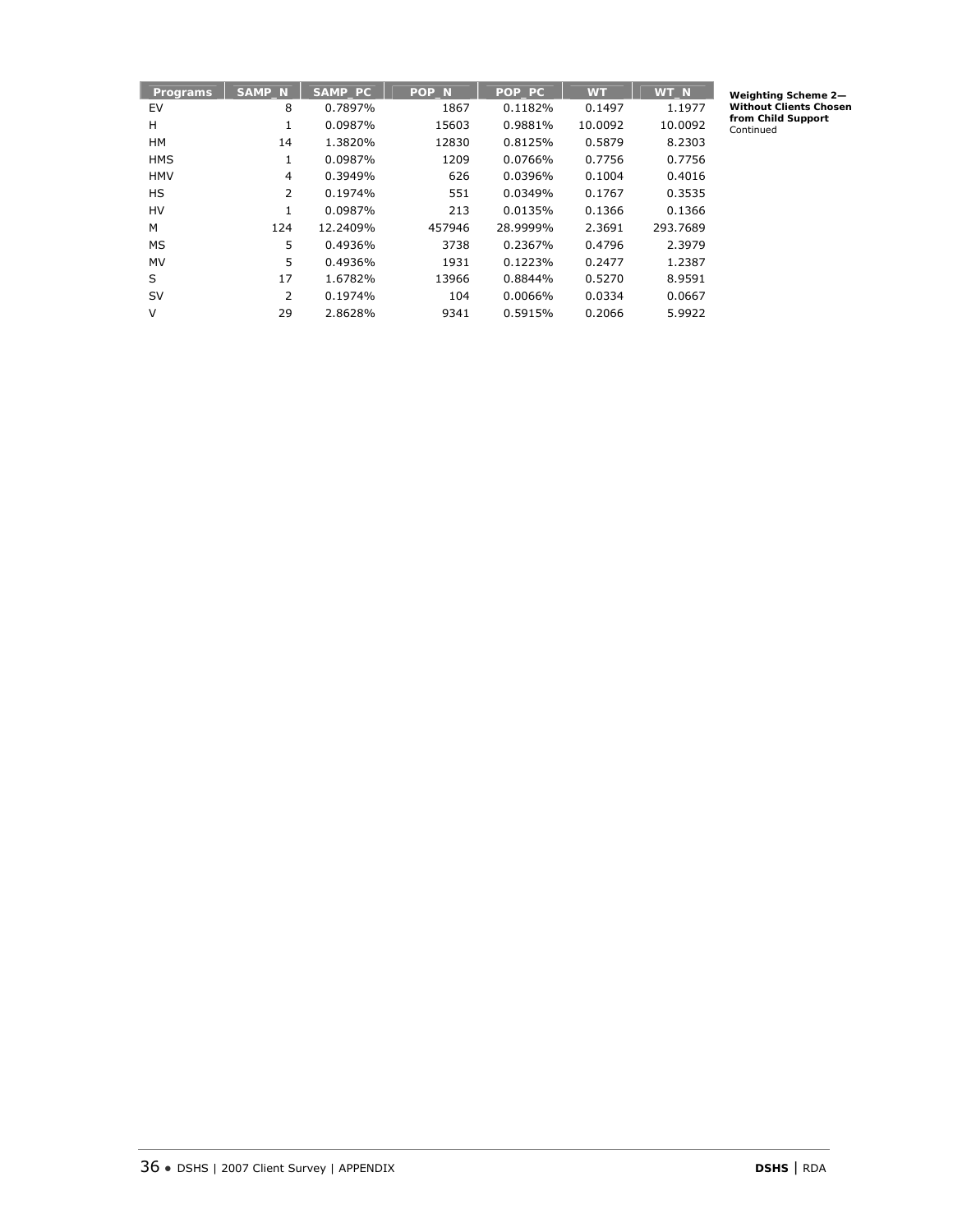# **Appendix F | Responses by Client Sub-Group**

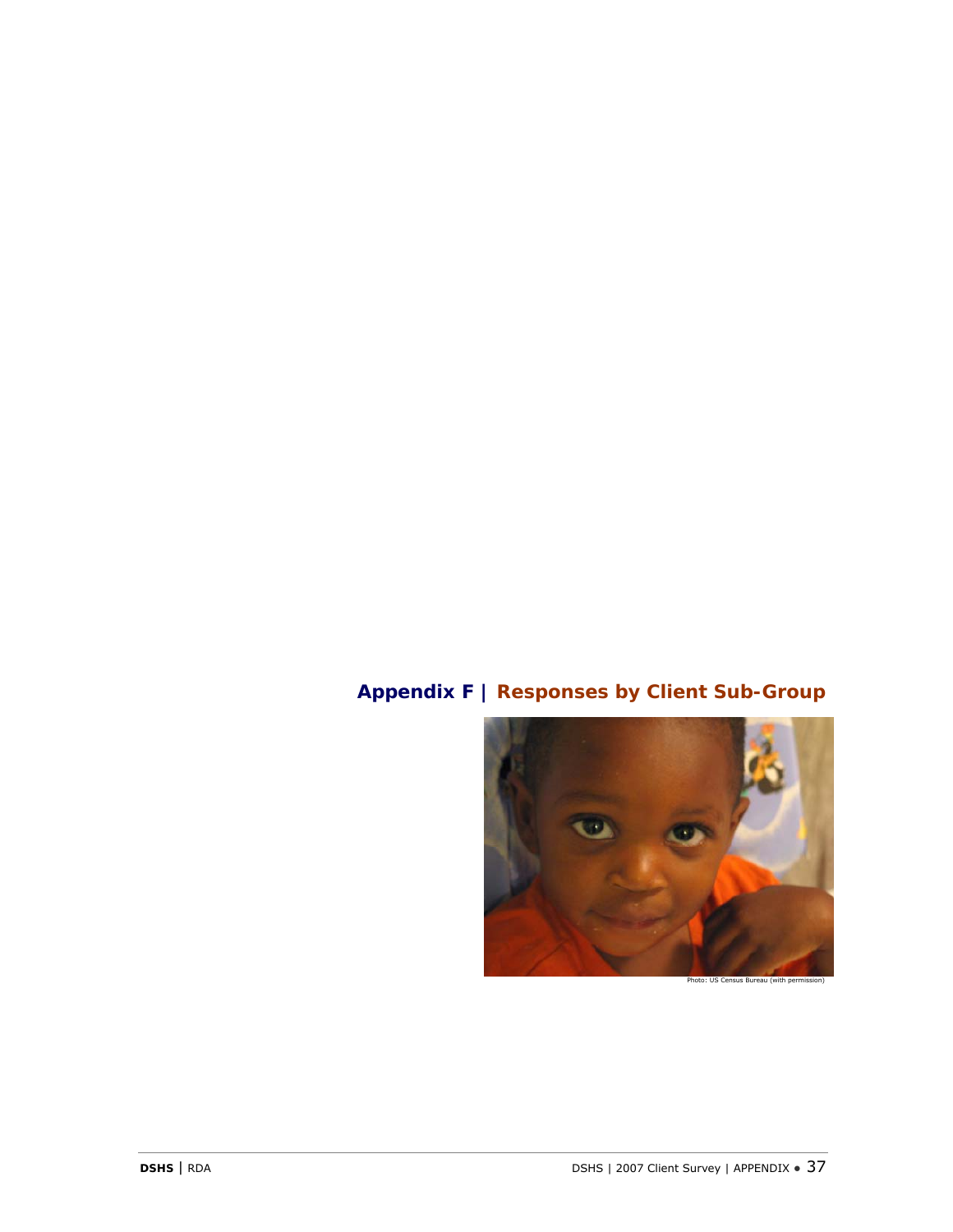## **Responses by Client Sub-Group (includes Child Support clients)**

|                                                                                                                               | <b>Client Gender</b> |         | <b>Client Age</b> |         | Race Ethnicity |                   |          | Race<br>Differences** |        |        |
|-------------------------------------------------------------------------------------------------------------------------------|----------------------|---------|-------------------|---------|----------------|-------------------|----------|-----------------------|--------|--------|
|                                                                                                                               | Male                 | Female  | Adult             | Child   | White          | Other<br>Minority | Hispanic | $C-O$                 | C-H    | O-H    |
| <b>QUALITY AND HELPFULNESS</b>                                                                                                |                      |         |                   |         |                |                   |          |                       |        |        |
| Overall, do DSHS programs help<br>you and your family?                                                                        | 88%                  | $92%$ * | 87%               | 96%*    | 88%            | 90%               | 98%      |                       | $\ast$ | $\ast$ |
| Thinking of all the programs<br>together, does DSHS do good<br>work?                                                          | 89%                  | 91%     | 89%               | 91%     | 90%            | 88%               | 92%      |                       |        |        |
| Does your DSHS program do<br>good work?                                                                                       | 87%                  | 89%     | 87%               | 91%     | 87%            | 88%               | 93%      |                       | $\ast$ |        |
| Are you satisfied with DSHS<br>program services?                                                                              | 76%                  | 81%     | 76%               | 85%*    | 76%            | 78%               | 89%      |                       | $\ast$ | $\ast$ |
| <b>DSHS STAFF</b>                                                                                                             |                      |         |                   |         |                |                   |          |                       |        |        |
| Do DSHS staff treat you with<br>courtesy and respect?                                                                         | 88%                  | 90%     | 88%               | 92%     | 89%            | 88%               | 92%      |                       |        |        |
| Do staff listen to what you have<br>to say?                                                                                   | 88%                  | 90%     | 88%               | 93%*    | 89%            | 86%               | 95%      |                       | $\ast$ | $\ast$ |
| Do staff understand your needs?                                                                                               | 87%                  | 87%     | 83%               | 94%*    | 85%            | 82%               | 96%      |                       | $\ast$ | $\ast$ |
| <b>ACCESS AND PROCESSES</b>                                                                                                   |                      |         |                   |         |                |                   |          |                       |        |        |
| Are DSHS program offices open<br>at times that are good for you?                                                              | 87%                  | 87%     | 85%               | $92\%*$ | 84%            | 86%               | 97%      |                       | $\ast$ | $\ast$ |
| Is it easy to get to the DSHS<br>program office?                                                                              | 87%                  | 88%     | 84%               | 94%*    | 87%            | 86%               | 90%      |                       |        |        |
| Is it easy to get services from<br>the DSHS program?                                                                          | 73%                  | 74%     | 72%               | 77%     | 70%            | 72%               | 87%      |                       |        |        |
| Did you get services as quickly<br>as you needed?                                                                             | 77%                  | 82%     | 76%               | 87%*    | 78%            | 76%               | 88%      |                       | $\ast$ | $\ast$ |
| When you call DSHS, is it easy<br>to get a live person when you<br>need to?                                                   | 63%                  | 70%     | 64%               | 74%*    | 66%            | 66%               | 74%      |                       |        |        |
| Do DSHS staff return your calls<br>within 24 hours?                                                                           | 71%                  | 70%     | 68%               | 75%     | 71%            | 65%               | 73%      |                       |        |        |
| <b>INFORMATION</b>                                                                                                            |                      |         |                   |         |                |                   |          |                       |        |        |
| Do you know what program<br>services there are for you and<br>your family?                                                    | 68%                  | 74%     | 70%               | 75%     | 69%            | 67%               | 83%      |                       | $\ast$ | $\ast$ |
| Did program staff explain things<br>clearly?                                                                                  | 85%                  | 85%     | 83%               | $90\%*$ | 84%            | 84%               | 91%      |                       | $\ast$ |        |
| Was it easy to get the facts you<br>needed about services?                                                                    | 79%                  | 79%     | 79%               | 79%     | 78%            | 77%               | 85%      |                       |        |        |
| <b>CLIENT INVOLVEMENT</b>                                                                                                     |                      |         |                   |         |                |                   |          |                       |        |        |
| Were you involved in making<br>choices about your services?                                                                   | 72%                  | 69%     | 73%               | 66%     | 77%            | 73%               | 49%      |                       |        |        |
| Did you help make plans and<br>goals about services?                                                                          | 61%                  | 61%     | 68%               | 50%*    | 63%            | 74%               | 43%      | $\ast$                |        | $\ast$ |
| <b>COORDINATION</b>                                                                                                           |                      |         |                   |         |                |                   |          |                       |        |        |
| Does DSHS make sure all your<br>services work well together?                                                                  | 79%                  | 76%     | 78%               | 74%     | 77%            | 76%               | 82%      |                       |        |        |
| Do the staff from your different<br>DSHS programs work together<br>as a team to try to help you get<br>the services you need? | 64%                  | 67%     | 70%               | 48%*    | 68%            | 59%               | 68%      |                       |        |        |

\* Statistically Significant Difference (p.<.05) \*\* Comparisons between various combinations of 2 groups: C= Caucasian (non-Hispanic); H = Hispanic; O = Other minority (non-Hispanic)

**Summary of Client Sub-Group Trends** 

**By Gender**—No statistically significant differences

**By Client Age**—On several questions, children's guardians reported more satisfaction than did adult respondents. **By Race/Ethnicity**—Hispanic clients were generally most satisfied, followed by Caucasian clients. Other minority clients tended to be less satisfied.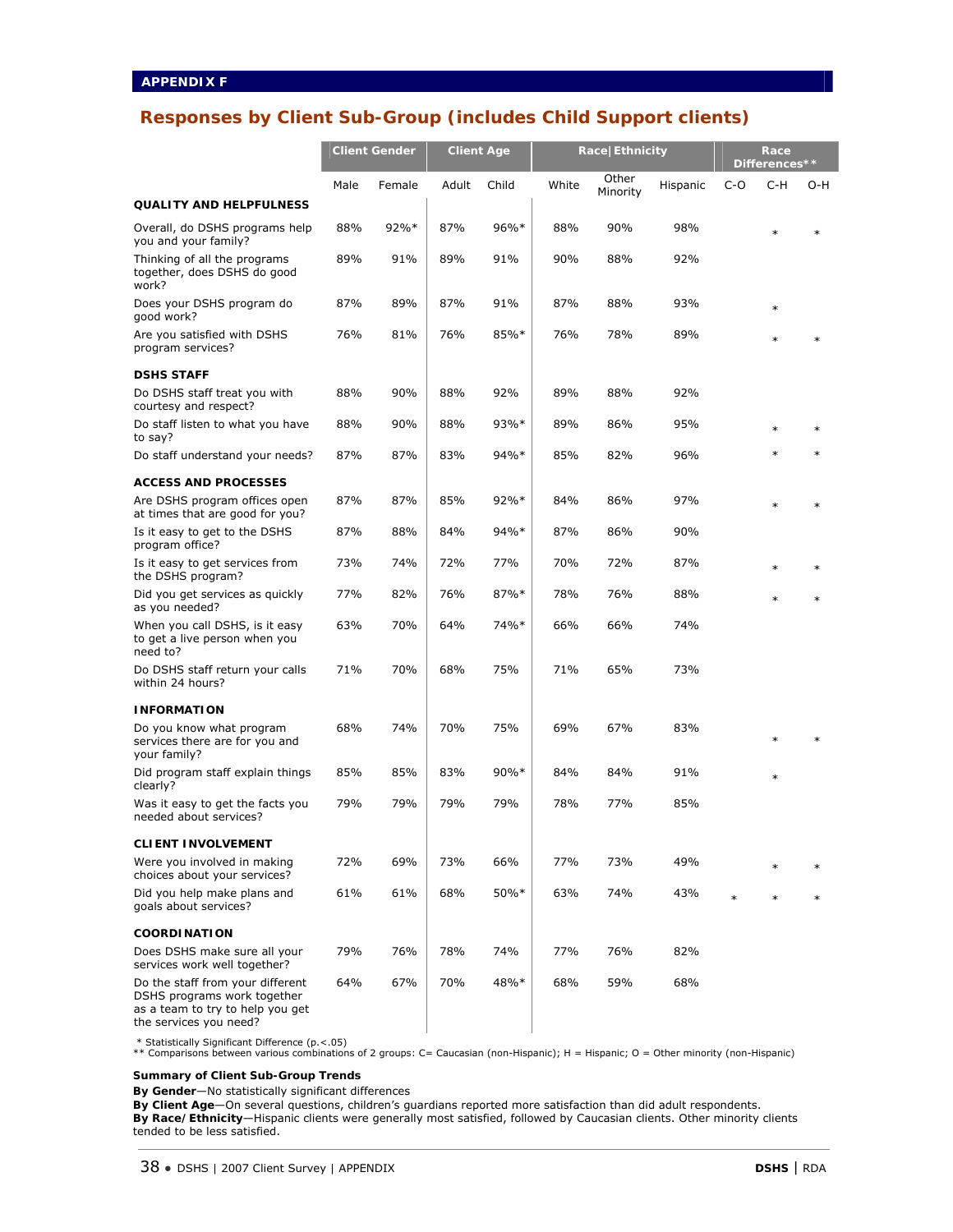# **Appendix G | Responses by Program Sub-Group**

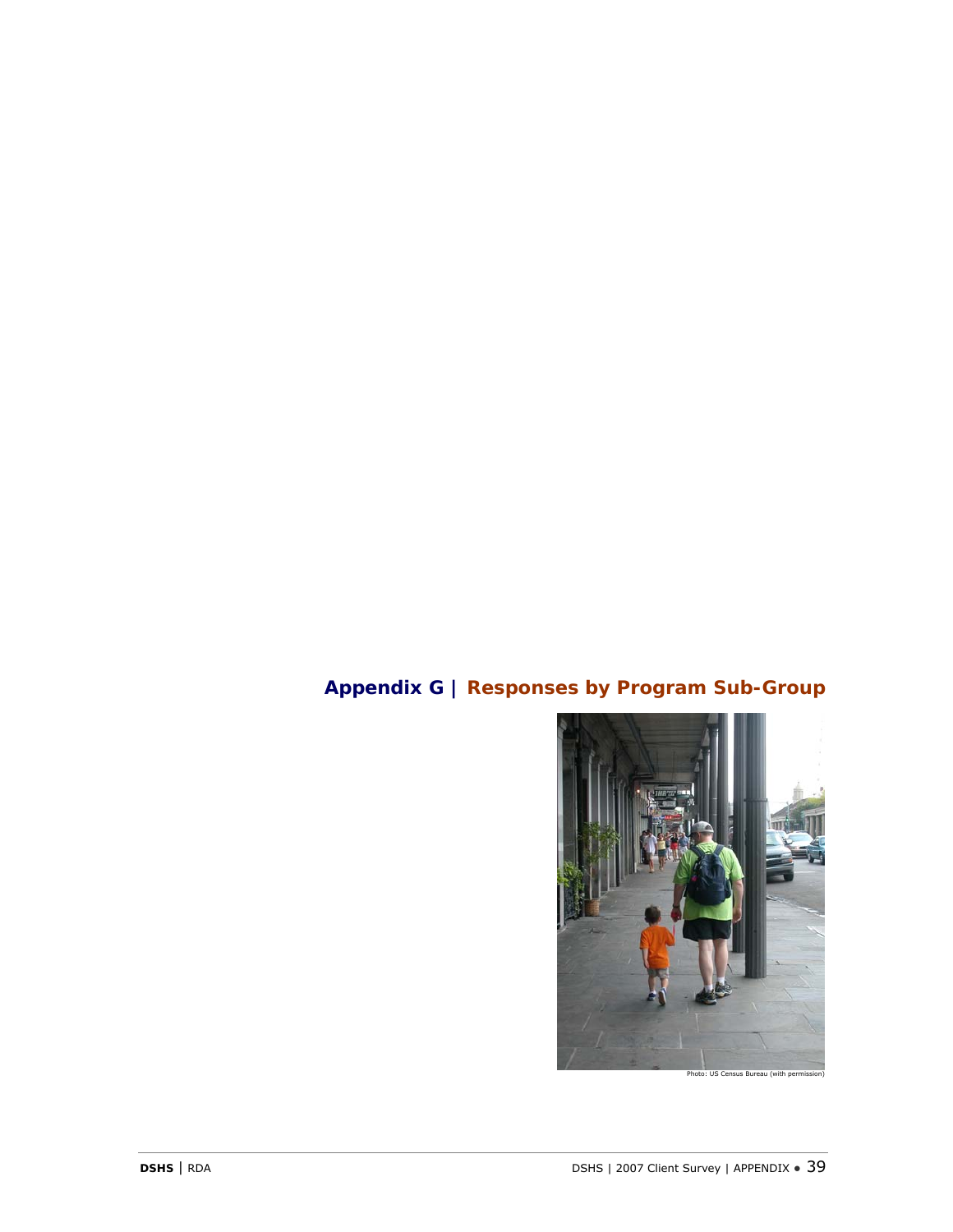## **Responses by Program Sub-Group (includes Child Support clients)**

|                                                                                                                               | <b>Completed By</b> |         | Mandatory*** |      | <b>Number Programs Used</b> |         |      | <b>Differences</b> |         |        |
|-------------------------------------------------------------------------------------------------------------------------------|---------------------|---------|--------------|------|-----------------------------|---------|------|--------------------|---------|--------|
|                                                                                                                               | Client              | Other** | Yes          | No   | 1 prgm                      | 2 prgms | $3+$ | $1 - 2$            | $1 - 3$ | 2-3    |
| <b>QUALITY AND HELPFULNESS</b><br>Overall, do DSHS programs                                                                   | 87%                 | 95%*    | 77%          | 93%* | 88%                         | 95%     | 88%  |                    |         |        |
| help you and your family?                                                                                                     |                     |         |              |      |                             |         |      | $\ast$             |         | $\ast$ |
| Thinking of all the programs<br>together, does DSHS do good<br>work?                                                          | 89%                 | 91%     | 83%          | 92%* | 90%                         | 92%     | 85%  |                    |         | $\ast$ |
| Does your DSHS program do<br>good work?                                                                                       | 88%                 | 89%     | 82%          | 90%* | 90%                         | 87%     | 83%  |                    | $\ast$  |        |
| Are you satisfied with DSHS<br>program services?                                                                              | 76%                 | 83%*    | 69%          | 81%* | 80%                         | 79%     | 73%  |                    | $\ast$  |        |
| <b>DSHS STAFF</b>                                                                                                             |                     |         |              |      |                             |         |      |                    |         |        |
| Do DSHS staff treat you with<br>courtesy and respect?                                                                         | 87%                 | $93%*$  | 83%          | 91%* | 90%                         | 89%     | 85%  |                    | $\ast$  |        |
| Do staff listen to what you have<br>to say?                                                                                   | 88%                 | 93%*    | 80%          | 92%* | 91%                         | 90%     | 83%  |                    | $\ast$  | $\ast$ |
| Do staff understand your<br>needs?                                                                                            | 83%                 | $92\%*$ | 76%          | 88%* | 89%                         | 87%     | 79%  |                    | $\ast$  | $\ast$ |
| <b>ACCESS AND PROCESSES</b>                                                                                                   |                     |         |              |      |                             |         |      |                    |         |        |
| Are DSHS program offices open<br>at times that are good for you?                                                              | 84%                 | $92\%*$ | 78%          | 90%* | 87%                         | 87%     | 87%  |                    |         |        |
| Is it easy to get to the DSHS<br>program office?                                                                              | 85%                 | $92\%*$ | 79%          | 89%* | 88%                         | 88%     | 82%  |                    | $\ast$  | $\ast$ |
| Is it easy to get services from<br>the DSHS program?                                                                          | 71%                 | 78%*    | 63%          | 76%* | 73%                         | 76%     | 69%  |                    |         | $\ast$ |
| Did you get services as quickly<br>as you needed?                                                                             | 75%                 | 86%*    | 66%          | 83%* | 81%                         | 80%     | 73%  |                    | $\ast$  |        |
| When you call DSHS, is it easy<br>to get a live person when you<br>need to?                                                   | 64%                 | 71%*    | 58%          | 69%* | 67%                         | 68%     | 64%  |                    |         |        |
| Do DSHS staff return your calls<br>within 24 hours?                                                                           | 66%                 | 76%*    | 64%          | 72%* | 74%                         | 67%     | 66%  |                    | $\ast$  |        |
| <b>INFORMATION</b>                                                                                                            |                     |         |              |      |                             |         |      |                    |         |        |
| Do you know what program<br>services there are for you and<br>your family?                                                    | 70%                 | 72%     | 71%          | 72%  | 72%                         | 72%     | 69%  |                    |         |        |
| Did program staff explain<br>things clearly?                                                                                  | 83%                 | 89%*    | 76%          | 88%* | 87%                         | 86%     | 77%  |                    | $\ast$  | $\ast$ |
| Was it easy to get the facts you<br>needed about services?                                                                    | 80%                 | 78%     | 77%          | 80%  | 83%                         | 75%     | 74%  | $\ast$             | $\ast$  |        |
| <b>CLIENT INVOLVEMENT</b>                                                                                                     |                     |         |              |      |                             |         |      |                    |         |        |
| Were you involved in making<br>choices about your services?                                                                   | 72%                 | 68%     | 68%          | 71%  | 68%                         | 73%     | 70%  |                    |         |        |
| Did you help make plans and<br>goals about services?                                                                          | 66%                 | 56%*    | 63%          | 61%  | 52%                         | 68%     | 65%  |                    |         |        |
| <b>COORDINATION</b>                                                                                                           |                     |         |              |      |                             |         |      |                    |         |        |
| Does DSHS make sure all your<br>services work well together?                                                                  | 76%                 | 78%     | 80%          | 75%  | NА                          | ΝA      | 77%  |                    |         |        |
| Do the staff from your different<br>DSHS programs work together<br>as a team to try to help you get<br>the services you need? | 68%                 | 57%     | 66%          | 65%  | NА                          | NA      | 66%  |                    |         |        |

\* Statistically Significant Difference (p.<.05)

\*\* Client Representative

\_\_\_\_\_\_\_\_\_\_\_\_\_\_\_\_\_\_\_\_\_\_

\*\*\* Mandatory programs are Children's Administration and Division of Child Support services for non-custodial parents.

**Summary of Client Sub-Group Trends** 

**By Status of Respondent**—In general, those who responded on behalf of children or incapacitated clients were more satisfied with access and specific program services than were client respondents.

**By Nature of Program**—Participants in voluntary (rather than mandatory) programs were more likely to indicate satisfaction on all questions concerning quality and staff.

**By Number of Programs**—In general, those who participated in only one DSHS program were more satisfied than those participating in two or more programs.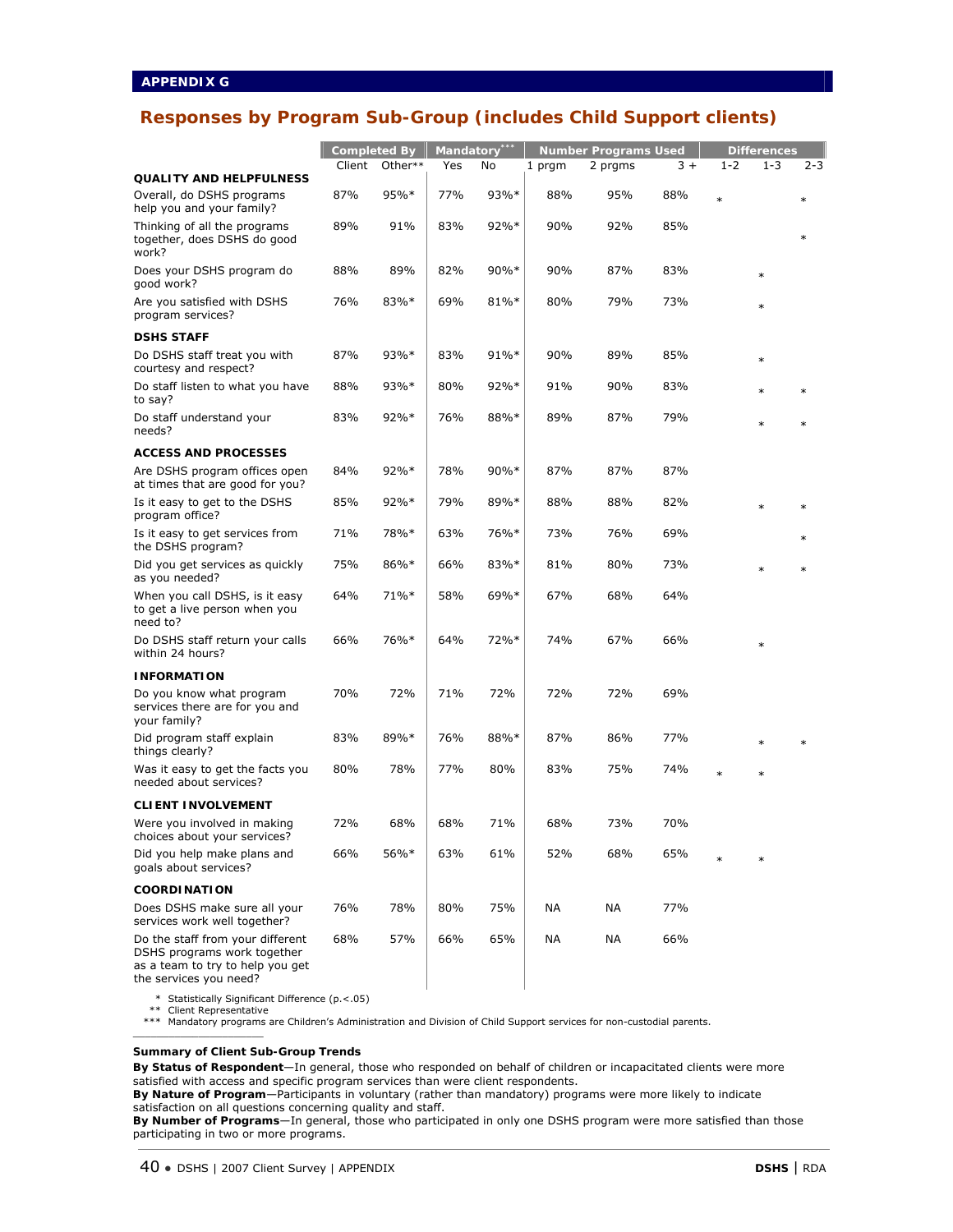## **Appendix H | Themes from Narrative Questions: Detail and Glossary**



Photo: US Census Bureau (with permission)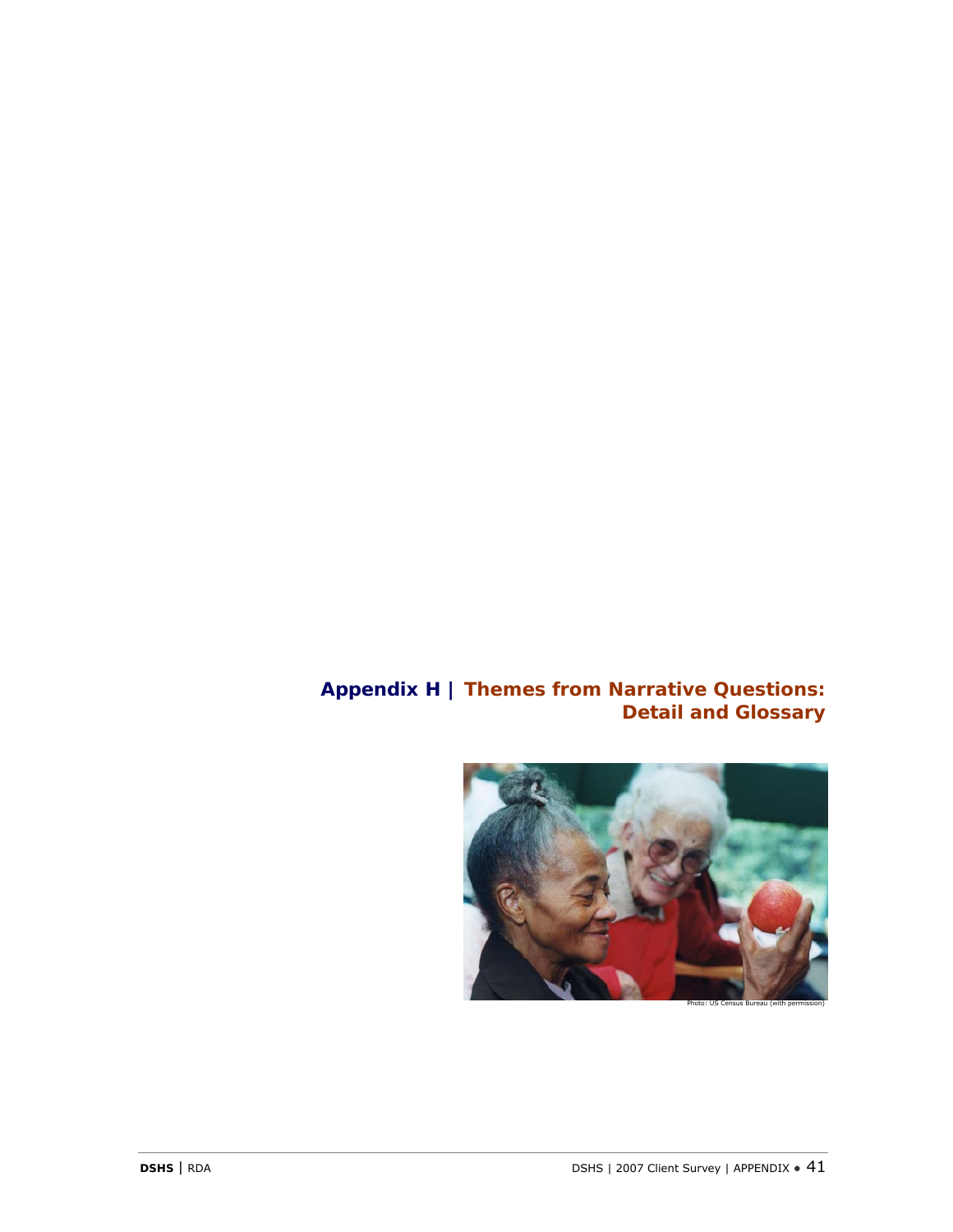## **Number of Positive, Negative, or Neutral Comments by Theme**

| <b>Needs Work</b>                                  |     | <b>Good Work</b>                                           |
|----------------------------------------------------|-----|------------------------------------------------------------|
| QUALITY/HELP                                       |     |                                                            |
| DSHS Did/Didn't Help 56                            |     | 494                                                        |
| Specific Program Quality 60<br><b>STAFF</b>        | 184 |                                                            |
| Staff Courtesy/Respect 75                          | 133 |                                                            |
| Staff Listens/Understands 42<br>51                 |     |                                                            |
| Other Staff Comments 68                            | 167 |                                                            |
| Specific Staff Members 3<br>18                     |     |                                                            |
| Need More Staff 45                                 |     |                                                            |
| Providers 16<br>12<br><b>SERVICE DELIVERY</b>      |     |                                                            |
| 135<br>66<br>Access                                |     |                                                            |
| Processes 319                                      | 124 |                                                            |
| Diversity 28 3                                     |     |                                                            |
| Information<br>102<br>60                           |     |                                                            |
| Coordination 36<br>ll 4<br><b>RESOURCES</b>        |     |                                                            |
| More Programs 51<br>1                              |     |                                                            |
| 2<br>More Money/Benefits<br>76                     |     | Good work<br>Table on page 44                              |
| More Medical/Dental Benefits<br>69<br>$\mathbf{1}$ |     | provides more<br>Neutral or Mixed<br>detail.<br>Needs Work |
| More Providers 56<br>O                             |     |                                                            |

## **Response Glossary: Themes Identified in Open-ended Questions**

| <b>QUALITY/HELP</b>                      | <b>Typical Response Example</b>                                                                                            |
|------------------------------------------|----------------------------------------------------------------------------------------------------------------------------|
| DSHS Helped                              | DSHS has helped me/my family; good service overall; grateful for<br>help; appreciative; likes DSHS                         |
| DSHS Didn't Help                         | DSHS didn't help; didn't like dealing with DSHS; must deal with DSHS<br>to get benefits/services                           |
| Specific Program Quality<br><b>STAFF</b> | Named a specific program or an office (such as "Kent CSO") that<br>helped/didn't help; likes program/should change program |
|                                          |                                                                                                                            |
| Staff Courtesy/Respect                   | Compliments/complaints regarding staff courtesy, respect, attitude,<br>sensitivity                                         |
| Staff Listens/Understands                | Staff listens; is/isn't attentive; gets input from clients; includes clients<br>in decision-making/planning                |
| <b>Other Staff Comments</b>              | Staff's responsiveness, flexibility, knowledge, professionalism, etc.                                                      |
| Specific Staff Members                   | Named a specific staff member who helped/didn't help                                                                       |
| Need More Staff                          | Need more staff; reduce turnover; lower caseloads                                                                          |
| Providers                                | Providers are good/bad; helpful/not helpful; other comments about<br>medical providers, care providers, etc.               |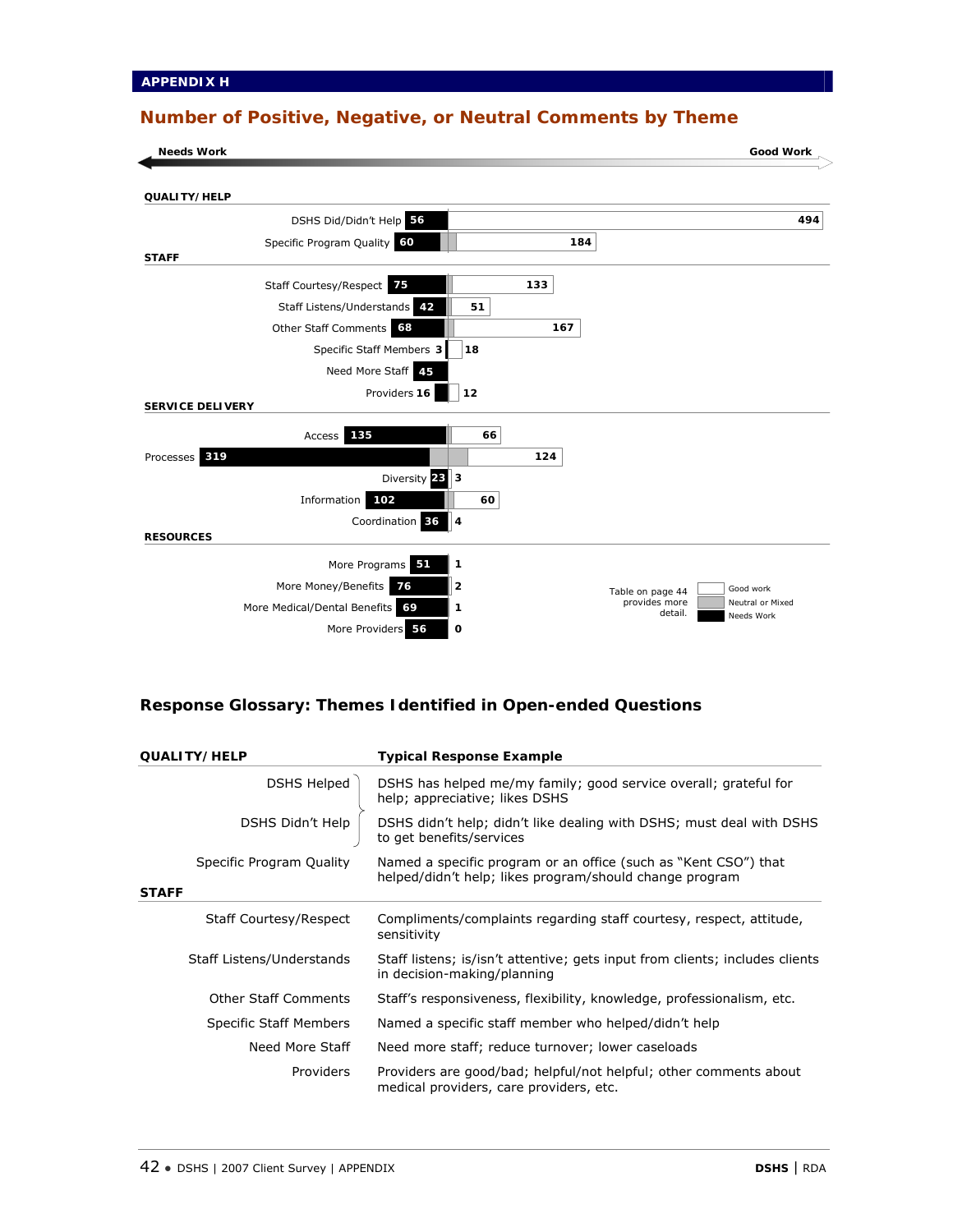| <b>ACCESS</b>                 |                                                                                                                                                                                                       |
|-------------------------------|-------------------------------------------------------------------------------------------------------------------------------------------------------------------------------------------------------|
| Phone/Staff Access            | Ability to reach staff members; phone access, voicemail, e-mail;<br>return calls; call centers                                                                                                        |
| Office Location/Hours         | Ease in getting to programs/services; office hours; transportation                                                                                                                                    |
| Appointment Processes         | Intake system; long/short waits to be seen; scheduling<br>appointments; appointment notification; phone interviews                                                                                    |
| <b>PROCESSES</b>              |                                                                                                                                                                                                       |
| <b>General Processes</b>      | Compliments/complaints about efficiency, bureaucracy, errors, rules;<br>need to take individuals into account (one size doesn't fit all)                                                              |
| <b>Specific Processes</b>     | Compliments/complaints about specific processes; example: "JRA<br>should alphabetize their client lists"                                                                                              |
| <b>Eligibility Processes</b>  | Good/bad process of eligibility; distribution of benefits;<br>rules/requirements concerning eligibility; flexibility/inflexibility of<br>process; easy or difficult to get approved for services      |
| Paperwork Processes           | Compliments/complaints about paperwork/forms/applications                                                                                                                                             |
| <b>Timeliness of Services</b> | Length of time to get services; waiting lists; includes length of time<br>for eligibility determination                                                                                               |
| <b>DIVERSITY</b>              |                                                                                                                                                                                                       |
| Diversity                     | Compliments about treating all groups equally; complaints about<br>preference for specific groups                                                                                                     |
| <b>INFORMATION</b>            |                                                                                                                                                                                                       |
| General Information           | Information from staff about clients, programs or eligibility; answers<br>to questions; clear/unclear explanations; lists of services; notification<br>of new programs/services, events and due dates |
| Language Services             | Need more interpreters, DSHS bilingual staff or native English-<br>speakers; grateful for available language services                                                                                 |
| <b>COORDINATION</b>           |                                                                                                                                                                                                       |
| Coordination between Programs | Good/poor coordination between DSHS programs, offices; includes<br>coordination with other helping agencies                                                                                           |
| Coordination between Workers  | Good/poor coordination between DSHS workers; good/poor<br>teamwork; need a single worker rather than many; workers'<br>instructions differ or overlap                                                 |
| <b>RESOURCES</b>              |                                                                                                                                                                                                       |
| More Programs                 | Don't cut/expand certain programs; DSHS needs better funding; pay<br>providers more; grateful for funded program                                                                                      |
| More Money/Benefits           | Need more/don't cut hours or benefits; grateful for available<br>hours/benefits                                                                                                                       |
| More Medical/Dental Benefits  | Don't cut/expand medical, dental or mental health services; need<br>medical equipment/procedures; grateful for available funding/benefits                                                             |
| More Providers                | Need more medical, dental, mental health, vision or pharmacy<br>providers who take coupons; difficult to find a provider; grateful for<br>available providers who take coupons                        |
| OTHER                         |                                                                                                                                                                                                       |
| Other                         | Miscellaneous comments that don't fit elsewhere                                                                                                                                                       |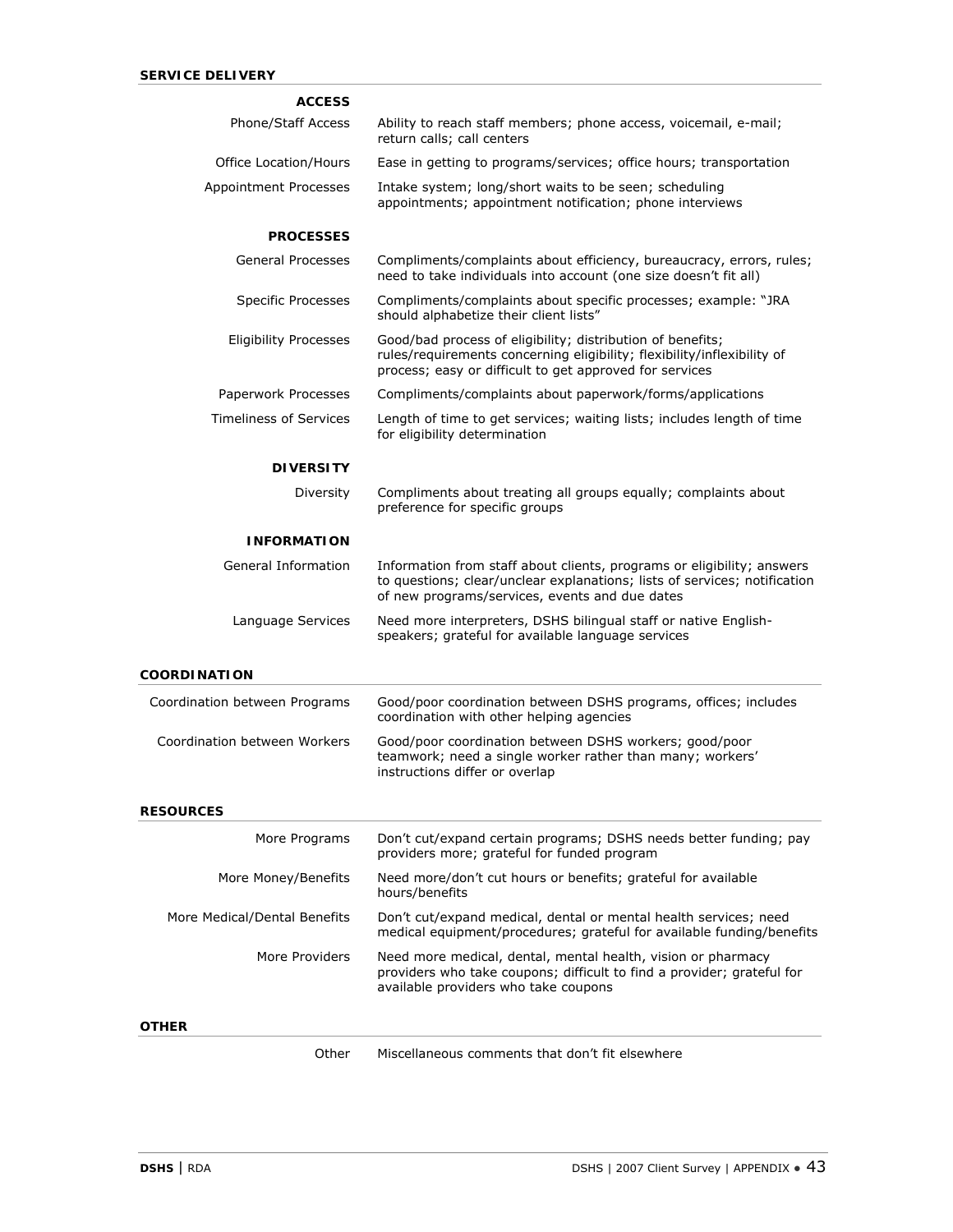## **Narrative Comments Report**

|  | 1,191 of 1,222 Respondents Made Comments |
|--|------------------------------------------|
|--|------------------------------------------|

All DSHS Clients . Unweighted Data

|                                         |                | <b>Total</b> |                         | <b>Good Work</b>           |       | <b>Needs Work</b> |                 | Mixed or<br><b>Neutral</b> |       |
|-----------------------------------------|----------------|--------------|-------------------------|----------------------------|-------|-------------------|-----------------|----------------------------|-------|
| MAJOR THEMES AND SUBTHEMES <sup>1</sup> |                | $#^2$        | $%$ of All <sup>3</sup> | $#^2$                      | ℅     | $#^2$             | ℅               | $#^2$                      | ℅     |
| Quality/Help                            |                | 752          | 63.1%                   | 617                        | 82%   | 93                | 12%             | 42                         | 6%    |
| <b>DSHS Helped</b>                      | H              | 424          | 35.6%                   | 424                        | 100%  |                   |                 |                            |       |
| DSHS Didn't Help                        | HD             | 36           | 3.0%                    |                            |       | 36                | 100%            |                            |       |
| Things are OK                           | HO             | 75           | 6.3%                    | 75                         | 100%  |                   |                 |                            |       |
| Nothing                                 | HN             | 69           | 5.8%                    | 36                         | 52%   | 31                | 45%             | 2                          | 3%    |
| Specific Program Quality                | HS             | 265          | 22.3%                   | 184                        | 69%   | 60                | 23%             | 21                         | 8%    |
| <b>Staff</b>                            |                | 500          | 42.0%                   | 269                        | 54%   | 176               | 35%             | 55                         | 11%   |
| <b>Staff Courtesy</b>                   | SC             | 217          | 18.2%                   | 133                        | 61%   | 75                | 35%             | 9                          | 4%    |
| Staff Listens/Understands               | <b>SL</b>      | 100          | 8.4%                    | 51                         | 51%   | 42                | 42%             | 7                          | 7%    |
| <b>Other Staff Comments</b>             | S <sub>O</sub> | 249          | 20.9%                   | 167                        | 67%   | 68                | 27%             | 14                         | 6%    |
| Specific Staff                          | <b>SP</b>      | 21           | 1.8%                    | 18                         | 86%   | 3                 | 14%             | 0                          | $0\%$ |
| Need More Staff                         | SN             | 45           | 3.8%                    |                            |       | 45                | 100%            |                            |       |
| Providers                               | <b>SX</b>      | 31           | 2.6%                    | 12                         | 39%   | 16                | 52%             | 3                          | 10%   |
| <b>Process/Access</b>                   |                | 638          | 53.6%                   | 143                        | 22%   | 405               | 63%             | 90                         | 14%   |
| <b>ACCESS</b>                           |                | 207          | 17.4%                   | 66                         | 32%   | 135               | 65%             | 6                          | 3%    |
| Phone/Staff Access                      | AP             | 124          | 10.4%                   | 32                         | 26%   | 89                | 72%             | 3                          | 2%    |
| Location/Hours                          | AL             | 34           | 2.9%                    | 13                         | 38%   | 20                | 59%             | 1                          | 3%    |
| <b>Appointment Process</b>              | AA             | 69           | 5.8%                    | 27                         | 39%   | 39                | 57%             | 3                          | 4%    |
| <b>PROCESS</b>                          |                | 494          | 41.5%                   | 124                        | 25%   | 319               | 65%             | 51                         | 10%   |
| Process - General                       | PR             | 98           | 8.2%                    | 33                         | 34%   | 54                | 55%             | 11                         | 11%   |
| Process - Specific                      | PS             | 187          | 15.7%                   | 39                         | 21%   | 137               | 73%             | 11                         | 6%    |
| Paperwork                               | PP             | 52           | 4.4%                    | 3                          | 6%    | 48                | 92%             | 1                          | 2%    |
| Process - Timeliness                    | PT             | 130          | 10.9%                   | 64                         | 49%   | 60                | 46%             | 6                          | 5%    |
| Eligibility                             | PE             | 142          | 11.9%                   | 20                         | 14%   | 119               | 84%             | 3                          | 2%    |
| <b>DIVERSITY</b>                        |                | 26           | 2.2%                    | $\ensuremath{\mathcal{S}}$ | 12%   | 23                | 88%             | 0                          | 0%    |
| Diversity/Preference                    | DV             | 26           | 2.2%                    | 3                          | 12%   | 23                | 88%             | 0                          | $0\%$ |
| <b>Information</b>                      |                | 176          | 14.8%                   | 60                         | 34%   | 102               | 58%             | 14                         | 8%    |
| Information - General                   | ΙN             | 163          | 13.7%                   | 59                         | 36%   | 91                | 56%             | 13                         | 8%    |
| Language Services                       | IL             | 14           | 1.2%                    | $\mathbf{1}$               | 7%    | 11                | 79%             | 2                          | 14%   |
| Coordination                            |                | 40           | 3.4%                    | 4                          | 10%   | 36                | 90%             | $\overline{O}$             | 0%    |
| Between Programs                        | <b>CP</b>      | 28           | 2.4%                    | 3                          | 11%   | 25                | 89%             | 0                          | 0%    |
| Between Workers                         | <b>CW</b>      | 12           | 1.0%                    | 1                          | 8%    | 11                | 92%             | $\mathbf 0$                | 0%    |
| Resources                               |                | 230          | 19.3%                   | 4                          | 2%    | 223               | 97% $\parallel$ | 3                          | $1\%$ |
| More Programs                           | <b>RP</b>      | 52           | 4.4%                    | 1                          | 2%    | 51                | 98%             | 0                          | 0%    |
| More Money/Benefits                     | <b>RB</b>      | 80           | 6.7%                    |                            | 3%    | 76                | 95%             | 2                          | 3%    |
| More Medical/Dental Benefits            | RΜ             | 70           | 5.9%                    | $\mathbf{1}$               | $1\%$ | 69                | 99%             | 0                          | 0%    |
| More Providers                          | <b>RC</b>      | 57           | 4.8%                    | 0                          | $0\%$ | 56                | 98%             | 1                          | 2%    |
| <b>Other</b>                            |                | 236          | 19.8%                   | 33                         | 14%   | 42                | 18%             | 161                        | 68%   |
| Other/Miscellaneous                     | O              | 137          | 11.5%                   | 33                         | 24%   | 42                | 31%             | 62                         | 45%   |
| Don't Know                              | DK             | 108          | 9.1%                    |                            |       |                   |                 | 108                        | 100%  |

<sup>1</sup>Major themes (in blue rows) and secondary themes (in italics) are rollups of the subthemes listed immediately below. They are unduplicated -<br>not the total of the numbers below. For example, a single person who made "Goo

2All # columns show how many **persons** made any mention of this theme. Multiple comments on the same theme by a single person are only counted once in the row for that theme. A single person may make both "Satisfied" and "Needs Work" comments on the same theme - that<br>person will be counted in the "Neutral or Mixed" column.

<sup>3</sup>Respondents who commented on this theme as a percentage of the total number of respondents who made narrative comments.